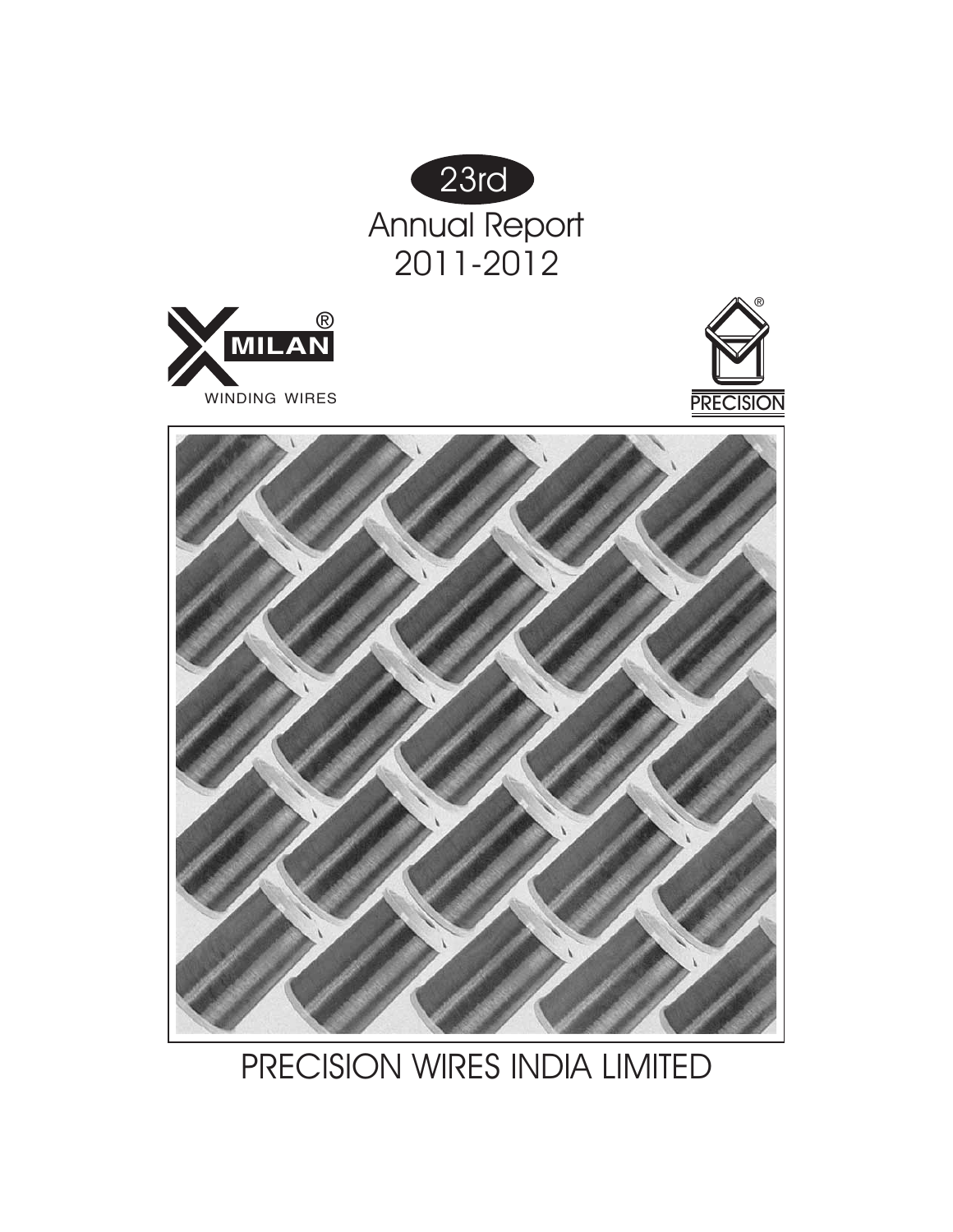

| <b>Financial Highlights</b>                                   |                                |           |          |          |          | Rupees in Lacs |
|---------------------------------------------------------------|--------------------------------|-----------|----------|----------|----------|----------------|
|                                                               |                                | 2011/12   | 2010/11  | 2009/10  | 2008/09  | 2007/08        |
|                                                               | Equity Share Capital (Paid up) |           | 1156.36  | 1156.36  | 1156.36  | 1156.36        |
| Reserves & Surplus                                            |                                | 17992.69  | 16982.86 | 14690.29 | 13023.26 | 13015.32       |
| Provision for Deferred Tax<br>for the year - Expense/(Income) |                                | 111.13    | 44.75    | 149.02   |          | 200.97         |
| <b>Current Assets</b>                                         |                                | 30122.38  | 32631.37 | 21849.16 | 16263.92 | 22037.92       |
| <b>Current Liabilities</b>                                    |                                | 23885.44  | 20543.93 | 11806.35 | 7704.37  | 11868.96       |
| Inventories                                                   |                                | 7610.71   | 4876.66  | 2871.95  | 4247.26  | 5430.45        |
| <b>Sundry Debtors</b>                                         |                                | 16834.52  | 19187.81 | 13742.37 | 7865.63  | 11546.42       |
| Creditors                                                     |                                | 15317.87  | 14878.18 | 10194.97 | 6938.09  | 11352.26       |
| Secured Loans                                                 |                                | 5226.70   | 5448.51  | 5408.71  | 6024.97  | 7338.04        |
| <b>Financial Charges</b>                                      |                                | 595.32    | 477.04   | 463.22   | 398.42   | 463.19         |
| Depreciation                                                  |                                | 1293.52   | 1224.74  | 1087.82  | 1032.22  | 900.25         |
| Income Tax                                                    |                                | 549.78    | 1556.53  | 929.60   | 15.60    | 722.23         |
| Dividend paid                                                 | Rs. Per Equity Share           | 3.00<br>@ | 6.00     | 4.40     | 0.80     | 3.60           |
| <b>Book Value of Shares</b>                                   | Rs.                            | 165.59    | 156.86   | 137.04   | 122.62   | 122.55         |
| E.P.S.                                                        | Rs.                            | 12.23     | 26.81    | 19.56    | 1.00     | 15.16          |
| No. of Shareholders                                           |                                | 8988      | 9191     | 8378     | 7952     | 7884           |

@ Proposed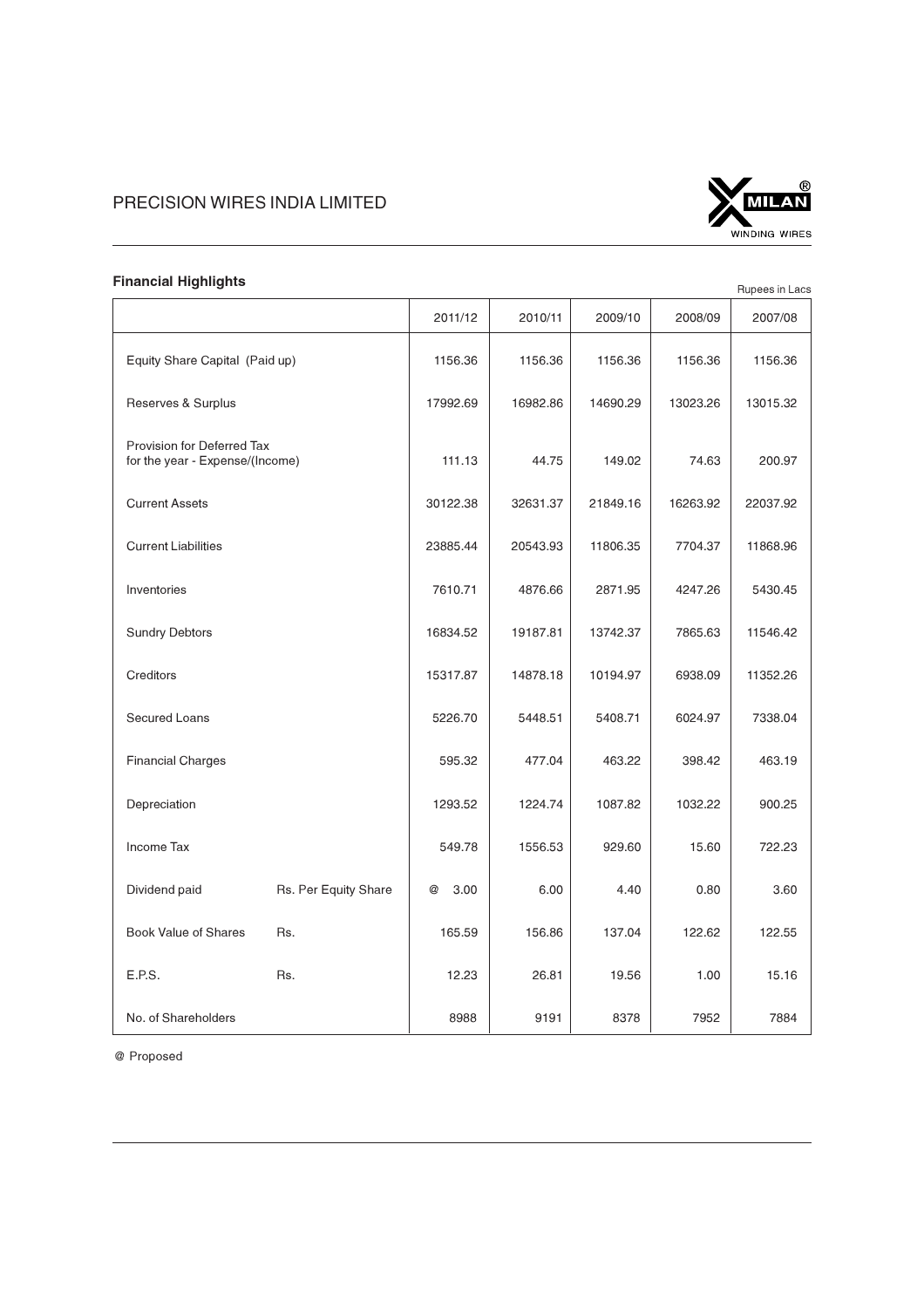

| <b>BOARD OF DIRECTORS:</b>              |                                                                                                                                                                                      |
|-----------------------------------------|--------------------------------------------------------------------------------------------------------------------------------------------------------------------------------------|
| Mr. Mahendra R. Mehta                   | Chairman and Managing Director & CEO                                                                                                                                                 |
| Mr. Milan M. Mehta                      | Vice Chairman and Managing Director                                                                                                                                                  |
| Mr. Deepak M. Mehta                     | Whole-time Director                                                                                                                                                                  |
| Mr. P. N. Vencatesan*                   |                                                                                                                                                                                      |
| Mr. Vijay M. Crishna*                   |                                                                                                                                                                                      |
| Mr. A. P. Kothari*                      |                                                                                                                                                                                      |
| Mr. P. R. Merchant*                     |                                                                                                                                                                                      |
| Mr. Pradip Roy **                       |                                                                                                                                                                                      |
| *Independent & Non-Executive Directors. | ** Additional Independent & Non-Executive Director (Appointed on 14th November, 2011 by the Board).                                                                                  |
| <b>COMPANY SECRETARY</b>                | Ms. Rajni M. Lalwani                                                                                                                                                                 |
| <b>BANKERS</b>                          | Bank of Baroda, Palej - 392 220, Dist. Bharuch, Gujarat                                                                                                                              |
| <b>AUDITORS</b>                         | S.R. Divatia & Co., Chartered Accountants, Mumbai                                                                                                                                    |
| <b>REGISTERED OFFICE</b>                | Saiman House, J. A. Raul Street,<br>Off Sayani Road, Prabhadevi, Mumbai - 400 025.<br>Telephone No.: (022) 2437 6281<br>Email Id: mumbai@pwil.net<br>Website: www.precisionwires.com |
|                                         |                                                                                                                                                                                      |

WORKS : UNIT I & UNIT II : ATLAS WIRES<br>Plot Survey No. 125/2, Amli Hanuman (66KVA) Road, Plot No. 3, GIDC, N.H. No. 8, Plot Survey No. 125/2, Amli Hanuman (66KVA) Road, Plot No. 3, GIDO Silvassa - 396 230. Silvassa - 396 230.<br>
(Union Territory of Dadra & Nagar Haveli) Palej - 392 220, Palej - 392 220, (Union Territory of Dadra & Nagar Haveli)

# REGISTRARS AND TRANSFER AGENTS :

Sharepro Services (India) Private Limited Samhita Warehousing Complex, Warehouse No. 52 & 53, Plot No. 13AB, 2nd Floor, Sakinaka, Mumbai - 400 072. Tel. No. : (022) 67720400 • Fax No. : (022) 67720416 Email Id : sharepro@shareproservices.com

The Company's Equity Shares are listed on the following Stock Exchanges : Bombay Stock Exchange Ltd. (BSE) National Stock Exchange of India Ltd. (NSE).<br>Phiroze Jeejeebhoy Towers, National Stock Exchange Plaza, Plot No. C/1, Phiroze Jeejeebhoy Towers,  $\overline{\phantom{a}}$  (Exchange Plaza, Plot No. C/1, Dalal Street. Fort, Dalal Street Fort, Dalal Street, Fort, Callendon, G. Block, Bandra-Kurla Complex<br>
Mumbai - 400 023.<br>
Bandra (E), Mumbai - 400 051.

Bandra (E), Mumbai - 400 051.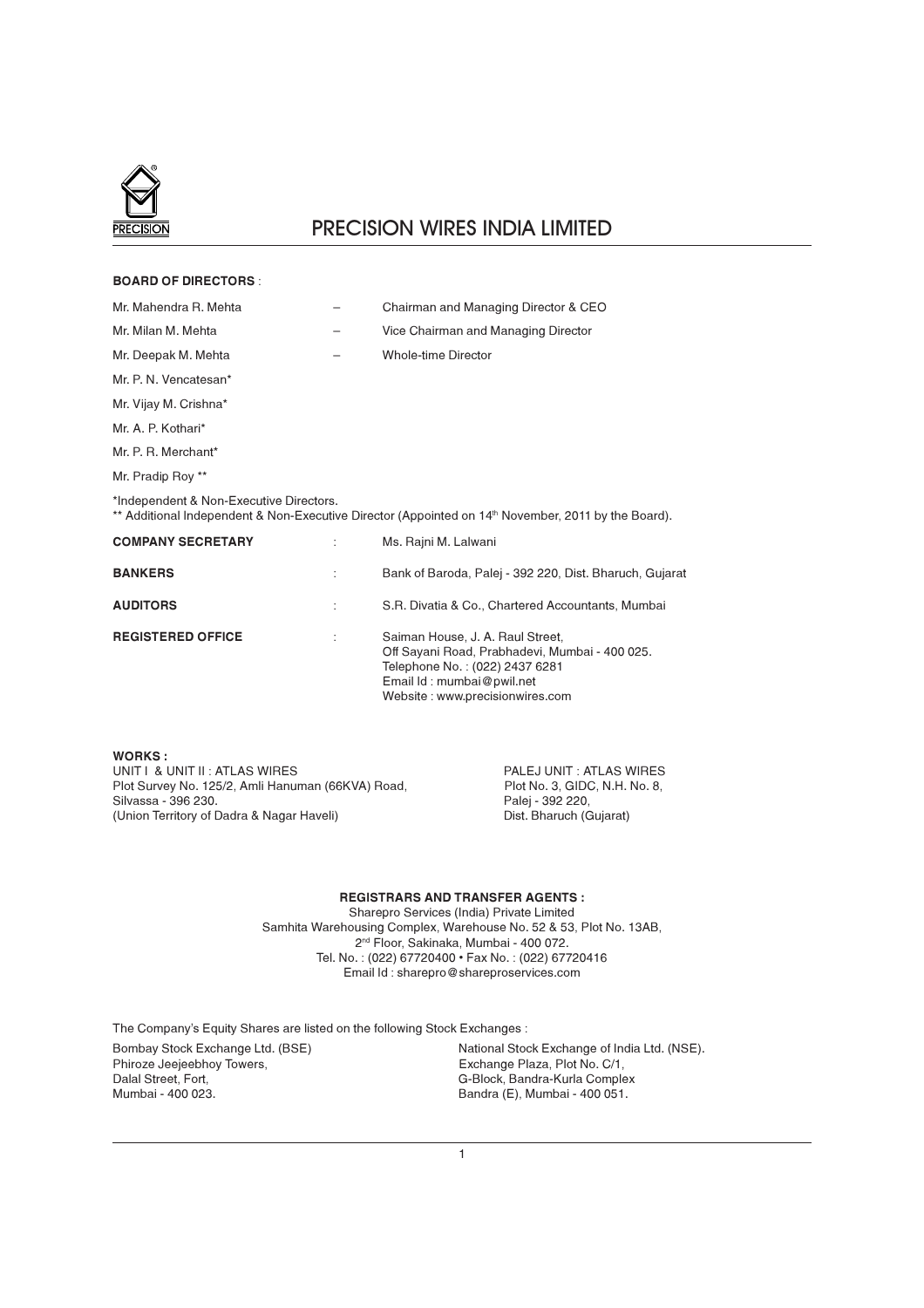

#### - NOTICE TO MEMBERS -

NOTICE is hereby given that the 23<sup>rd</sup> Annual General Meeting of the Members of Precision Wires India Limited will be held on 9<sup>th</sup> August, 2012, at 2.30 p.m. at the Hall of The Mysore Association, 1st Floor, 393, Bhau Daji Road, Maheshwari Udyan (King Circle), Matunga (Central Railway) Mumbai - 400 019, to transact the following businesses:

- 1. To receive, consider and adopt the Balance Sheet as at 31st March, 2012, the Profit and Loss Account for the year ended on that date and the Reports of the Board of Directors and Auditors thereon.
- 2. To declare a dividend on equity shares.
- 3. To appoint a Director in place of Shri Vijay M. Crishna who retires by rotation under Article 128 of Articles of Association of the Company and is eligible for re-appointment.
- 4. To appoint a Director in place of Shri Ashwin P. Kothari who retires by rotation under Article 128 of Articles of Association of the Company and is eligible for re-appointment.
- 5. To appoint a Director in place of Shri Pradip Roy, who was appointed as an Additional Director of the Company by the Board of Directors of the Company on 14<sup>th</sup> November, 2011, pursuant to Article 113 of the Articles of Association of the Company who holds office upto the date of the 23rd Annual General Meeting by reason of Section 260 of the Companies Act, 1956 and is eligible for re-appointment and in respect of whom the Company has received a notice in writing along with a deposit of Rs. 500/- (Rupees Five Hundred Only) from a member proposing his candidature for the office of Director.
- 6. To appoint S. R. Divatia & Co., Chartered Accountants, as the Auditors of the Company and fix their remuneration.

To consider and if thought fit, to pass with or without modification(s) the following Resolution as an Ordinary Resolution:

RESOLVED THAT M/s. S. R. Divatia & Company, Chartered Accountants having Firm Registration No. 102646W, be and are hereby appointed as Statutory Auditors of the company to hold office from the conclusion of this Meeting until the conclusion of the next Annual General Meeting of the Company, at such remuneration, and Service Tax thereon, as may be fixed by the Board of Directors of the Company in addition to reimbursement of travel and other out of pocket expenses incurred by them.

#### Special Business:

7. To consider and if thought fit, to pass with or without modification the following Resolution as a Special Resolution:

RESOLVED THAT pursuant to and in accordance with the provisions of Sections 198, 269, 309, 310, 311 and other applicable provisions of the Companies Act, 1956, read with Schedule XIII to the Companies Act, 1956 or any statutory amendments or modifications thereto and subject to such sanctions and approvals as may be necessary in law, the Company hereby approves the re-appointment of Shri Milan M. Mehta as Vice Chairman & Managing Director of the Company for a period of Three years with effect from 1<sup>st</sup> April, 2012 to 31<sup>st</sup> March, 2015, on remuneration and the terms and conditions as set out in the Letter of Appointment dated 8th February, 2012, a copy whereof initialed by the Chairman for the purpose of identification has been placed before the Meeting, which Letter of Appointment dated 8<sup>th</sup> February, 2012, is hereby specifically approved and sanctioned with the liberty to the Board of Directors (which term shall be deemed to include the Remuneration-Cum-Selection Committee constituted by the Board) to alter, vary and modify the terms and conditions of the said appointment and/or remuneration including commission, perquisites and other allowances and/or the letter of appointment in such manner as may be agreed to between the Board of Directors and Shri Milan M. Mehta within and in accordance with and subject to the limits and conditions prescribed in Schedule XIII to the Companies Act, 1956, or any statutory amendments and modifications thereto, and if necessary as may be stipulated by the Central Government and as may be agreed to accordingly between Board of Directors and Shri Milan M. Mehta.

RESOLVED FURTHER THAT subject to the provisions of Sections 198, 309 and other applicable provisions, if any, of the Companies Act, 1956, the remuneration payable to Shri Milan M. Mehta as Vice Chairman & Managing Director by way of salary, perquisites, commission and other allowances shall not exceed five percent of the net profits of the company computed under Section 198 of the Companies Act, 1956 and if the company has more than one managerial personnel, ten percent of such net profits for all such managerial personnel of the Company together in that financial year.

RESOLVED FURTHER THAT notwithstanding anything stated hereinabove if in any financial year of the company during the currency of tenure of Shri Milan M. Mehta as Vice Chairman & Managing Director of the company, the Company has no profits or its profits are inadequate, the remuneration, perquisites and other allowances shall be governed by and paid in accordance with the limits and conditions prescribed in Section II of Part II of the Schedule XIII to the Companies Act, 1956, as amended from time to time.

RESOLVED FURTHER THAT for the purpose of giving effect to this Resolution the Board of Directors of the Company be and is hereby authorised to do all such acts, deeds, matters and things and may take such steps considered necessary, expedient or desirable in the best interest of the Company.

By Order of the Board

Rajni M Lalwani Company Secretary

Registered Office: Saiman House, J. A. Raul Street, Off Sayani Road, Prabhadevi, Mumbai - 400 025.

Mumbai 28th May, 2012.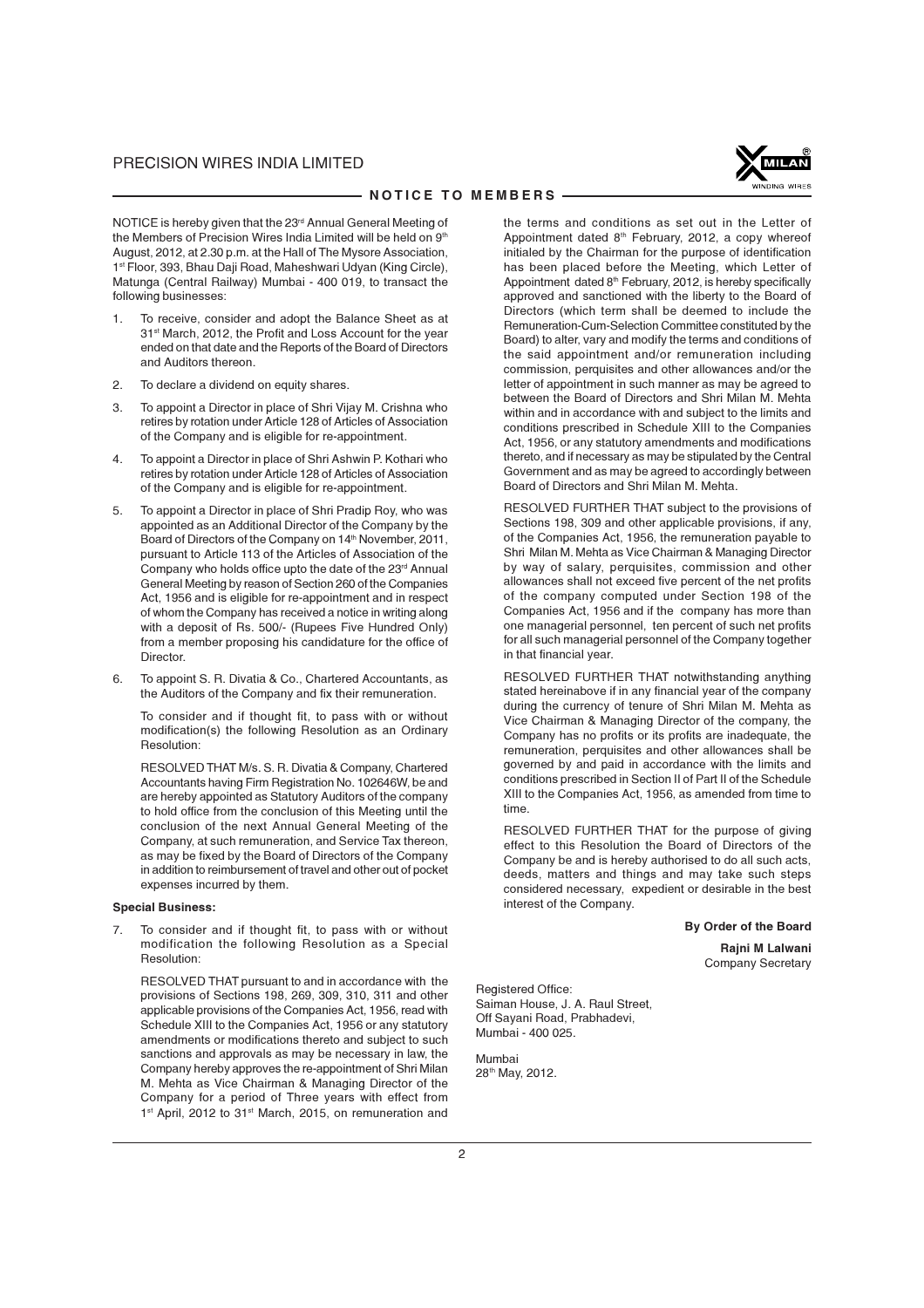#### NOTICE TO MEMBERS

#### Notes :-

- 1) Explanatory Statement pursuant to Section 173 of the Companies Act, 1956 ('the Act') in respect of Item No. 5 & 7 is annexed hereto.
- 2) A MEMBER ENTITLED TO ATTEND AND VOTE AT THE MEETING IS ENTITLED TO APPOINT ONE OR MORE PROXIES TO ATTEND AND VOTE INSTEAD OF HIMSELF, AND A PROXY NEED NOT BE A MEMBER OF THE COMPANY.

The instrument appointing proxy should, however, be deposited at the Registered Office of the Company not less than forty eight hours before the commencement of the Meeting.

- 3) The Register of Members and the Share Transfer Books of the Company will remain closed from 4<sup>th</sup> August, 2012 to 9<sup>th</sup> August, 2012 (both days inclusive) for payment of Dividend.
- 4) Members are requested to advise, indicating their folio number, the change of their addresses, if any, to Sharepro Services (India) Private Ltd., Samhita Warehousing Complex, Warehouse No. 52 & 53, Plot No.13AB, 2nd Floor, Sakinaka, Mumbai - 400072, the Registrar and Share Transfer Agents of the Company.
- 5) The Dividend, as recommended by the Board, if declared at the Annual General Meeting will be paid to those share holders whose names stand on the Register of Members as on 9th August, 2012.
- 6) Members are requested to note that Dividends not encashed or remaining unclaimed within a period of seven years from the date of transfer to the Company's Unpaid Dividend Account will be transferred under Section 205 A of the Companies Act, 1956 to the Investors Education and Protection Fund (IEPF) established under Section 205 C of the said Act. Accordingly, Dividend for the Financial Year ended up to 31.03.2004 has been transferred to IEPF of the Central Government. Final Dividend for financial year ended 31.3.2005 declared on 28.07.2005 is due for such transfer to IEPF on or about 27.8.2012. Vide Notification No. GSR 352[E] dated 10<sup>th</sup> May, 2012, the Ministry of Corporate Affairs has mandated filing of information regarding unpaid/ unclaimed Dividend Amounts on the website of the Ministry of Corporate Affairs and of the Company. This will be complied within the prescribed time limit, after which Members would be able to access this information on the above referred websites. It may be noted that once unclaimed dividend is transferred to the Central Government, no claim shall lie in respect thereof.

#### 7) Important Communication to Members - Green Intiative in the Corporate Governance :

The Ministry of Corporate Affairs (MCA) has taken Green Intiative in the Corporate Goverance by allowing paperless compliances by the Companies and has issued Circular stating that service of all docutments inculding Annual Reports can be made by e-mail to all members of a Company. Your Company belives that this is a remarkable and necessited initiative by MCA and requests all Members of the Company to support this noble cause.

We therefore propose to send documents including Annual Reports in electronic form to the Members on the e-mail address provided by them to the Company / Share Transfer Agent / The Depositories.

The Members who hold shares in physical form are requested to intimate / update their e-mail address to the Company / Share Transfer Agent in this behalf at :

a) precisionwires@shareproservices.com

#### and / or

b) bhandarkar@pwil.net

While Members holding shares in demat form can intimate / update their e-mail address to their respective Depository Participants. Members are requested to further note they will be entitiled to be furnished, free of cost, the physical copy of the documents sent by e-mail, upon receipt of a reqisition from them, any time, as a Member of the Company.

- NAME OF THE DIRECTOR Shri Vijay M. Crishna Shri Ashwin P. Kothari DATE OF BIRTH & AGE 8<sup>th</sup> March, 1945. AGE: 67 Years 14th September, 1942 AGE: 70 Years DATE OF APPOINTMENT Appointed as Additional Director on 11.9.91 and as Director on 25.9.92 at the Annual General Meeting and thereafter re-appointed on retirement by rotation from time to time, the last such re-appointment being at the AGM held on 23.07.2010. Appointed as Additional Director on 28.10.1998 and as Director on 23.07.1999 at the Annual General Meeting and thereafter re-appointed on retirement by rotation from time to time, the last such reappointment being at the AGM held on 23.07.2010. EXPERTISE IN SPECIFIC **FUNCTION** Expertise in Engineering and I.T. Industry and extensive managerial experience Expertise in Ferrous and Non Ferrous Metal & Chemical Industries. QUALIFICATIONS | B.A.(Economics) S.B.(MIT)
- 8) Brief note on the background and functional experience of Independent Directors proposed to be re-appointed at the ensuing Annual General Meeting as per Item Nos. 3 and 4 of this Notice, pursuant to Clause 49 of the Listing Agreement are as under: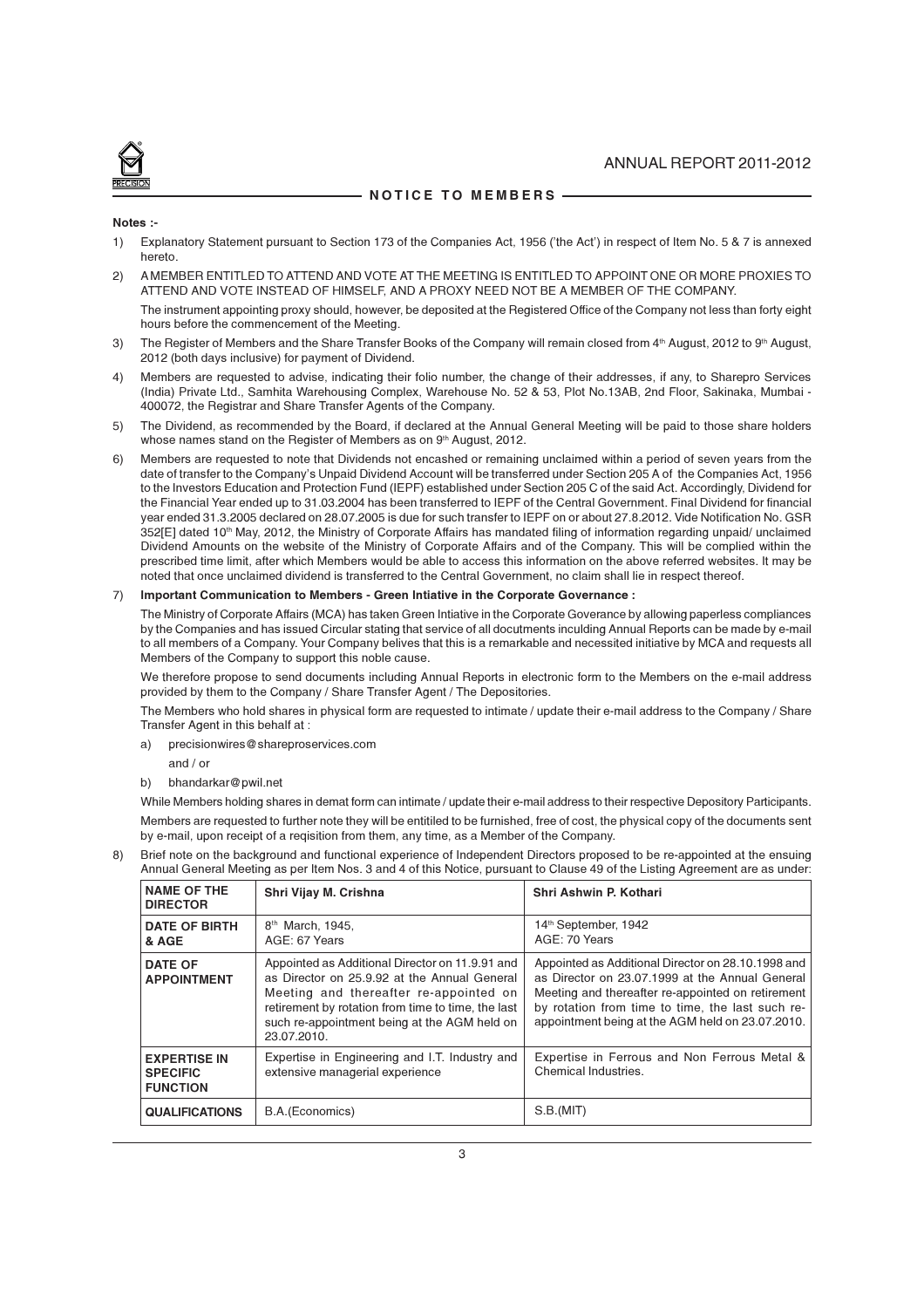

| <b>LIST OF OTHER</b><br><b>COMPANIES</b><br><b>IN WHICH</b><br><b>DIRECTORSHIP</b><br><b>HELD</b>                                                  | Godrej Industries Ltd.<br>(a)<br>Godrej & Boyce Mfg. Co.Ltd.<br>(b)<br>Godrej Agrovet Ltd.<br>(c)<br>Naoroji Godrej Centre for Plant Research.<br>(d) | GeeCee Ventures Limited<br>(a)<br>Five Star Trading & Investment Co. Ltd.<br>(b)<br>Park Avenue Engineering Ltd.<br>(c)<br>Meenakshi Steel Industries Ltd.<br>(d)<br>Jatayu Textiles & Indusries Ltd.<br>(e)<br>Essel Mining & Industries Ltd.<br>(f)<br>Aditya Birla Health Services Ltd.<br>(g)<br>Four Dimensions Capital Markets Pvt. Ltd.<br>(h)<br>New Method Agriplant Pvt. Ltd.<br>(i)<br>Riverend Agro Pvt. Ltd.<br>(i)<br>Fresh Water Farms Pvt.Ltd.<br>(k)<br>Vaibhay Medical & Education Foundation<br>(1)<br>G. D. Birla Medical Research & Education<br>(m)<br>Foundation |
|----------------------------------------------------------------------------------------------------------------------------------------------------|-------------------------------------------------------------------------------------------------------------------------------------------------------|-----------------------------------------------------------------------------------------------------------------------------------------------------------------------------------------------------------------------------------------------------------------------------------------------------------------------------------------------------------------------------------------------------------------------------------------------------------------------------------------------------------------------------------------------------------------------------------------|
| <b>CHAIRMAN/</b><br><b>MEMBER OF THE</b><br><b>COMMITTEES</b><br>OF THE BOARD<br>OF THE<br><b>COMPANIES ON</b><br>WHICH HE IS A<br><b>DIRECTOR</b> | <b>NIL</b>                                                                                                                                            | <b>NIL</b>                                                                                                                                                                                                                                                                                                                                                                                                                                                                                                                                                                              |
| Shareholding in<br>the Company                                                                                                                     | <b>NIL</b>                                                                                                                                            | <b>NIL</b>                                                                                                                                                                                                                                                                                                                                                                                                                                                                                                                                                                              |

#### - NOTICE TO MEMBERS -

Shri Vijay M. Crishna and Shri A. P. Kothari are interested in their own re-appointments and none of other Directors are in any way concerned or interested in the said re-appointments.

Your Directors commend your approval to the re-appointments of Shri Vijay M. Crishna and Shri A. P. Kothari.

9. Brief note on the background and functional experience of Shri Pradip Roy, Additional Independent Directors proposed to be appointed as Director at the ensuing Annual General Meeting as per Item No. 5 of this Notice, pursuant to Clause 49 of the Listing Agreement:

Please refer to the Explanatory Statement pursuant to Section 173 (2) of the Companies Act, 1956, for Agenda Item No. 5, attached to this Notice.

10. The Securities and Exchange Board of India (SEBI) has mandated the submission of Permanent Account Number (PAN) by every participant in securities market. Members holding shares in electronic form are, therefore, requested to submit the PAN to their Depository Participants with whom they are maintaining their demat accounts. Members holding shares in physical form shall submit their PAN details to the Company / Registrars and Transfer Agents.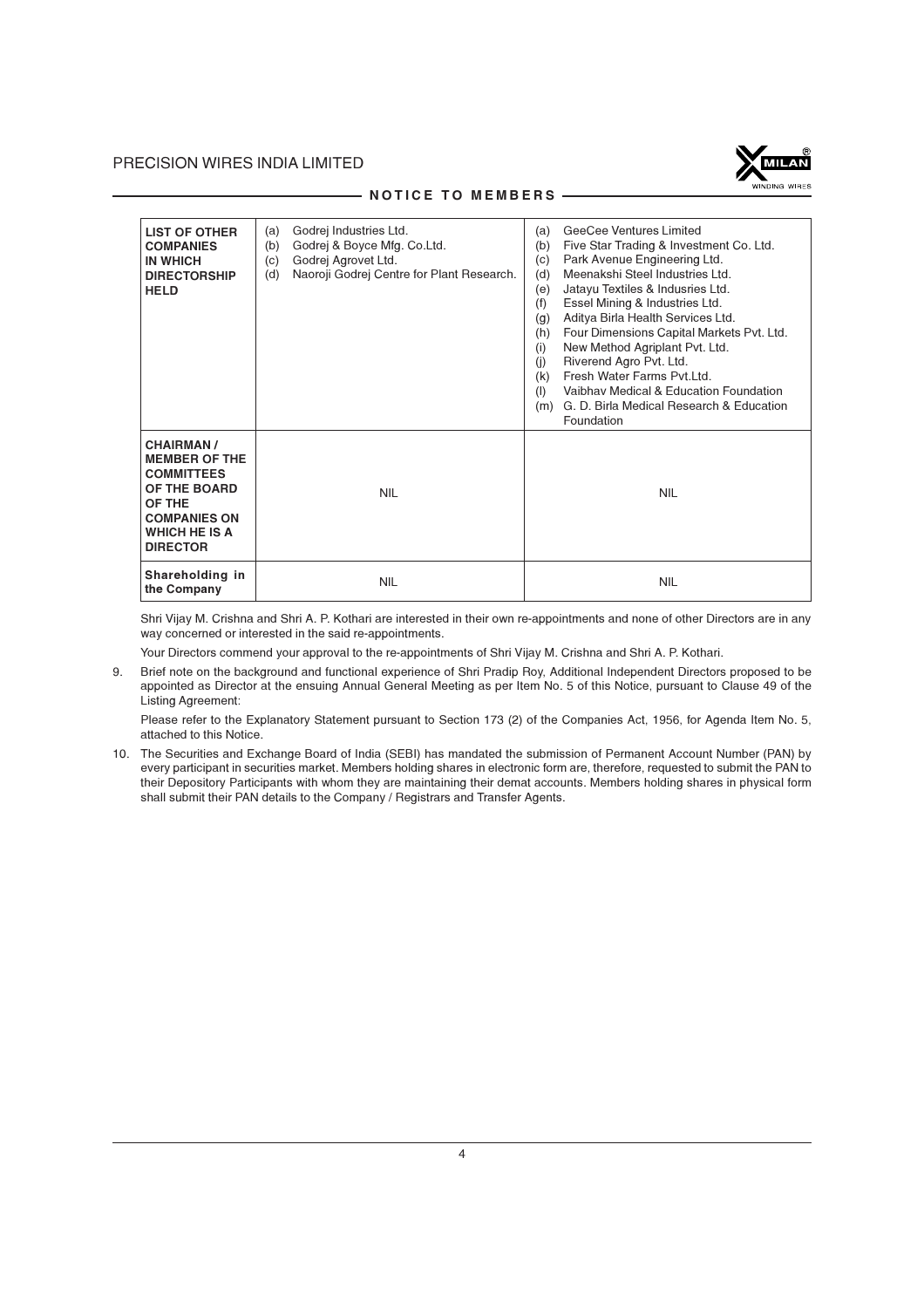#### NOTICE TO MEMBERS

#### Explanatory Statement pursuant to Section 173(2) of the Companies Act, 1956 [The Act].

#### Agenda Item No. 5: Appointment of Shri Pradip Roy as Director of the Company.

Shri Pradip Roy [64 Years, Date of Birth - 12<sup>th</sup> August, 1948] was appointed as an Additional Director on 14th November, 2011 by the Board of Directors of the Company. Pursuant to the provisions of Section 260 of the Act read with Article 113 of the Articles of Association of the Company, Shri Pradip Roy will hold office as a Director only upto the date of the 23<sup>rd</sup> Annual General Meeting of the Company.

The Company has received a notice in writing along with the requisite Deposit of Rs. Five Hundred under Section 257 of the Act, from a Member signifying his intention to propose Shri Pradip Roy as a candidate for the office of Director.

| The relevant particulars about Shri Pradip Roy are as under: |  |
|--------------------------------------------------------------|--|
|--------------------------------------------------------------|--|

| <b>EXPERTISE IN</b><br><b>SPECIFIC</b><br><b>FUNCTION &amp;</b><br><b>EXPERIANCE</b>                                                                   | Shri Pradip Roy has been appointed as<br>an Additional Director on 14 <sup>th</sup> November,<br>2011 by the Board of Directors and holds<br>office until the ensuing Annual General<br>Meeting. Besides being a Graduate<br>Engineer from Indian School of Mines,<br>Dhanbad, and a MBA from Delhi<br>University, Shri Roy is qualified CAIIB, a<br>successful Banker and retired as<br>Executive Director of IDBI Bank Ltd. He<br>is also on the Board of eminent<br>Companies. He has been associated with<br>various Committees constituted by<br>Government / Industry Association on<br>Policy formation etc in Infrastructure field.<br>He was nominated by the Government of<br>India to represent Financial Sector on<br>Ports and Roads set up by Planning<br>Commission, under the Chairmanship of<br>Ex Dy Governor of Reserve Bank of India. |
|--------------------------------------------------------------------------------------------------------------------------------------------------------|-----------------------------------------------------------------------------------------------------------------------------------------------------------------------------------------------------------------------------------------------------------------------------------------------------------------------------------------------------------------------------------------------------------------------------------------------------------------------------------------------------------------------------------------------------------------------------------------------------------------------------------------------------------------------------------------------------------------------------------------------------------------------------------------------------------------------------------------------------------|
| <b>QUALIFICATIONS</b>                                                                                                                                  | Graduate Engineer from Indian School of<br>Mines, Dhanbad, MBA from University of<br>Delhi and CAIIB. He<br>has<br>also<br>successfully completed a graded<br>programme on Investment Appraisal and<br>Management conducted by Harvard<br>University, Cambridge, USA.                                                                                                                                                                                                                                                                                                                                                                                                                                                                                                                                                                                     |
| <b>LIST OF OTHER</b>                                                                                                                                   | (a) Phillips Carbon Black Limited.                                                                                                                                                                                                                                                                                                                                                                                                                                                                                                                                                                                                                                                                                                                                                                                                                        |
| <b>COMPANIES IN</b>                                                                                                                                    | (b) Noida Power Company Limited.                                                                                                                                                                                                                                                                                                                                                                                                                                                                                                                                                                                                                                                                                                                                                                                                                          |
| <b>WHICH</b><br><b>DIRECTORSHIP</b>                                                                                                                    | (c) L & T Mutual Fund Trustee Limited.                                                                                                                                                                                                                                                                                                                                                                                                                                                                                                                                                                                                                                                                                                                                                                                                                    |
| <b>HELD</b>                                                                                                                                            | (d) GVK Industries Limited.                                                                                                                                                                                                                                                                                                                                                                                                                                                                                                                                                                                                                                                                                                                                                                                                                               |
| <b>CHAIRMAN/</b><br><b>MEMBER OF THE</b><br><b>COMMITTEES OF</b><br><b>THE BOARD OF</b><br><b>THE COMPANIES</b><br>ON WHICH HE IS<br><b>A DIRECTOR</b> | None                                                                                                                                                                                                                                                                                                                                                                                                                                                                                                                                                                                                                                                                                                                                                                                                                                                      |
| <b>SHAREHOLDING</b><br>IN THE<br><b>COMPANY.</b>                                                                                                       | <b>NIL</b>                                                                                                                                                                                                                                                                                                                                                                                                                                                                                                                                                                                                                                                                                                                                                                                                                                                |

#### MEMORANDUM OF CONCERN OR INTEREST IN ITEM NUMBER 5 OF THE NOTICE OF THE MEETING:

Shri Pradip Roy is interested in the Ordinary Resolution at item No. 5 of the accompanying notice, as it relates to his own appointments and none of other Directors are in any way concerned or interested in this Resolution. Your Directors commend your approval to the appointment of Shri Pradip Roy.

#### Agenda Item No. 7 : Re-Appointment of Shri Milan M. Mehta, Vice Chairman & Managing Director.

The resolution at Item No. 7 of the Notice seeks approval of the Members in respect of the re-appointment and payment of remuneration to Shri Milan M. Mehta as Vice Chairman & Managing Director of the Company. The present Term of Office of Shri Milan M. Mehta as Vice Chairman & Managing Director expired on 31st March, 2012. The Board of Directors of the Company at its Meeting held on 8<sup>th</sup> February, 2012, has subject to the approval of the Members of the Company in General Meeting and any other approvals as may be necessary, reappointed Shri Milan M. Mehta, as Vice Chairman & Managing Director vide letter of appointment dated 8<sup>th</sup> February, 2012, for a further period of Three Years with effect from 01-04-2012 to 31-03-2015.

The Principal Terms and Conditions as contained in the said Letter of Appointment dated 8<sup>th</sup> February, 2012 are as under:

#### Period:

For 3 Years with effect from 01-04-2012 up to 31-03-2015.

#### Salary per month (p.m.):

Rs. 5,50,000 /- ( Rupees Five Lacs Fifty Thousand only) per month from April 2012 to March 2013 with increase to,

Rs. 6,10,000/- (Rupees Six Lacs Ten Thousand only) per month from April 2013 to March 2014 with increase to,

Rs. 6,50,000/- (Rupees Six Lacs Fifty Thousand only) per month from April 2014 to March 2015.

#### Commission :

In addition to salary, perquisites and other allowances, Commission at 1% based on the Net Profits of the Company, computed in the manner laid down in Section 349 of the Companies Act, 1956, subject to provisions of Section 198 and Section 309 and other applicable provisions, if any of the Companies Act, 1956.

In addition to salary and commission, the following perquisites shall be allowed to Shri Milan M. Mehta :

#### **Perquisites**

1. Housing:

Rent free furnished residential accommodation. In case no residential accommodation is provided by the Company the Vice Chairman & Managing Director shall be entitled to house rent allowance as may be approved by the Board of Directors

2. Medical Re-imbursement:

Reimbursement of medical expenses incurred for Shri Milan M. Mehta and family.

3. Reimbursement of gas, electricity, water charges and furnishings.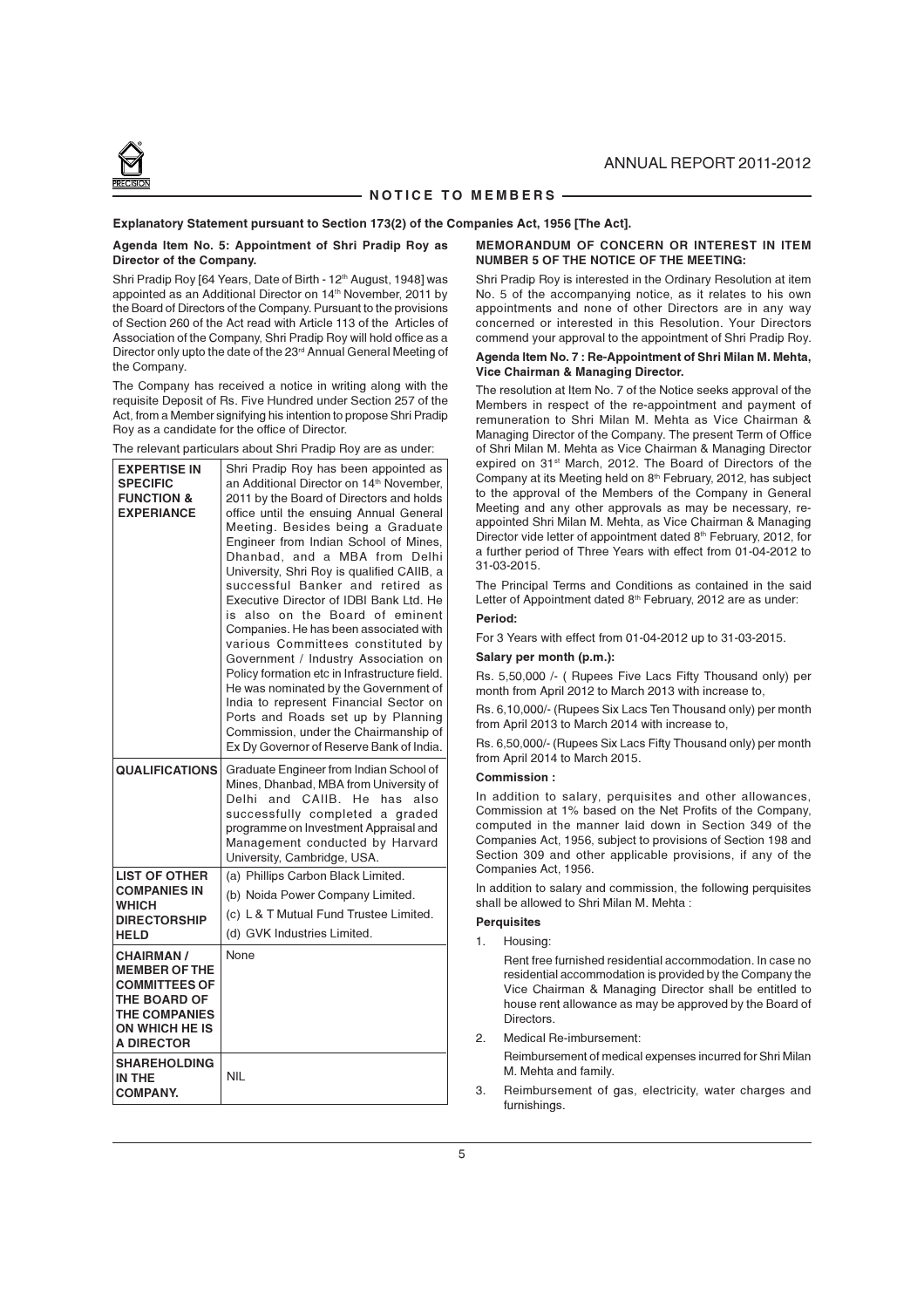

#### - NOTICE TO MEMBERS -

#### Explanatory Statement to Item No. 7 of the Notice, (Continued)

- 4. Leave travel concession for Shri Milan M. Mehta and family once in a year not exceeding one month's salary for each year. In case leave travel concession is not availed of in any year, the same shall be allowed to be accumulated subject to a maximum of three years.
- 5. Fees of clubs subject to a maximum of two clubs.
- Personal accident insurance subject to a maximum premium of Rs. 10,000/- per annum and third party insurance for a maximum of Rs. 50,00,000/-.
- 7. Provision of car for business as well as for personal purposes with driver.
- 8. Telephone & Internet connection at the residence for business as well as personal use.
- 9. Provision of services of two domestic servants at his residence or reimbursement of expenses incurred on such two servants at his residence.
- 10. Earned / Privilege Leave on full pay and allowances : As per Rules of the Company but not more than one month's leave for every eleven months of service shall be allowed.

Shri Milan M. Mehta shall also be paid the following perquisites, which shall not be included in the computation of the ceiling on the remuneration in the event the company has no profit or its profits are inadequate in any financial year during the aforesaid period:

- a) Contribution to Provident Fund, Superannuation Fund or Annuity Fund to the extent these either singly or put together are not taxable under the Income Tax Act, 1961.
- b) Gratuity payable at the rate not exceeding half a month's salary for each completed year of service; and
- c) Encashment of leave at the end of the tenure

In the event of loss or inadequacy of profits in any financial year of the Company during the currency of tenure of the Vice Chairman & Managing Director, the payment of above Salary and perquisites and other allowances shall be governed by and paid in accordance with the limits and conditions prescribed under Section II of Part II of the Schedule XIII to the Companies Act, 1956 or any amendment thereof.

Other terms

- a) As long as Shri Milan M. Mehta is functioning as Vice Chairman & Managing Director of the Company no sitting fees will be paid to him for the meetings of the Board of Directors or any Committee thereof attended by him.
- b) The Vice Chairman & Managing Director shall be entitled to re-imbursement of all actual expenses, including entertainment, traveling, hotel and other expenses incurred by him in India and abroad exclusively on the company's business.
- c) Either party shall be entitled to terminate this appointment by giving to the other party ninety (90) days' notice in writing without showing any cause.

Further particulars as per Part II, Section II of Schedule XIII to the Companies Act, 1956:

Remuneration-Cum- Selection Committee of the Board has approved the terms of remuneration payable to Shri Milan M. Mehta, as mentioned hereinabove at its meeting held on 8th February, 2012, which are in accordance with the provisions of Schedule XIII to the Companies Act, 1956.

- (ii) The company has not made any default in repayment of any of its debts or debentures or interest payable thereon for a continuous period of thirty days in the preceding financial year before the date of appointment of Shri Milan M. Mehta.
- (iii) The appointment of Shri Milan M. Mehta as Vice Chairman & Managing Director of the Company with effect from 1st April, 2012 is being proposed to be made by a Special Resolution of the Company at its ensuing Annual General Meeting to be held on 9<sup>th</sup> August, 2012, for payment of remuneration for a period not exceeding three years.
- (iv) Other particulars as per Section II of Part II of Schedule XIII to the Companies Act, 1956 are as under :
- (iv) I : GENERAL INFORMATION:
	- [1] Nature of Industry : The Company is engaged in manufacture of winding wires of copper.
	- [2] Date of commencement of commercial production: 31.12.1992.
	- [3] In case of new companies, expected date of commencement of activities - not applicable.
	- [4] Financial Performance based on given indicators:

|     |                                              |         | 2011-12 2010-11       |
|-----|----------------------------------------------|---------|-----------------------|
|     |                                              |         | (Rs./Lacs) (Rs./Lacs) |
|     | <b>Effective Capital</b>                     |         | 19428.62 17766.61     |
|     | Net Profit after Tax                         |         | 1414.51 3100.03       |
| ſ51 | Export Performance & foreign exchange outgo: |         |                       |
|     | Exports (FOB)                                | 6760.23 | 3860.90               |

Foreign Exchange Outgo [net] 14820.66 15401.00 [6] Foreign Investments & Collaborations if any:

No. Foreign Investments.

Technology Transfer Agreement with an Italian Technocrat with long experience in the Industry.

- (iv) II : INFORMATION ABOUT THE APPOINTEE: Shri Milan M. Mehta:
	- [1] Background Details: Shri Milan M. Mehta holds B.S.(E.E.) qualifications from an American University and was Technical Director of erstwhile Atlas Wires Ltd., prior to joining the Company as Managing Director in April, 1996. He has contributed immensely to the performance of the company over the years and played pivotal part in successful implementation of Expansion Project undertaken and growth of the Company.
	- [2] Past Remuneration: Shri Milan M. Mehta was paid the following remuneration:

|                                       |       | 2011-12 2010-11       |
|---------------------------------------|-------|-----------------------|
|                                       |       | (Rs./Lacs) (Rs./Lacs) |
| Salary                                | 48.00 | 48.00                 |
| Perquisites                           | 14.75 | 21.66                 |
| Commission                            | 18.54 | 49.83                 |
| <b>Contribution to Provident Fund</b> |       |                       |
| & Provision for Gratuity              | 8.07  | 8.07                  |
| Total                                 | 89.36 | 127.56                |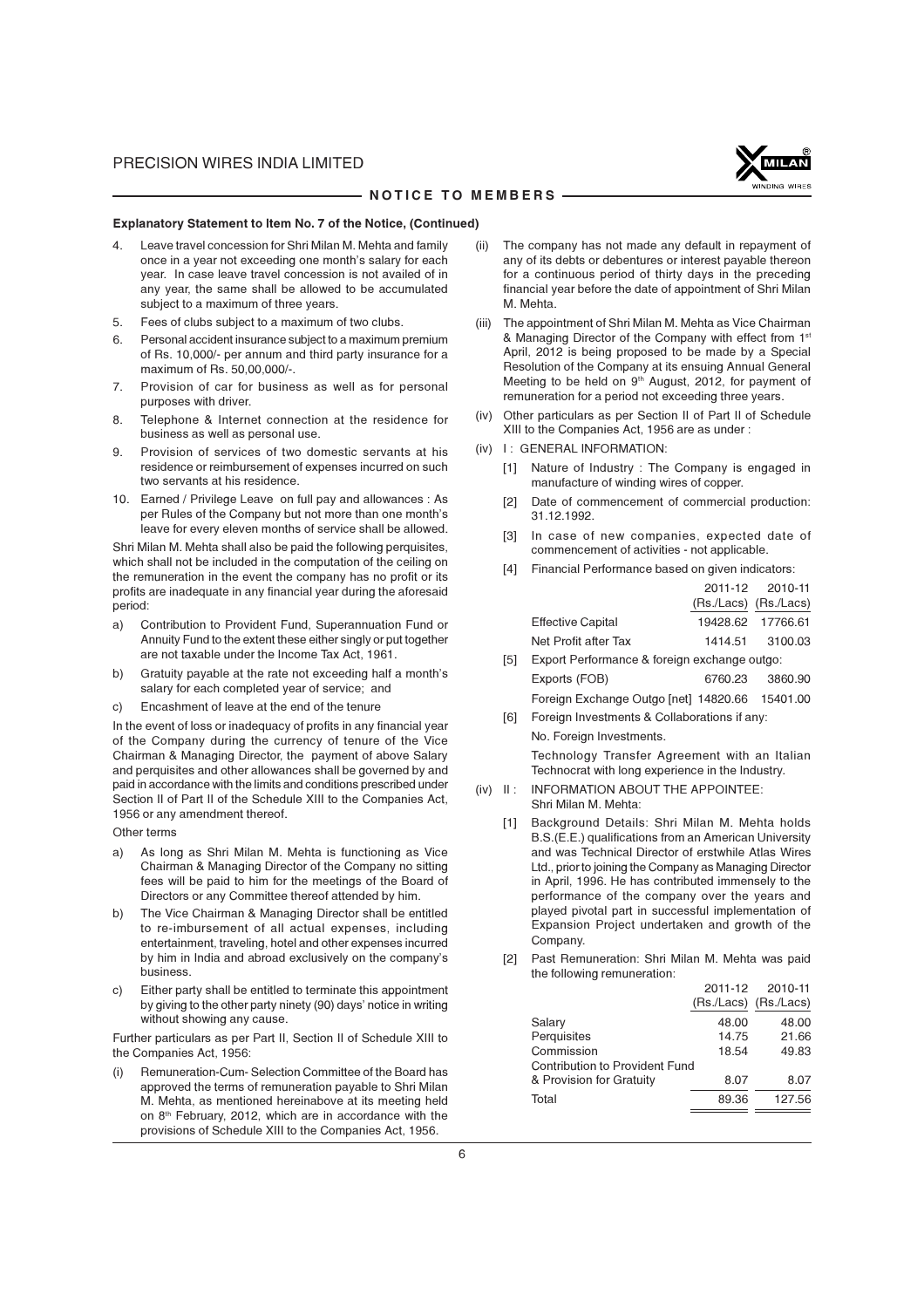

#### NOTICE TO MEMBERS

#### Explanatory Statement to Item No. 7 of the Notice, (Continued)

- [3] Recognition or awards : The Company has no information about it.
- [4] Job Profile and his suitability : Having regard to the vast experience as Technical Director of Atlas Wires Ltd., and Managing Director of the Company since 1996, the Board of Directors is of the opinion that Shri Milan M. Mehta is eminently suitable to hold the position and the proposed remuneration is reasonable.
- [5] Remuneration Proposed : As per the above explanatory statement, for a period of three years from 1-04-2012 to 31-03-2015
- [6] Comparative remuneration profile with respect to industry, size of the company, profile of the position and person :

The company has no information to offer, but having regard to the versatile experience and responsibility of the position held by him, the Board of Directors is of the opinion that the proposed remuneration is reasonable.

[7] Pecuniary relationship directly or indirectly with the company, or relationship with the managerial personnel :

Shri Milan M. Mehta is a promoter of the Company holding fully paid Equity Shares of Rs. 10/- each, amounting to 6.81% of the paid up capital of the Company. He is related to Shri Mahendra R. Mehta, CMD and Shri Deepak M. Mehta, Whole-time Director.

- (iv) III : OTHER INFORMATION:
	- [1] Reasons for Loss or Inadequacy of Profits: Not applicable as Company is a profit making company at present.
	- [2] Steps taken or proposed to be taken for improvement: Not applicable as the Company is a profit making company at present. However, company continues to strengthen internal procedures to control inventories and operating costs.
	- [3] Expected increase in productivity and profits in measurable terms: Not applicable as the Company is a profit making company at present. However, considering the volatility in the price of the principal input of the company, copper rods, it is difficult to make any estimates of increase in productivity and profits in measurable terms.
- (iv) IV : DISCLOSURES:
	- [1] The Remuneration package of the Managerial Personnel for the year 1.4.2011 to 31.3.2012, is given in the explanatory statement above.
	- [2] The following information has been disclosed in the Board of Directors' Report under the heading "Corporate Governance" attached to the annual report for the year 2011-12:
		- All elements of remuneration package such as salary, benefits, bonuses, stock options, pensions, etc. of all the directors;
		- Details of fixed component and performance linked incentives along with the performance criteria;
- [iii] Service contracts, notice period, severance fees;
- [iv] Stock Option details, if any, and whether the same has been issued at a discount as well as the period over which accrued and over which exercisable.

| <b>LIST OF OTHER</b><br><b>COMPANIES IN</b><br><b>WHICH</b><br><b>DIRECTORSHIP</b><br><b>HELD</b>                                 | GeeCee Ventures Ltd. |
|-----------------------------------------------------------------------------------------------------------------------------------|----------------------|
| <b>CHAIRMAN/</b><br><b>MEMBER OF THE</b><br><b>COMMITTEES OF</b><br>THE BOARD OF<br>THE COMPANIES<br>ON WHICH HE IS<br>A DIRECTOR | None                 |

Your Directors commend the proposed Resolutions at item Nos. 7 of the Agenda as Special Resolutions for your approval.

#### MEMORANDUM OF CONCERN OR INTEREST IN ITEM NUMBER 7 OF THE NOTICE OF THE MEETING:

Shri Milan M. Mehta, is concerned with and interested in the Special Resolutions at item No. 7 as also in his Letter of Appointment dated 8th February, 2012 referred in the said item aforesaid as they relate to the terms of his own Re-appointment and Remuneration.

Shri Mahendra R. Mehta, Chairman & Managing Director and Shri Deepak M. Mehta, Whole-time Director may be deemed to be concerned with and interested in the above Re-appointment of Shri Milan M. Mehta as Vice Chairman & Managing Director as they are his relatives.

Save as aforesaid, no Directors are in any way concerned or interested in the Resolution at item no. 7 of the accompanying Notice of Meeting of shareholders to be held on 9<sup>th</sup> August, 2012. DOCUMENTS OPEN FOR INSPECTION:

- 1) In respect of Ordinary Resolution referred in the item No.5 of Agenda of the accompanying Notice relating to Shri Pradip Roy:
	- (a) Letter of Consent dated 2nd November, 2011 for joining the Board of Precision Wires India Ltd and
	- (b) Notice dated 18th May, 2012 from a member proposing appointment of Shri Pradip Roy as an Independent Director of the Company.
- 2) In respect of Special Resolution referred in the item No.7 of Agenda of the accompanying Notice relating to Shri Milan M. Mehta:
	- (a) The Copy of the Letter of appointment dated  $8<sup>th</sup>$ February, 2012, issued to Shri Milan M. Mehta.

All the above documents are open for inspection by the Members at the Registered Office of the Company between 11.00 AM and 1.00 PM on any working day of the Company, except Saturday.

| <b>Registered Office:</b>         | By Order of the Board    |
|-----------------------------------|--------------------------|
| Saiman House, J. A. Raul Street.  |                          |
| Off Savani Road, Prabhadevi,      | Rajni M Lalwani          |
| Mumbai - 400 025.                 | <b>Company Secretary</b> |
| Dated: 28 <sup>th</sup> May, 2012 |                          |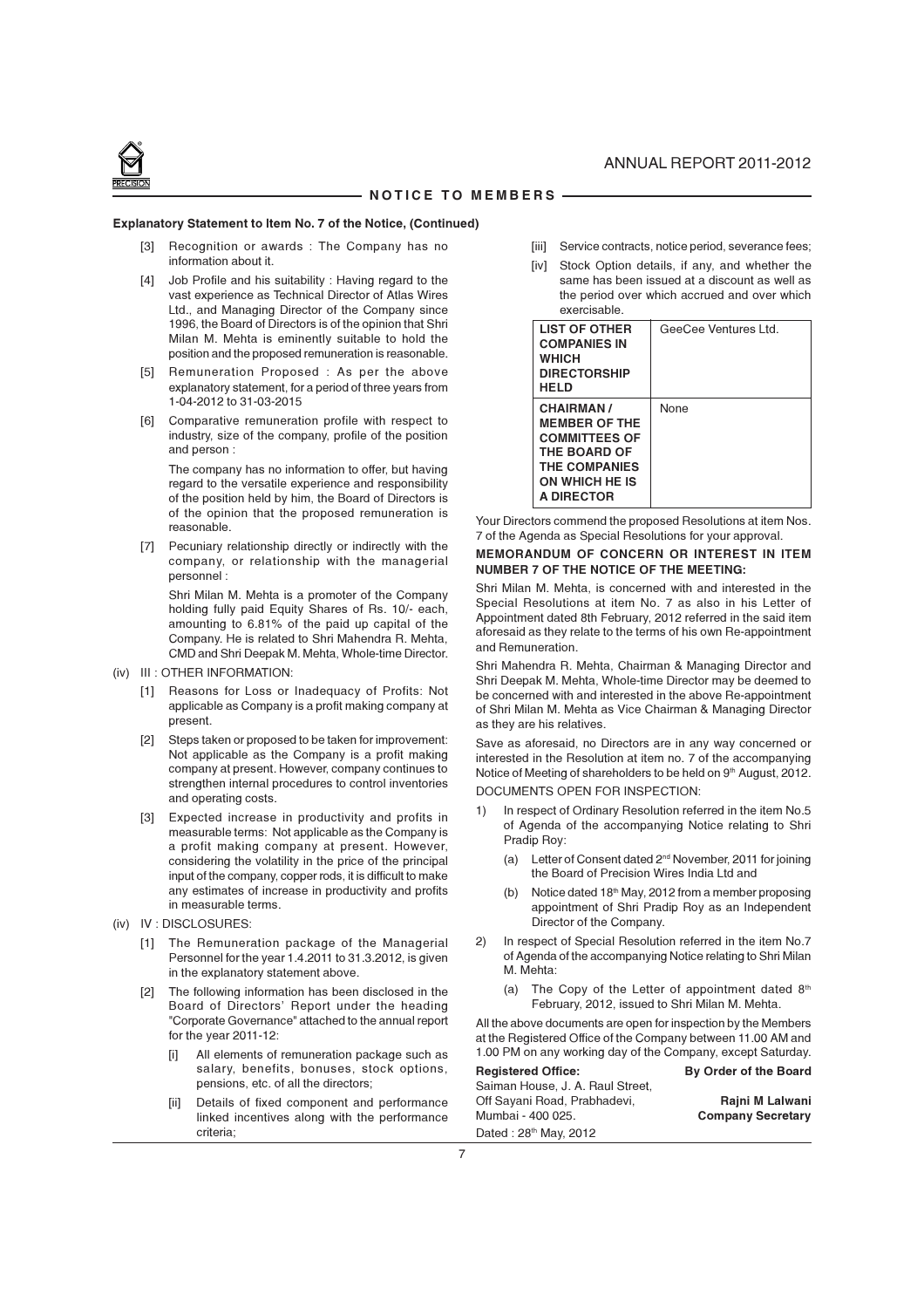

#### - DIRECTORS' REPORT -

(Rupees in Lacs)

#### TO THE MEMBERS

The Directors hereby present the Twenty Third Annual Report of your Company, together with the Audited Accounts for the year ended 31st March, 2012.

#### 1. Financial Results :

|       |                                                             | 2011-12    | 2010-11    |
|-------|-------------------------------------------------------------|------------|------------|
|       | Sales (including Excise Duty)                               | 104706.14  | 97618.24   |
|       | Less: Excise Duty                                           | (11527.51) | (10254.49) |
|       | Sales (Net of Excise Duty)                                  | 93178.63   | 87363.75   |
|       | <b>Operating Profit</b>                                     | 3776.78    | 6278.37    |
|       | Add: Other Income                                           | 76.35      | 127.50     |
|       | Profit before Financial Charges,                            |            |            |
|       | Depreciation & Taxes                                        | 3853.13    | 6405.87    |
|       | <b>Financial Charges</b>                                    | (595.33)   | (479.82)   |
|       | Depreciation                                                | (1293.52)  | (1224.74)  |
|       | Profit before Taxes &                                       |            |            |
|       | <b>Extra-ordinary Items</b>                                 | 1964.28    | 4701.31    |
|       | <b>Extra-ordinary Items</b>                                 |            |            |
|       | Profit before Taxes                                         | 1964.28    | 4701.31    |
| Less: |                                                             |            |            |
|       | Provision for Income Tax                                    | (549.78)   | (1601.28)  |
|       | Profit after Tax                                            | 1414.50    | 3100.03    |
|       | Add: Balance brought forward                                |            |            |
|       | from last Account                                           | 352.22     | 359.66     |
|       | Balance available : (A)                                     | 1766.72    | 3459.69    |
|       | Which the Board of Directors<br>have appropriated as under: |            |            |
| (i)   | <b>Transfer to General Reserve</b>                          | 1000.00    | 2300.00    |
| (ii)  | <b>Proposed Total Dividend</b>                              | 346.91     | 693.82     |
|       | @ Rs. 3.00 for the year                                     |            |            |
|       | (Previous year @ Rs. 6.00).                                 |            |            |
|       | which includes Interim                                      |            |            |
|       | Dividend @ Rs. 1.80 (Rs. 2.40),                             |            |            |
| (iii) | per equity share.<br>Corporate Tax on Dividend              | 56.28      | 113.65     |
|       | (B)                                                         | 1403.19    | 3107.47    |
|       | <b>Balance carried forwarded in</b>                         |            |            |
|       | Profit & Loss Account (A) - (B)                             | 363.53     | 352.22     |

#### 2. Dividend

At the Meeting held on 8<sup>th</sup> February, 2012, the Directors had recommended an interim dividend @ Rs. 1.80 (18%) per equity share of Rs. 10/- each, fully paid, for the financial year 2011-12, since paid. The Directors are pleased to recommend final dividend @ Rs. 1.20 (12%) per equity share for the year ended 31<sup>st</sup> March, 2012, making total dividend recommended of Rs. 3/- (30%) per equity share of Rs. 10/- each, fully paid, subject to the approval of Shareholders at the ensuing Annual General Meeting.

#### 3. Operations

During the fiscal the overall economic and Industrial climate was unfortunately sluggish. The growth in the production of domestic Electrical Equipment Industry was lower. The financial crisis in Western Europe has also cast negative effect on manufacturing sector and economy in general in India.

High rate of interest, inflation, increase in the cost of our primary inputs, power and fuel, substantial volatility in the foreign exchange and increase in cost all around has resulted in the contraction by more than 20% of the production of Capital-Goods-sector impacting our operations.

Despite such adverse economic climate in the Country, your Company has performed reasonably well during the year under review.

The total production during the year was 24862 M Tons [25832 MT], marginal decrease of about 4%. The overall gross sales income was Rs. 1047 Cr. [976 Cr] and income net of taxes Rs. 932 [874] Cr. The increase in the sales income, despite marginal fall in production, is due to increase in the cost of primary raw materials consumed, besides more production on own account and less production on job work account.

For the year, the PBDIT is 3853.13, PBDT 3257.80, PBT 1964.28 and PAT 1414.51 lacs. Our Reserve and Surplus are Rs 17992.69 (16982.86) lacs at the end of March 2012.

Though prices of copper, our principal input remained volatile during the year, your company has generally preferred to have back to back procurement of input to avoid pricing mismatch of the sale of finished goods.

Your company continues to be the market-leader in the field of Winding Wires in India. Export efforts continue.

The Company has successfully executed an Order for 765 KV Continuously Transposed Conductors and the EHV Power Transformer made therefrom by a renowned Domestic Transformer Manufacturer are satisfactorily working in the field since quiet some time.

Addition in the plant and machinery and civil work during the year is about Rs. 12 Crores.

Notwithstanding whatever has been stated in the foregoing paragraphs about the sluggishness in the Capital-Goodssector in our Country during the year, your company continues to be optimistic about future growth in the sector. India being a power-deficit-country, the long term prospects of the Electrical Equipment Manufacturing Industry is bright. Our Government is aware of constraints such as availability of proper grade coal for the thermal plants and has initiated actions in right direction. Our Winding Wires, as you are aware, are used in the manufacture of Electrical Equipment. which again depend on the development of Electrical Power sector. Our Company is looking forward to the future with optimism.

Your Company has discharged all financial obligations in time, without delay or default and continues to remain a Dividend paying Company since long time and has lowdebt-gearing.

#### 4. Listing / Dematerialisation of the Company's Equity Shares:

The Equity Shares of your Company continue to be listed at the Bombay Stock Exchange Ltd, (BSE) and National Stock Exchange of India Ltd (NSE) and required Annual Listing Fees have been paid.

The Equity Shares of the Company are compulsorily traded in dematerialized form as prescribed by SEBI. The same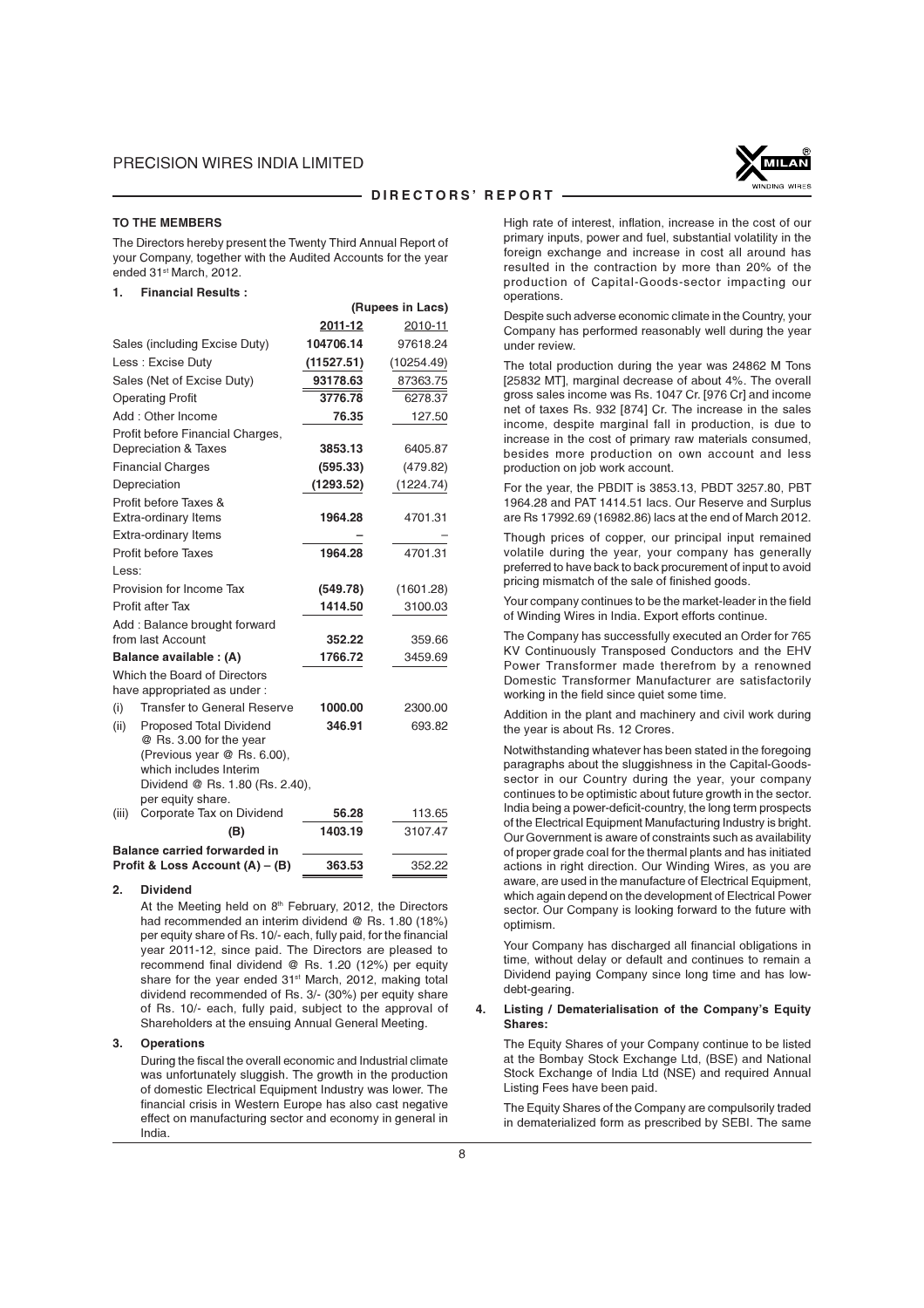

are registered with both National Securities Depository Ltd., Trade World, 4th Floor, Kamala Mills Compound, Senapati Bapat Marg, Lower Parel, Mumbai - 400 013, and Central Depository Services (India) Limited, Phiroze Jeejeebhoy Towers, 28th Floor, Dalal Street, Mumbai - 400 023, Under ISIN No.INE372C01011 common for both.

#### 5. Particulars of Employees:

As required under the provisions of Section 217 (2A) of the Companies Act, 1956, read with the Companies (Particulars of Employees) Rules 1975, particulars of the employees are given in Annexure I hereto and form part of this report.

#### 6. Disclosure of particulars in the Directors' Report:

As required under the provisions of Section 217 (1)(e) of the Companies Act, 1956, read with the Companies (Disclosure of particulars in the report of the Board of Directors) Rules 1988, the necessary particulars are given in Annexure II hereto and form part of this report.

#### 7. Auditors:

The Auditors, M/s. S. R. Divatia & Company, Chartered Accountants, Mumbai, who have been Statutory Auditors of the Company, hold office until the ensuing Annual General Meeting. Subject to the approval of the Members, it is proposed to re-appoint them for the Financial Year 2012- 13. The Auditors have furnished, u/s 224 (1B) of the Companies Act 1956, Certificate of Eligibility for reappointment.

#### 8. Corporate Governance:

As required by Clause 49 of the Listing Agreements with Stock Exchanges, a Corporate Governance Report, a Management Discussion and Analysis, and the Certificate of the Auditors of the Company regarding compliance of conditions of Corporate Governance are made a part of the Annual Report. Please refer Annexure III to the Directors' Report.

The Company has framed a Code of Conduct for all its Board Members and Senior Management Personnel of the Company, who have affirmed compliance thereto. The said Code of Conduct has been posted on the Company's website. The Declaration to this effect signed by the CEO is made a part of the Annual Report.

#### 9. Directors' Responsibility Statement:

Pursuant to Section 217 (2AA) of the Companies Act, 1956, the Board of Directors of the Company based on the representations received from the operating management confirms:

- i. that in the preparation of the annual accounts, the applicable accounting standards had been followed along with proper explanation relating to material departures;
- ii. that the directors had selected such accounting policies and applied them consistently and made judgements and estimates that are reasonable and prudent so as to give a true and fair view of the state of affairs of the Company as at the end of financial year ended 31st March, 2012 and of the profit of the Company for that period;
- that the directors had taken proper and sufficient care for the maintenance of adequate accounting records in accordance with the provisions of the Companies Act, 1956, for safeguarding the assets of the Company and for preventing and detecting fraud and other irregularities:
- iv. that the directors had prepared the annual accounts for the year ended 31<sup>st</sup> March, 2012, on a going concern basis.

#### 10. Directors:

The term of appointment of Shri Milan M. Mehta, Vice Chairman & Managing Director, expired on 31<sup>st</sup> March, 2012. On the recommendation of its Remuneration-Cum-Selection Committee, the Board of Directors have, at their meeting held on 8th February, 2012, re-appointed Shri Milan M. Mehta as Vice Chairman & Managing Director for a further period of three years from 1st April, 2012 subject to the approval of the Members of the Company at the ensuing Annual General Meeting and any other statutory approval required, if any.

Shri Pradip Roy has been appointed as an Additional Director on 14<sup>th</sup> November, 2011 by the Board of Directors and holds office until the ensuing Annual General Meeting. Besides being a Graduate Engineer from Indian School of Mines, Dhanbad, and a MBA from Delhi University, Shri Roy is qualified CAIIB, a successful Banker and retired as Executive Director of IDBI Bank Ltd. He is also on the Board of eminent Companies. He has been associated with various Committees constituted by Government / Industry Association on Policy formation etc in Infrastructure field. He was nominated by the Government of India to represent Financial Sector on Ports and Roads set up by Planning Commission, under the Chairmanship of Ex Dy Governor of Reserve Bank of India.

The Company has received Notice, along with the requisite Deposit of Rupees Five Hundred, from a Member proposing the appointment of Shri Pradip Roy as a Director of the Company, at the ensuing Annual General Meeting.

In accordance with the provisions of the Companies Act, 1956, and the Company's Articles of Association, Shri Vijay M. Crishna and Shri Ashwin P. Kothari retire by rotation and are eligible for re-appointment.

#### 11. Acknowledgements

The Directors wish to place on record their deep appreciation of the continued assistance and co-operation from Bank of Baroda, the Administration of Union Territory of Dadra and Nagar Haveli, Palej Gram Panchayat, Shareholders and all the Staff and employees of the Company.

#### For and on behalf of the Board

Mahendra R. Mehta Chairman and Managing Director

Mumbai, Dated 28<sup>th</sup> May, 2012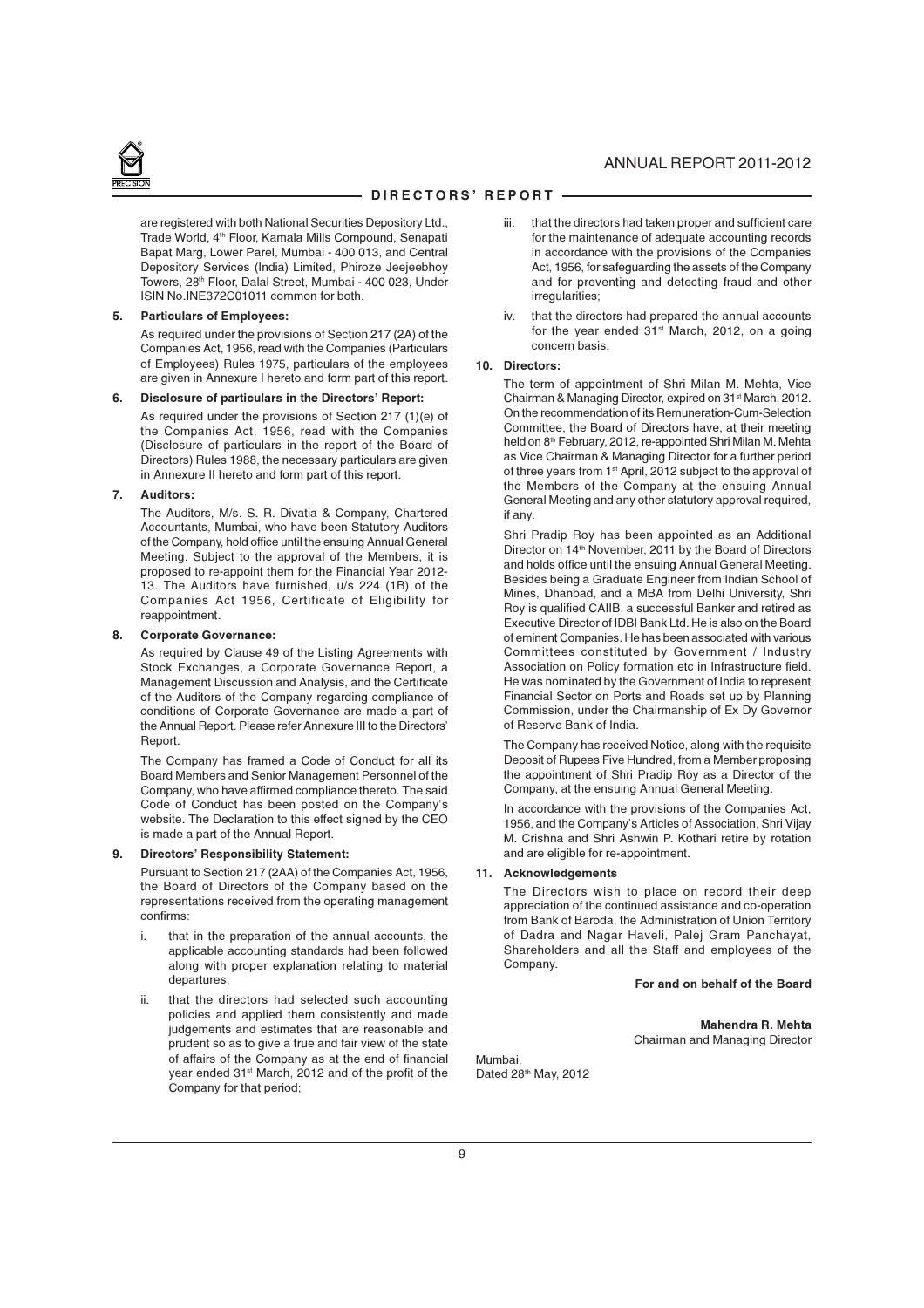

#### - DIRECTORS' REPORT -

#### ANNEXURE I TO DIRECTORS' REPORT

Particulars of Employees as per Section 217 (2A) of the Companies Act, 1956, read with Companies (Particulars of Employees) Rules, 1975 and forming part of the Directors' Report for the year ended 31<sup>st</sup> March, 2012.

| Name                      | Age     | Qualifications | Designation                                 | Date of       | Experience | Remuneration | Last Employment                                               |
|---------------------------|---------|----------------|---------------------------------------------|---------------|------------|--------------|---------------------------------------------------------------|
|                           | (Years) |                |                                             | Commencement  | (Years)    | (Gross) Rs.  | and position held                                             |
|                           |         |                |                                             | of Employment |            |              |                                                               |
| Shri Mahendra<br>R. Mehta | 83      |                | Chairman &<br><b>Managing Director</b>      | June 1975     | 60         | 7,189,131    | Chairman & M.D<br>of Erstwhile<br>Atlas Wires Ltd.            |
| Shri Milan<br>M. Mehta    | 49      | B.S.(E.E.)     | Vice Chairman &<br><b>Managing Director</b> | April 1996    | 27         | 8,936,072    | <b>Technical Director</b><br>of Erstwhile<br>Atlas Wires Ltd. |
| Shri Deepak<br>M. Mehta   | 55      | B.Com          | Whole-time Director                         | January 1989  | 32         | 5,708,259    | Whole time Director<br>of Erstwhile<br>Atlas Wires Ltd.       |

Notes :

- (1) All the above persons are relatives of each other
- (2) The above employments are contractual in nature.

#### ANNEXURE II TO DIRECTORS' REPORT

#### 1. Conservation of energy :

Energy consumption details in form "A" have not been prescribed for the class of industry to which your Company belongs.

#### 2. Technology Absorption

Efforts made in technology absorption - as per Form B are given below : FORM "B" Research and Development (R&D) : 1) Special areas in which R & D Carried out by the Company For the manufacture of CTC required for EHV Transformers. 2) Benefits derived as a result of the above R & D Produced successfully CTC for 765 KV Power Transformers. 3) Future plan of action **Energy conservation**. 4) Expenditure on R & D – Technology Absorption, Adaptation and Innovation : 1. Efforts in brief made towards technology For Insulating Varnish. absorption and innovation 2. Benefits derived as a result of the above efforts. Compliance of customer requirements. 3. Information about Imported Technology – 3. Foreign Exchange Earnings and Outgo : Earnings **Example 20** Rs. 6760.23 (Rs. 3860.90) Lacs Outgoings Rs. 14820.66 (Rs. 15401.00) Lacs

#### Declaration on Compliance of the Company's Code of Conduct

This is to certify that the Company has adopted a Code of Conduct for the Members of the Board of Directors and Senior Management Personnel of the Company pursuant to Clause 49 of the Listing Agreement with Stock Exchanges.

All the members of the Board and Senior Management Personnel of the Company have affirmed due observance of the said Code of Conduct in so far as it is applicable to them .

Mumbai, Chairman & CEO Dated 28th May, 2012

Mahendra R. Mehta

<sup>(3)</sup> Remuneration (Gross) includes Salary, Commission, taxable value of perquisites, Company's contribution to Provident Fund and provision for the year for Retirement Gratuity in case of Shri Mahendra R. Mehta and Shri Milan M. Mehta, Managing Directors, who each beneficially own more than 5% of the Paid-up Share Capital of the Company, and are ineligible on this ground for entitlement to retirement gratuity payment through the Trust created. Gratuity provision in the current year, therefore, has been made at Rs. 876,924/- for Shri Mahendra R. Mehta and Rs. 230,770/- for Shri Milan M. Mehta. Shri Deepak M. Mehta is entitled for payment of gratuity through the Trust but since a separate computation of gratuity liability for the year is not available from actuarial valuation in this regard, the same has not been included in his gross remuneration.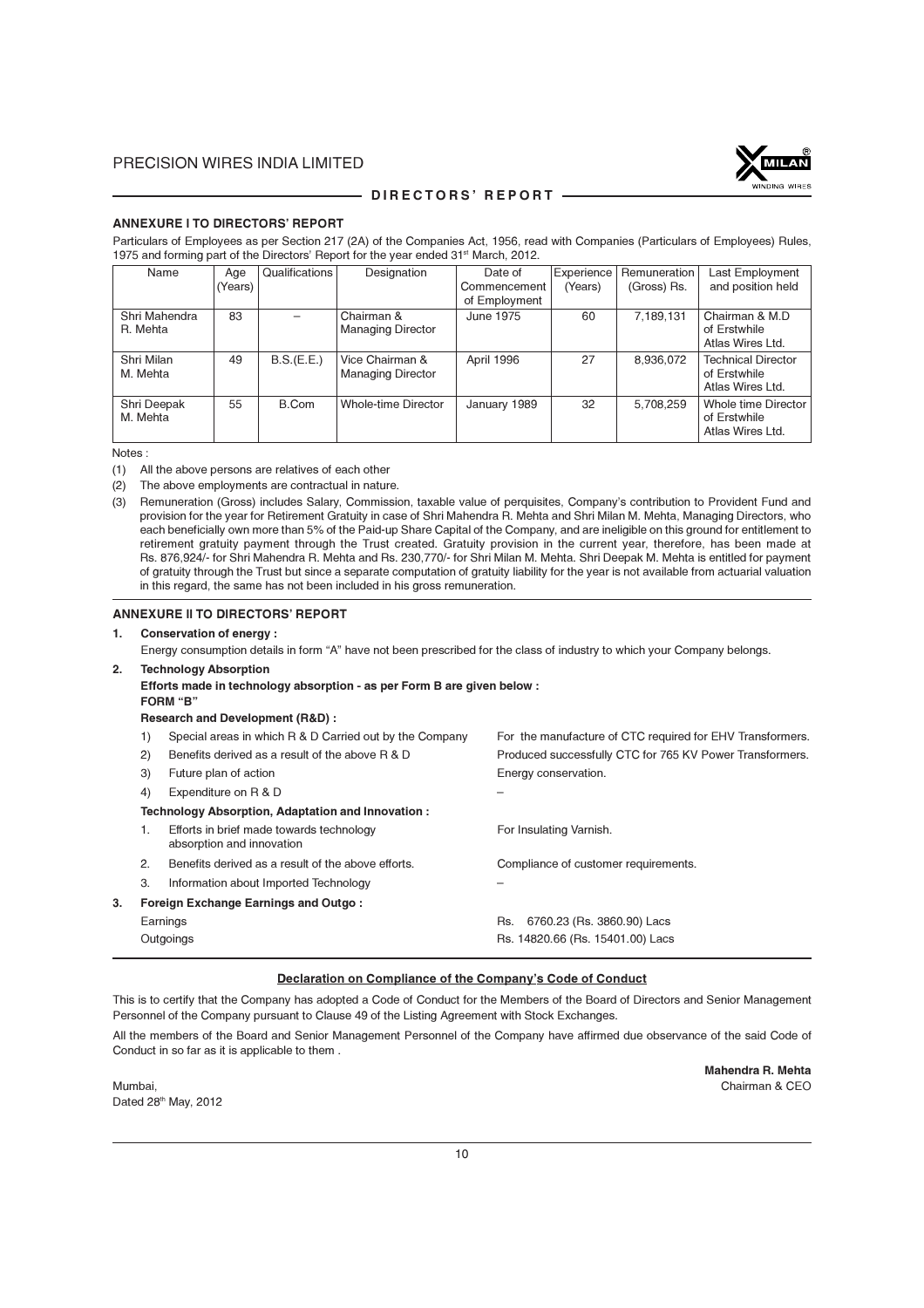

#### CORPORATE GOVERNANCE REPORT FOR THE YEAR 1ST APRIL, 2011 TO 31st MARCH, 2012 (ANNEXURE III TO THE DIRECTORS' REPORT) (as required under clause 49 of the Listing Agreements with the Stock Exchanges)

# 1. A brief statement on Company's Philosophy on code of Corporate Governance:

The Company continues to remain committed to satisfy the need for transparency in providing the necessary information to Shareholders about the functioning of the Board, the Management and upholding the Corporate Governance practices, within the limits set by the Company's competitive position.

#### 2. Board of Directors:

The names and categories of the Directors on the Board, their attendances at Board Meetings during the year and at the last Annual General Meeting, as also the number of Directorship and Committee Membership held by them in other Companies are as under:

| Composition and category of Directors |                                                |                            |                          | Member of other Boards or<br>Attendance<br><b>Other Board Committees</b> |                              |               |          |
|---------------------------------------|------------------------------------------------|----------------------------|--------------------------|--------------------------------------------------------------------------|------------------------------|---------------|----------|
| Name of Director                      | Designation                                    | Category                   | Number of                | Number of<br><b>Board Committee</b>                                      |                              | Meeting of    | AGM      |
|                                       |                                                |                            | Directorship<br>in other | membership held                                                          | Board of<br><b>Directors</b> |               |          |
|                                       |                                                |                            | companies*               | in other companies                                                       |                              | Held Attended | Attended |
| Shri Mahendra R. Mehta                | Chairman and<br><b>Managing Director</b>       | Promoter. Executive        |                          |                                                                          | 4                            | 4             | Yes      |
| Shri Milan M. Mehta                   | Vice-Chairman and<br><b>Managing Director</b>  | Promoter, Executive        |                          |                                                                          | 4                            | 4             | Yes      |
| Shri Deepak M. Mehta                  | <b>Whole-time Director</b>                     | Promoter. Executive        |                          |                                                                          | 4                            | 4             | Yes      |
| Shri Vijay M. Crishna                 | Director                                       | Non-Executive, Independent | 3                        |                                                                          | 4                            |               | No       |
| Shri P. N. Vencatesan                 | Director                                       | Non-Executive. Independent |                          |                                                                          | 4                            | 3             | Yes      |
| Shri P. R. Merchant                   | Director                                       | Non-Executive, Independent | 4                        | $C = 3$<br>$M = 5$                                                       | 4                            | 4             | Yes      |
| Shri A. P. Kothari                    | Director                                       | Non-Executive, Independent | 7                        |                                                                          | 4                            | 3             | No       |
| Shri Pradip Roy                       | <b>Additional Director</b><br>w.e.f.14/11/2011 | Non-Executive, Independent | 4                        |                                                                          | 4                            |               | N.A.     |

C = Chairman of Board Committee in other companies

M = Member of Board Committee in other companies

\* Excluding Private, Foreign and Companies registered under Section 25 of the Companies Act, 1956.

Number of Board Meetings held and dates on which held:

Four Meetings of the Board of Directors were held, on 16-05-2011, 11-08-2011, 14-11-2011 and 08-02-2012 and the gap between two meetings did not exceed four months.

Annual General Meeting (AGM) of the company was held on 03-08-2011.

#### 3. Audit Committee:

The Board of Directors had constituted an Audit Committee in the Year 2001.

Brief Description of Terms of Reference are as under:

- a) To oversee the Company's financial reporting process and the disclosure of its financial information to ensure that the financial statement is correct, sufficient and credible.
- b) To fix audit fees of the internal auditors and to approve payment for any other services.
- c) To meet Statutory Auditors and Internal Auditors, discuss their findings and related matters and to review with the Management the Quarterly Financial Results and also Annual Accounts before same are submitted to the Board for its consideration.
- d) To look into the various aspects envisaged by relevant SEBI guidelines in this regard.

#### The Composition of the Audit Committee and the details of meetings held and attended by the Members are given below:

During the year, 4 Meetings of the Audit Committee of the Board of Directors were held, on 16-05-2011, 11-08-2011, 14-11-2011 and 08-02-2012.

| Name of the Members                                    | Category                                     |      | <b>Audit Committee Meeting</b> |  |
|--------------------------------------------------------|----------------------------------------------|------|--------------------------------|--|
|                                                        |                                              | Held | Attended                       |  |
| Shri P. N. Vencatesan, Chairman (Chartered Accountant) | Independent, Non-Executive                   |      |                                |  |
| Shri P. R. Merchant (Retired Senior Banker)            | Independent, Non-Executive                   |      |                                |  |
| Shri A. P. Kothari (Technocrat-Enterpreneur)           | Independent, Non-Executive                   |      |                                |  |
| Shri. Pradip Roy                                       | Independent. Non-Executive w.e.f. 14/11/2011 |      |                                |  |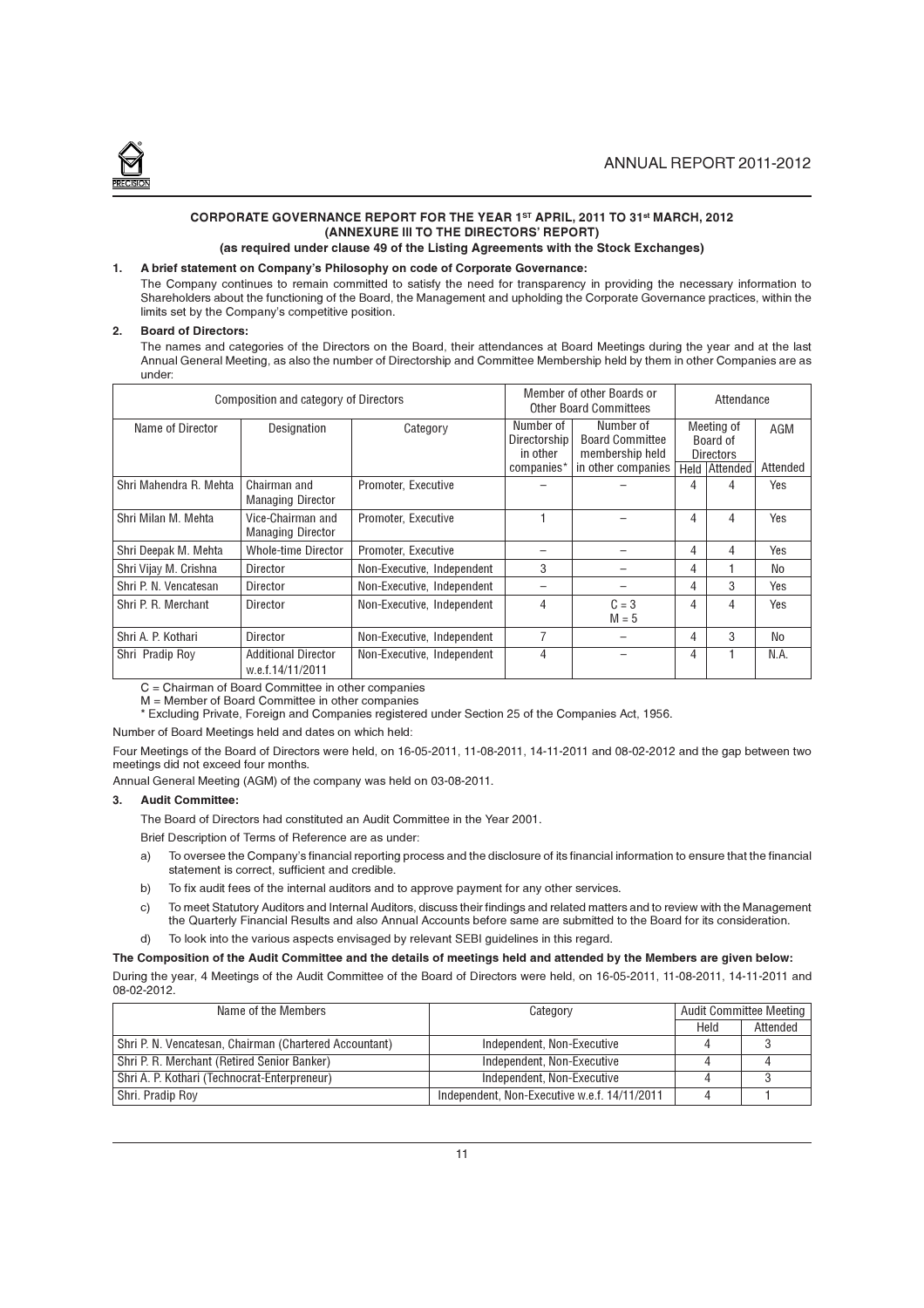

#### 4. Remuneration-Cum-Selection Committee:

Brief description of Terms of Reference:

The terms of reference of the Remuneration-Cum-Selection Committee include to determine Company's policy on specific remuneration packages for Executive Directors and relatives of Directors employed in the Company,if any, including pension rights and compensation payment, after taking into account the financial position of the Company, trends in the industry, appointee's qualifications, experience, past performance, past remuneration etc., and considering interest of the company and shareholders.

#### Composition, name of members, Chairperson and attendance :

The Remuneration-Cum-Selection Committee comprises of Four Independent & Non-Executive Directors - Shri P. N. Vencatesan (Chairman), Shri P. R. Merchant (Member), Shri A. P. Kothari (Member) and Shri Pradip Roy (Member). During the year 2 (Two) meeting of the Remuneration-Cum- Selection Committee was held, on 16-05-2011 and 08-02-2012.

Shri P. N. Vencatesan, Shri P. R. Merchant & Shri A. P. Kothari attended the Meeting of Remuneration-Cum-Selection Committee held, on 16.05.2011 and 08-02-2012 and Shri Pradip Roy attended the Meeting of Remuneration-Cum-Selection Committee held, on 08-02-2012.

#### Remuneration Policy:

The remuneration of Executive Directors and their relatives employed in the Company is approved by the shareholders at their Meetings on the basis of recommendations of the Remuneration-Cum-Selection Committee and the Board of Directors. The recommendations by these bodies are based on trends in the industry, appointee's qualifications, experience and past performance. Non-Executive Directors do not receive any remuneration except the sitting fees for attending Meetings of the Board of Directors and / or the Committees of Directors.

Details of remuneration to all the Directors are as under:

|  | Gross Remuneration paid / payable to Executive Directors for financial year 2011-12. |  |  |  |  |
|--|--------------------------------------------------------------------------------------|--|--|--|--|
|--|--------------------------------------------------------------------------------------|--|--|--|--|

| Name of Director<br>and<br>Service Contract                              | Salary    | Commission | Perquisities # | Contribution to PF<br>& Provision<br>for Gratuity | Total     |
|--------------------------------------------------------------------------|-----------|------------|----------------|---------------------------------------------------|-----------|
|                                                                          | Rs.       | Rs.        | Rs.            | Rs.                                               | Rs.       |
| Shri Mahendra R. Mehta<br>(Re-appointed w. e. f. 01.10.2011 for 3 years) | 29,10,000 | 18,54,150  | 11,98,857      | $*12,26,124$                                      | 71,89,131 |
| Shri Milan M. Mehta<br>(Re-appointed w. e. f. 01.04.2012 for 3 years)    | 48.00.000 | 18.54.150  | 14,75,152      | ** 8.06.770                                       | 89,36,072 |
| Shri Deepak M. Mehta<br>(Re-appointed w. e. f. 01.08.2010 for 3 years)   | 27.88.000 | 18.54.150  | 7.31.550       | 3.34.560                                          | 57.08.259 |

- Perquisites include Reimbursement of medical expenses for self and family, Reimbursement of gas, electricity, water charges and furnishings, Leave travel concession for self and family once in a year not exceeding one month's salary for each year, accumulated subject to a maximum of three years, Fees of clubs subject to a maximum of two clubs, Leave Encashment at end of contract, wages of servants and personal drivers. The above Directors are not entitled to Bonuses, but are entitled to Provident Fund and Retirement Gratuity in accordance with Law.
- IIncludes Provision for Gratuity of Rs. 8,76,924/-
- \*\* Includes Provision for Gratuity of Rs. 2,30,770/-

The variable component of above remuneration is the payment of Commission based on profits of the Company computed as per provisions of Section 198 of the Companies Act, 1956. There is no other performance linked component of the remuneration. The employments are contractual, for a period of three years, terminable by notice in writing of 90 days by either side. No severance fees are payable to any of the managerial personnel. The Company does not have Stock Option plan for its employees or other Managerial Personnel.

No sitting fees are paid to Executive Directors for attending Meetings of Board or Committees of Board.

#### [ii] Remuneration paid to Non-Executive Directors for financial year 2011-12.

|                                                                | Shri P N Vencatesan   Shri P R Merchant |           | Shri A P Kothari | Shri V M Crishna | Shri Pradip Rov |  |  |
|----------------------------------------------------------------|-----------------------------------------|-----------|------------------|------------------|-----------------|--|--|
| Sitting Fees for<br>attending Board and<br>Committee Meetings. | Rs.56000                                | Rs. 78000 | Rs. 61000        | Rs. 22000        | Rs. 22000       |  |  |
| Non-executive Directors are not paid any other remuneration.   |                                         |           |                  |                  |                 |  |  |

5. Share Transfer & Shareholders'/Investors' Grievance Committee :

- Name of non-executive director heading the committee : Shri P. N. Vencatesan
- 

Number of complaints received up to 31.3.2012 : 06 (Six)

- 
- Name and designation of compliance officer in the state of the Ms. Rajni M. Lalwani, Company Secretary
	-
- Number not solved to the satisfaction of shareholders as on 31.03.2012 : NIL
	-
- Number of pending complaints in the state of the NIL state of the NIL state of the NIL state of the NIL state of the NIL state of the NIL state of the NIL state of the NIL state of the NIL state of the NIL state of the NIL

The Company has also conducted Share Capital Audit relating to the issue of shares, request for dematerialization of shares, Register of Members and changes in share capital, for every quarter.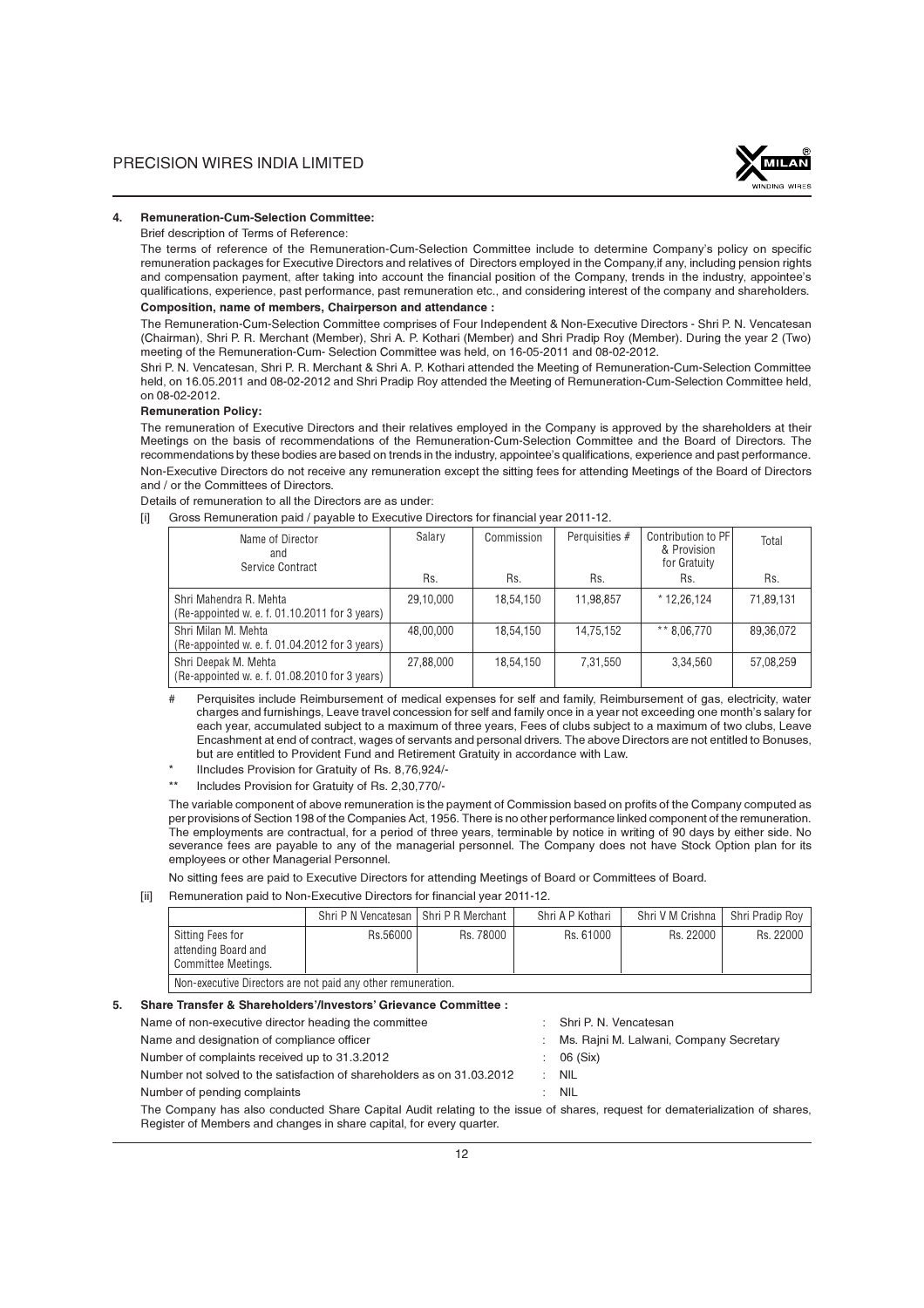

#### 6. General Body Meetings :

i. Location and time where the last three Annual General Meetings were held & special resolutions passed thereat :

| Financial<br>Year | Date       | Time       | Location                                                        | No. of Special<br>Resolutions passed<br>at the AGMs |
|-------------------|------------|------------|-----------------------------------------------------------------|-----------------------------------------------------|
| 2010-2011         | 03-08-2011 | 02.30 p.m. | Hall of Mysore Association,                                     | ONE                                                 |
| 2009-2010         | 23-07-2010 | 02.30 p.m. | 1st Floor, 393 Bhau Daji Road,<br>Maheswari Udyan (KingCircle), | <b>TWO</b>                                          |
| 2008-2009         | 19-09-2009 | 02.30 p.m. | Matunga (Central Railway), Mumbai-400019.                       | <b>FOUR</b>                                         |

- ii. Resolutions by Postal Ballots, etc.:
	- Special Resolutions passed by Postal Ballot during the year-NIL.

#### 7. Disclosures :

i. Materially significant related party transactions:

Transactions of the company of material nature with its promoters, the directors or the management, their subsidiaries or relatives etc. are disclosed in Notes to Accounts as per requirements of Accounting Standard-18. None of these transactions have potential conflict with interest of the Company at large.

- ii. No penalties have been imposed and no strictures have been passed on the Company by Stock Exchanges or SEBI or any statutory authority, on any matter related to Capital Markets during the last three years and there are no instances of non-compliance of relevant regulatory requirements by the Company.
- iii. As a matter of policy, all employees of the company have free access to all executive and non-executive directors of the company, including the Audit Committee, and are encouraged to report any ultra virus acts or omissions.
- iv. The Company has complied with all the mandatory requirements of the revised Clause 49 of the Listing Agreements Regarding the status of the compliance with the Non-mandatory requirements of the said Clause, the Company has constituted a Remuneration-Cum-Selection Committee comprising of Non-Executive & Independent Directors.

#### 8. Means of communication :

Quarterly / Annual Results are filed with NSE/BSE and are published in English and Vernacular news papers within the prescribed time limits.

The quarterly and annual financial results are normally published in the Free Press Journal and vernacular "Navshakti" news papers.

The Quarterly Financial Statements, Corporate Governance Reports & Quarterly Shareholding Pattern statements and Annual Report are available on websites of NSE and BSE. The same are also available on the Company's website http:// precisionwires.com

NSE Electronic Application Processing System (NEAPS): The NEAPS is a web based application designed by NSE for Corporates. The Shareholding Pattern and Corporate Governance Report are also filed electronically on NEAPS.

SEBI Complaints Redress System (SCORES): The investor complaints are processed in a centralized web based complaints redress system. The salient features of this system are: Centralised database of all complaints, online upload of Action Taken Reports (ATRs) by the concerned companies and online viewing by investors of actions taken on the complaint and its current status.

#### 9. General Shareholder Information :

#### i. Annual General Meeting

Day, Date, month & Time : Thursday, 9<sup>th</sup> August, 2012 at 02.30 P.M.

Venue : Hall of Mysore Association,1st Floor, 393 Bhau Daii Road, Maheswari Udyan (KingCircle), Matunga (Central Railway), Mumbai - 400019.

#### ii. Financial Calender (Tentative)

Financial Year 1<sup>st</sup> April, 2012 to 31<sup>st</sup> March, 2013.

Quarterly Results:

Unaudited quarterly results for the first three Quarters will be declared within Forty Five days from the close of each quarter. Company generally declares audited results within Sixty days from the end of the financial year and hence it generally does not declare unaudited results for the fourth quarter within Forty five days from end of fourth quarter, as permitted by Clause 41 of the Listing Agreement.

iii. **Date of Book closure :** From  $4<sup>th</sup>$  August, 2012 to  $9<sup>th</sup>$  August, 2012 (both days inclusive).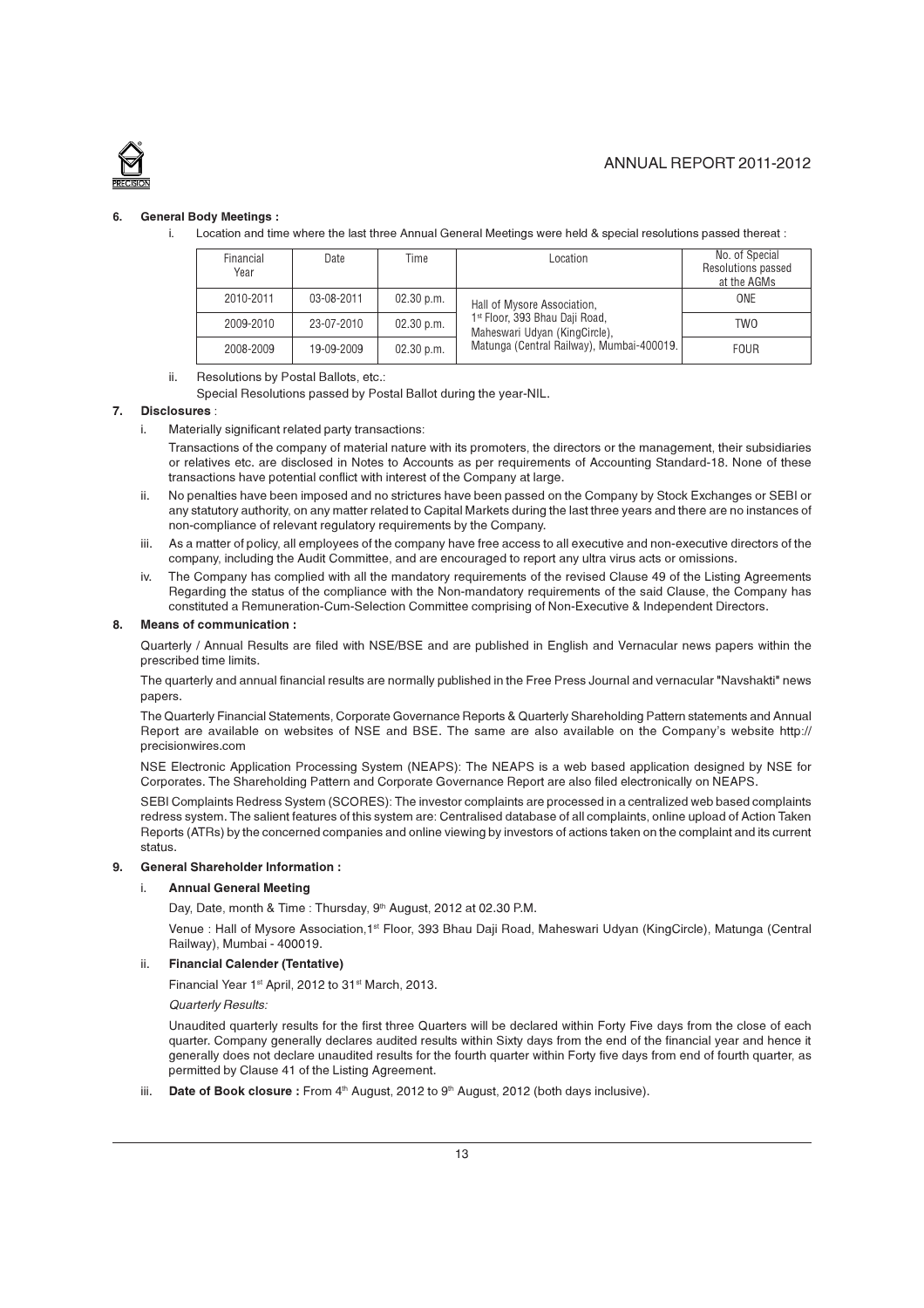

#### iv. Dividend payment date :

Final Dividend on Equity shares, subject to the approval of Members at the ensuing Annual General Meeting, @ Rs. 1.20 per fully paid equity share of Rs. 10/- each shall be paid on or before 08.09.2012.

#### v. Listing on Stock Exchanges :

The Equity shares of the Company are listed on Bombay Stock Exchange Limited (BSE) and National Stock Exchange of India Limited (NSE). The Company has paid annual listing fees to each of the above Stock Exchanges for the financial year 2012-13. The Company's shares are regularly traded on the Stock Exchange, Mumbai and National Stock Exchange of India Ltd.

vi. Stock Code : BSE - 523539, NSE SYMBOL - PRECWIRE

#### vii. Market Price Data - High, Low during each month in financial year 2011-12 :

| Month &  |        | <b>PWIL @ BSE</b> | <b>SENSEX</b> |       |        | <b>PWIL @ NSE</b> | <b>NIFTY</b> |      |  |
|----------|--------|-------------------|---------------|-------|--------|-------------------|--------------|------|--|
| Year     | High   | Low               | High          | Low   | High   | Low               | High         | Low  |  |
| Apr-11   | 135.80 | 113.90            | 19811         | 18976 | 135.50 | 113.50            | 5944         | 5693 |  |
| $May-11$ | 130.00 | 112.10            | 19254         | 17786 | 130.00 | 112.00            | 5775         | 5329 |  |
| $Jun-11$ | 126.70 | 115.00            | 18873         | 17314 | 126.00 | 115.00            | 5658         | 5196 |  |
| $Jul-11$ | 130.00 | 117.00            | 19132         | 18132 | 134.90 | 118.50            | 5740         | 5454 |  |
| Aug-11   | 125.00 | 83.70             | 18440         | 15766 | 126.00 | 83.10             | 5552         | 4720 |  |
| Sep-11   | 101.00 | 85.00             | 17212         | 15801 | 99.75  | 84.00             | 5169         | 4759 |  |
| $Oct-11$ | 95.00  | 80.10             | 17908         | 15745 | 94.95  | 80.10             | 5400         | 4728 |  |
| Nov-11   | 94.95  | 81.00             | 17702         | 15479 | 94.50  | 81.05             | 5326         | 4639 |  |
| Dec-11   | 88.00  | 68.10             | 17004         | 15136 | 92.00  | 68.00             | 5099         | 4531 |  |
| $Jan-12$ | 84.95  | 70.50             | 17259         | 15358 | 84.75  | 69.10             | 5217         | 4588 |  |
| Feb-12   | 91.00  | 74.60             | 18524         | 17062 | 95.95  | 74.55             | 5630         | 5159 |  |
| Mar-12   | 87.85  | 69.10             | 18041         | 16921 | 81.95  | 68.30             | 5499         | 5136 |  |



viii. Registrar and Transfer Agents:

M/s. Sharepro Services (India) Private Ltd.

Samhita Warhousing Complex, Warehouse No. 52 & 53, Plot No. 13AB, 2<sup>nd</sup> Floor, Sakinaka, Mumbai - 400072. Tel No. : (022) 67720400 Fax No. (022) 67720416

#### ix. Share Transfer System :

Transfers in physical form are lodged with the Company / Transfer Agents. The Transfer Agents have complete computerized facility for processing the transfers. After verification of the transfers lodged in physical form, the transfer agents prepare a statement of transfers which is reviewed by the Shareholders Grievances Committee of Directors and if in order, the transfers are approved, once in a fortnight. The share certificates duly transferred are then sent by the transfer agents to the transferees, which completes the transaction. In case of any complaint from shareholders for delay in transfer, the matter is actively followed up by the company with the transfer agents and the same is resolved to the satisfaction of the shareholder. Transfer of dematerialized shares takes place under the standard system of CDSL / NSDL.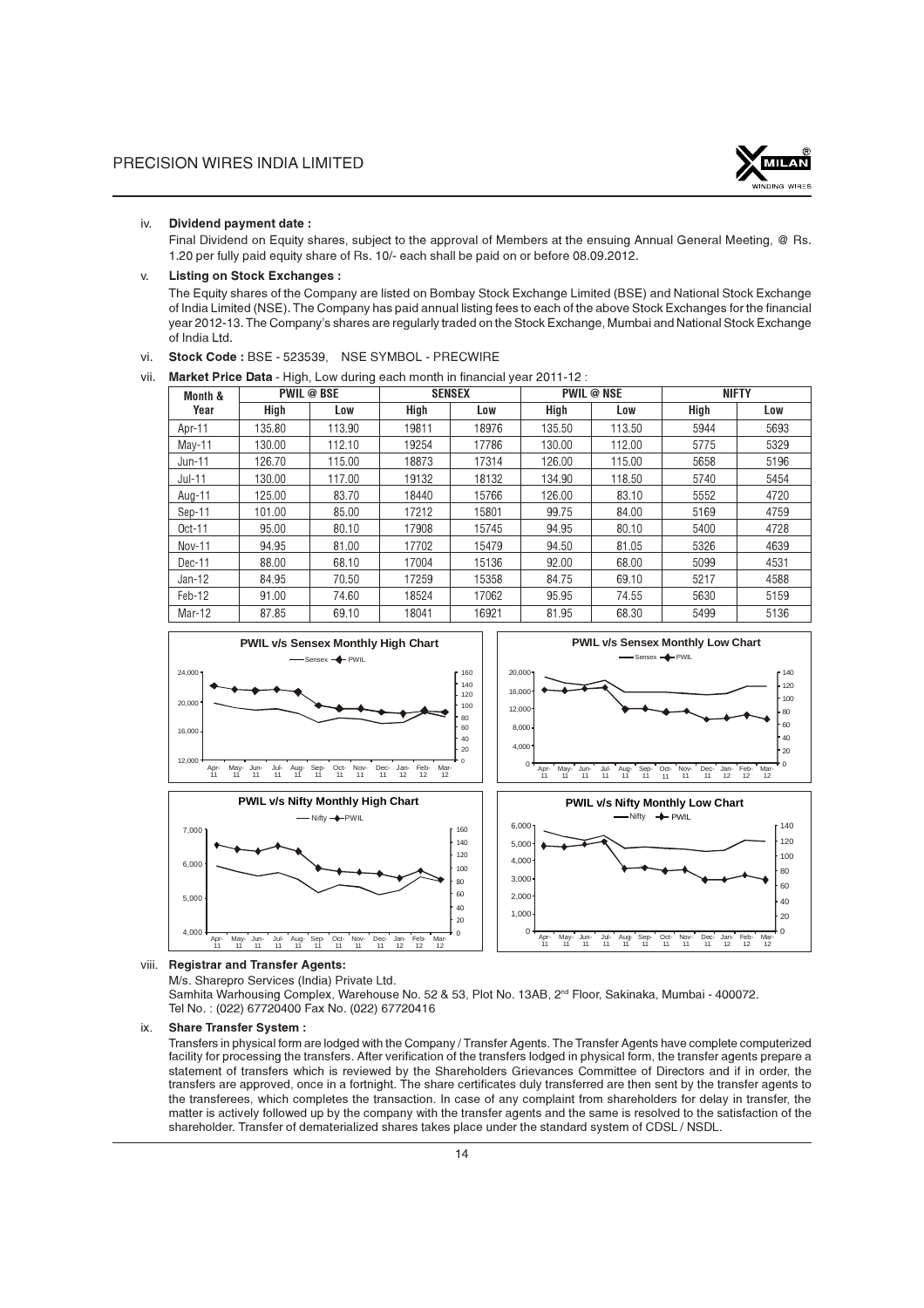

#### x. Distribution of holding as on 31.03.2012:

| No. of Shares                             |      | No. of Shareholders |               | No. of Shares |        |
|-------------------------------------------|------|---------------------|---------------|---------------|--------|
| <b>From</b>                               | To   | <b>Number</b>       | $\frac{0}{0}$ | <b>Number</b> | $\%$   |
| Less than 501                             |      | 8084                | 89.93         | 1037257       | 8.97   |
| 501<br>$\overline{\phantom{a}}$           | 1000 | 421                 | 4.68          | 342403        | 2.96   |
| 1001<br>$\overline{\phantom{a}}$          | 2000 | 200                 | 2.24          | 305878        | 2.65   |
| 2001<br>$\overline{\phantom{a}}$          | 3000 | 88                  | 0.98          | 222460        | 1.93   |
| 3001<br>$\overline{\phantom{a}}$          | 4000 | 42                  | 0.47          | 150723        | 1.30   |
| 4001<br>$\overline{\phantom{a}}$          | 5000 | 37                  | 0.41          | 173443        | 1.50   |
| 5001<br>10000<br>$\overline{\phantom{a}}$ |      | 44                  | 0.49          | 311318        | 2.69   |
| 10001 & above                             |      | 72                  | 0.80          | 9020141       | 78.00  |
| Total                                     |      | 8988                | 100.00        | 11563623      | 100.00 |

|                        | <b>Number of Shares</b> | ℅      |
|------------------------|-------------------------|--------|
| Promoters Shareholding | 6897283                 | 59.65  |
| Public Shareholding    | 4666340                 | 40.35  |
|                        |                         |        |
| Total                  | 11563623                | 100.00 |
|                        |                         |        |

#### xi. Dematerialisation of shares and liquidity :

The Equity Shares of the Company are in compulsory demat segment. The same are registered with both National Securities Depository Ltd., Trade World, 4<sup>th</sup> Floor, Kamala Mills Compound, Senapati Bapat Marg, Lower Parel, Mumbai 400 013 and Central Depository Services (India) Limited, Phiroze Jeejeebhoy Towers, 28<sup>th</sup> Floor, Dalal Street, Mumbai 400 023, under ISIN No. INE372C01011, common for both. 95.86% of Company's Share Capital is dematerialised as on 31.03.2012.

# xii. Outstanding GDRs / ADRs / Warrants and Convertible instruments etc. -

The Company has not issued any GDRs or ADRs.

#### xiii. Plant Locations :

Unit I & Unit II (ATLAS WIRES, SILVASSA) of the Company are located at Plot No. 125/2, Amli Hanuman (66KVA) Road, Silvassa 396 230 U.T. of Dadra & Nagar Haveli.

PALEJ UNIT (ATLAS WIRES) is located at Plot No. 3, GIDC, National Highway No.8, Palej 392 220 Dist. Bharuch, Gujarat.

#### xiv. Address for correspondence:

For transfer / dematerialization of shares, and queries relating to share transfer etc., shareholders are requested to directly communicate with the Registrars and Transfer (R & T) Agents at the address given in para (viii) above. In case their issues are not resolved by R & T Agents in reasonable time, or for any other matter, they may communicate with the company at its Registered Office, at Saiman House, J.A. Raul Street, Sayani Road, Prabhadevi, Mumbai 400 025. Tel: 2437 6281 Fax: 2437 0687 Email: investorgrievances@pwil.net; mumbai@pwil.net.

> Mahendra R. Mehta Chairman & CEO

Mumbai, Dated 28th May, 2012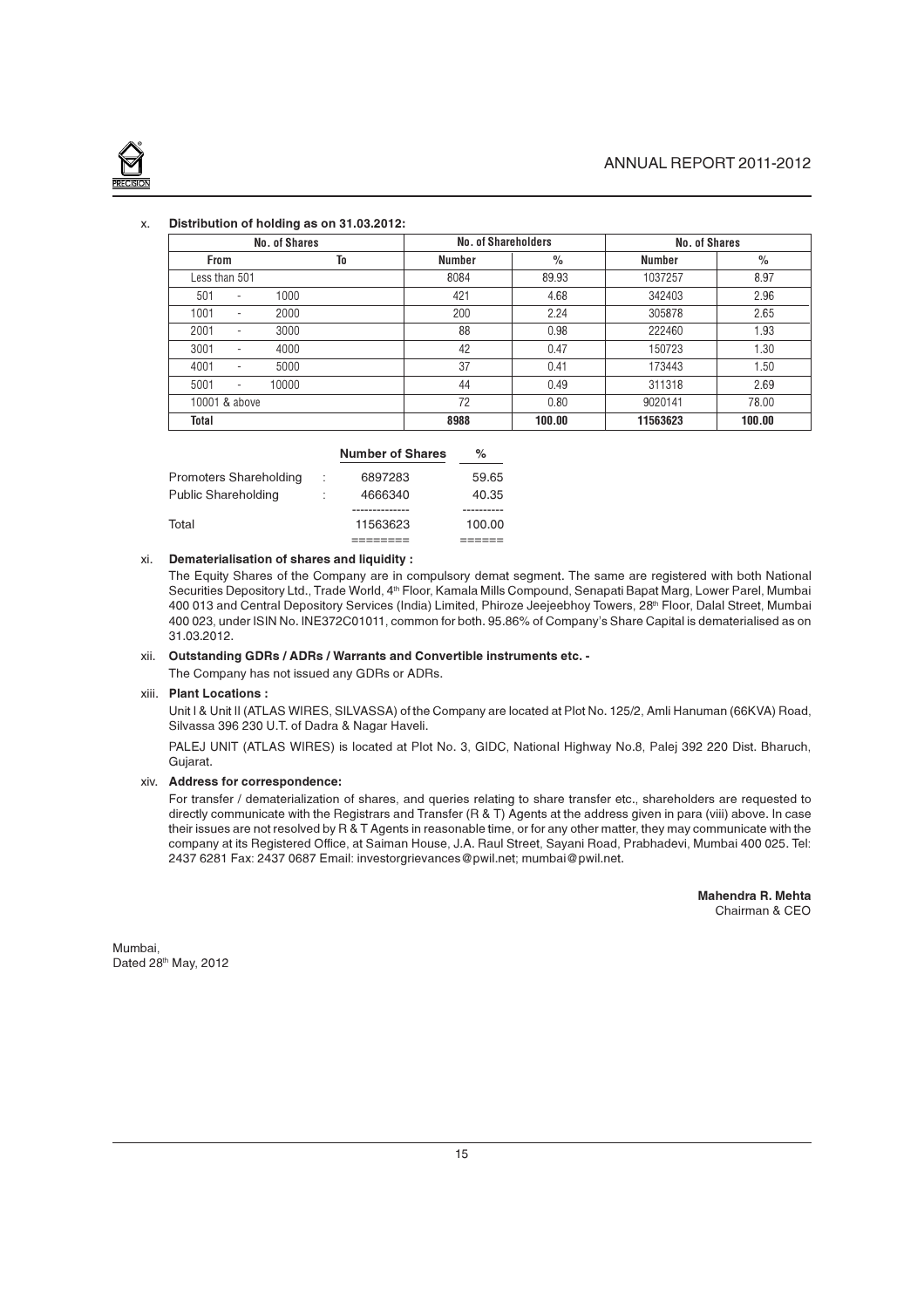

#### - MANAGEMENT DISCUSSION AND ANALYSIS ·

#### a) Industry Structure & Development:

The Company produces Winding Wires made of Copper which are used in the manufacture of both rotating and static electrical equipments. Though there are number of players in the Industry including many in SSI sector, due to quality of our products and loyalty of OEM customers, we continue to remain Industry-Leader despite adverse operational conditions having prevailed during the year.

The overall capacity utilization of the Industry in the Country is either static or marginally lower. This is due to the sluggish demand from Electrical Equipment Manufacturing Sector which did not have adequate orders from Electric-Power-Sector. The competition may continue to be intense. Both Industrial & economic structure of the Industry has been affected due to high Cost of input, inflation, substantial volatility in Forex and overall increase in the Cost. Your Company continues to cater to the OEM sector. Due to cumbersome procedural framework coupled with delayed payments from EOU and SEZ Sector, we have reduced our supply to the same for the time being. Emphasis on direct physical export abroad continues and we performed well. We have developed CTC required for EHV 765KV Transformers and such Transformers produced and supplied by a prominent equipment manufacturer to Utility undertaking are in operation since last year.

#### b) Opportunities & Threats

As ours is a power-deficit country, massive investment in the power sector, regardless of any change in the political system, is likely to continue. Government has ambitious plans for increasing installed capacity for electric power generation. Large Private Sector Firms are also implementing at present electric power generation projects.

However, due to economic downturn at home and in the West and inadequate availability of proper grade coal required for thermal power generating Stations, implementation of such undertaking by large Private Sector firms has been delayed. Foreign Direct Investment (FDI), as expected has also slowed down considerably.

As India continues to remain a massive Power-Deficit-Country regardless of adverse development at home or aboard, the investment and the growth in the power sector on the long run are bound to continue. There may be some factors which may temporarily not be conducive to the fast track growth but ultimately the universal fact regarding demand and supply shall prevail.

The living standard of the people in the country is generally improving so also the Industrial Development & combined effect thereof, will anyhow, force the accelerated growth of Electric-Power-Sector and consequently that of Electricity Equipment Manufacturing and Winding Wire **Sector** 

Due to economic downturn, production of Capital Goods including electrical equipments has gone down and imports thereof at soft terms from China have increased. It is likely that the Government may intervene. Reforms in respect of Policy of Power Sector, particularly about transmission and distribution, are overdue so that Private

Sector once again can plan and invest. Though the Government is seized of the issues, some genuine constraints for time being have delayed the process of decision making. High rate of interest, inflation and volatility in the Foreign Exchange have impacted the cost of input and operations.

Your Company is hopeful about the future growth.

#### c) Segment-wise or Product-wise performance:

The Company's core activity is production and sale of only one product i.e. Winding Wires made of Copper. During the year under review, the production of your Company marginally reduced by about 4% due to the reason discussed in the foregoing paragraphs.

The energy cost and other administrative expenditure being disproportionate at Palej Plant, which was temporarily revived for production of winding Wire for small quantity has been closed down. Its contribution to the production last year was hardly 2% of the total production of the Company.

However our division at Palej producing Insulating Varnish continues operation satisfactorily and provides important contribution to the quality of our finished product.

#### d) Outlook:

Long Term outlook of the Indian Economy, and consequently, electric-power-sector is healthy.

#### e) Risks and concerns:

Please refer to foregoing paragraphs.

f) Internal control systems and their adequacy:

Commensurate with the size of your Company and the nature of its business, your Company has adequate internal control procedures and regular Internal Audit systems. This has been confirmed by the Auditors in their report to the members.

#### g) Discussion on Financial Performance with respect to Operational performance (All figures rounded off in Rupees Lacs only):

During the year under review, Net Sale Income was higher at 93179 [87364] despite marginally 4% lower production. This was due to more production on our own account and lower quantity of Job Work production undertaken. Packing material consumed 721 [648] is higher due to increased costs and exports. Outflow for power & fuel has been higher at 1748 (1458) due to public sector utility of Dadra and Nagar Haveli at Silvassa has levied from August 2011 onwards till the end of the Year additional Surcharge 262 (Nil). Marginal increase in freight and transportation 835 (805) due to higher cost of fuel and exports and provision for employees has increased to 1156 (1095) due to rising cost and inflation. Discount charges higher at 298 (160) due to high rate of interest. Rupee having depreciated substantially, Foreign Exchange loss is 406 (44.11) due to equipment imported in 2009-10 and 2010-11 and import of raw material during the year under Buyers' Credit in forex currency. Other expenses higher at 810(766) includes increase in factory Security expenses, Bank charges and freight on return of empty spools etc. Premium on forward foreign exchange contracts is 160 (56) due to higher imports.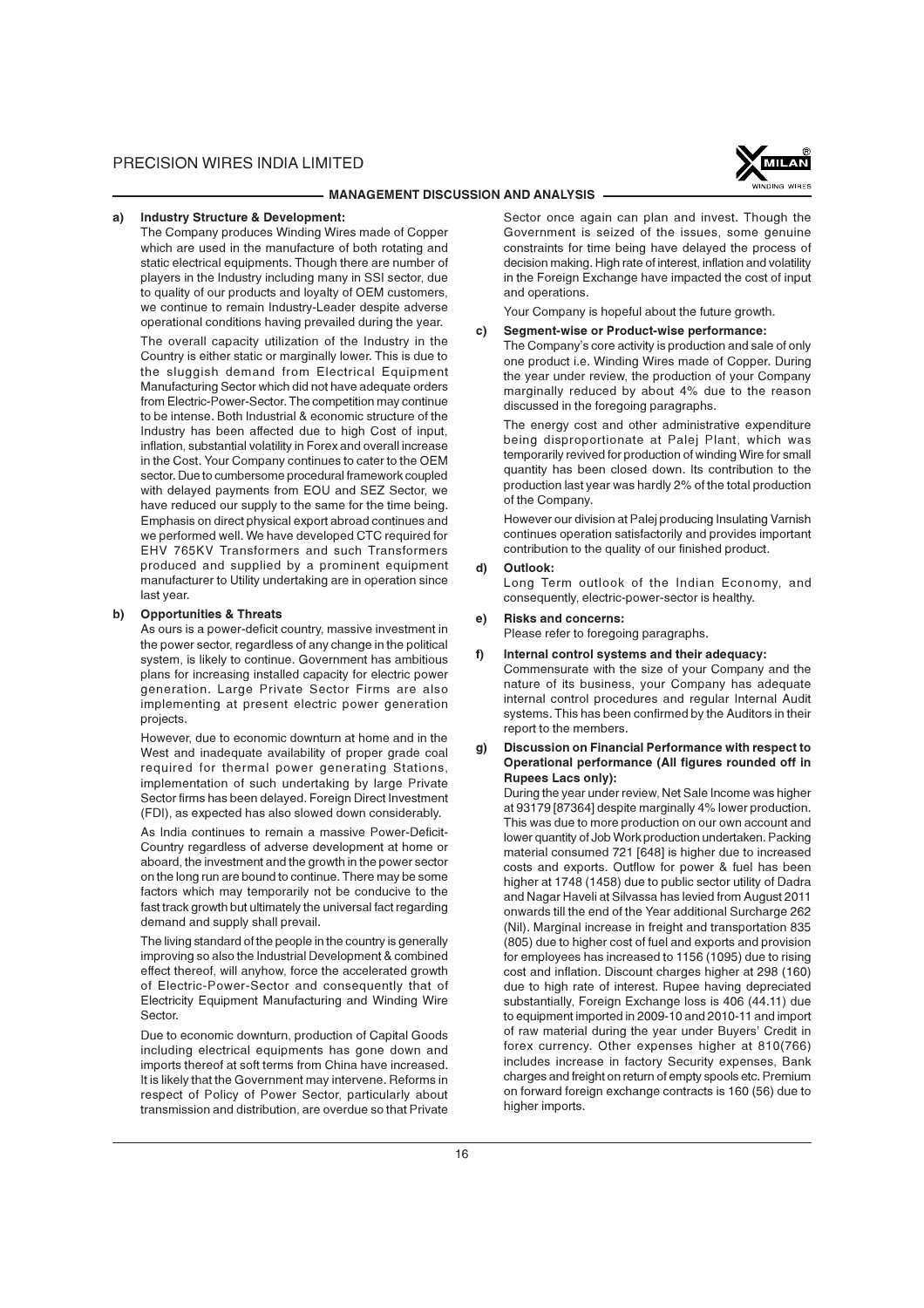

# ANNUAL REPORT 2011-2012

#### MANAGEMENT DISCUSSION AND ANALYSIS.

Reserve and surplus is 17993 (16983) as at 31<sup>st</sup> March, 2012. The Debt Equity Ratio of your Company continues to be healthy at less than 0.40 and the same provides us an opportunity for future growth and economic capability and options to negotiate successfully temporary down turn. Outstanding secured fixed loan 526 (49) is due to the plant and machinery purchased earlier on which the term loan was disbursed in the current year. Short term borrowings 5807 (6912) includes 2407 (2447) Term Loan payable within one year and Working Capital borrowing from the banks 3400 (4909). Trade Payables are 15318 (14531) and Othr Current Liabilities are lower at 2333 (5844).

Inventory has increased to 7611(4877) mainly due to increase in stock of raw material in transit 507, finished goods 1339 and Raw Material 813. The higher inventory was planned due to likely change in policy by the primary copper producers, Hindalco/Sterlite. Trade Receivables have decreased to 16835 (19188). Current assets comprising Cash and Bank balances, loans and advances and other current assets are reduced to 5677 (8567).

Your Company continues to be market leader in the field of winding wires made of copper in India.

The Company has discharged all financial obligations in time on due dates, without any default or delay.

#### h) Material Developments in Human Resources / Industrial Relations including number of people employed:

Industrial relations during the year were generally satisfactory and new wage agreements with the labour at Silvassa Plants are under negotiation.

#### i) Cautionary Statements:

Statements in this Management Discussion and Analysis describing the company objectives, estimates and expectations may be Forward Looking statements within the meaning of applicable laws and regulations. Actual performance may differ substantially or materially from those expressed or implied.

> Mahendra R. Mehta Chairman & CEO

Mumbai Dated: 28<sup>th</sup> May, 2012.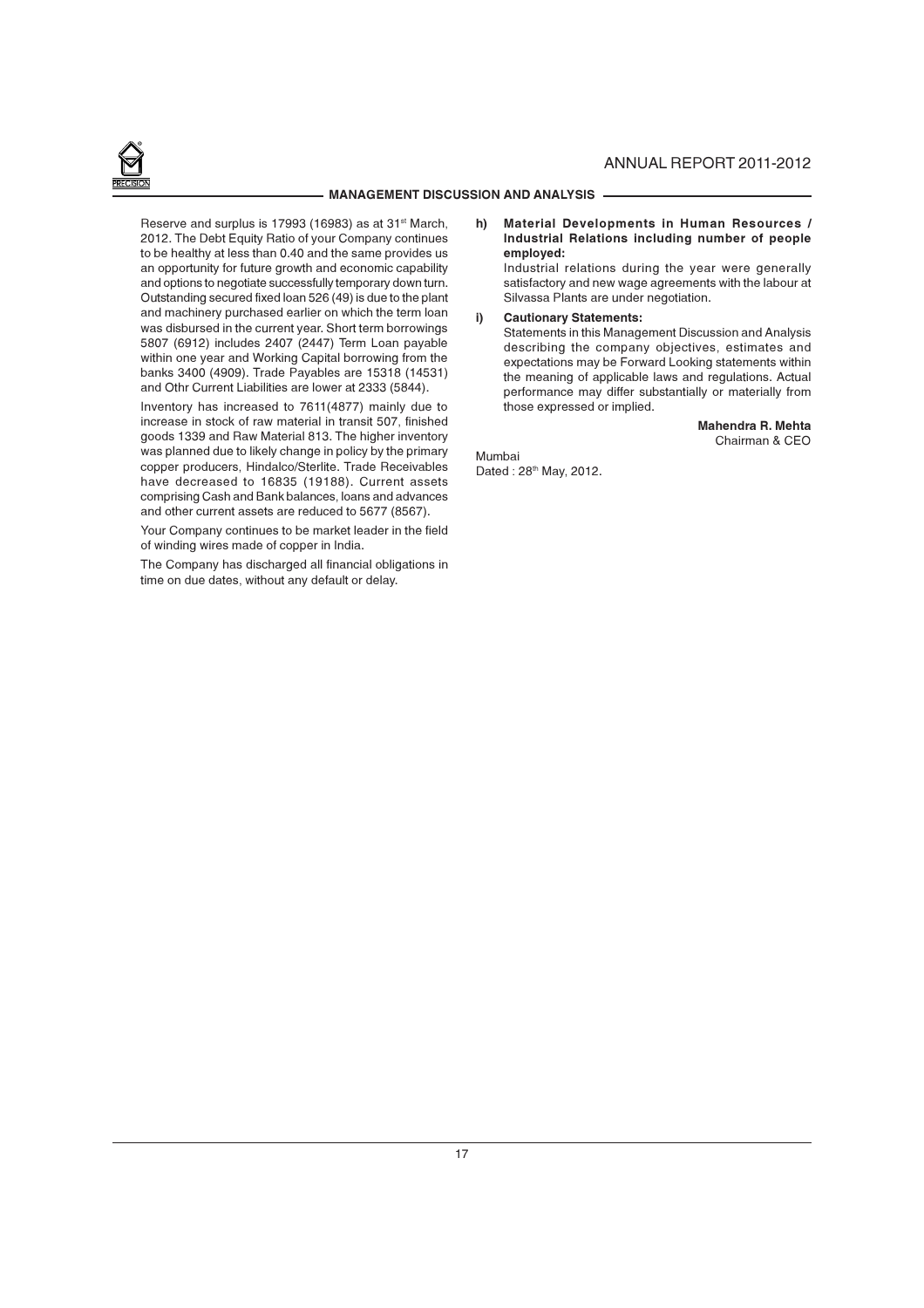

#### AUDITORS' REPORT

To the Members of PRECISION WIRES INDIA LIMITED

- 1. We have audited the attached Balance Sheet of Precision Wires India Limited, as at 31<sup>st</sup> March 2012, the related Profit and Loss Account for the year ended on that date annexed thereto and the Cash Flow statement for the year ended on that date.These financial statements are the responsibility of the Company's management. Our responsibility is to express an opinion on these financial statements based on our audit.
- 2. We have conducted our audit in accordance with auditing standards generally accepted in India. These standards require that we plan and perform the audit to obtain reasonable assurance about whether the financial statements are free of material misstatement. An audit includes, examining on a test basis, evidence supporting the amounts and disclosures in the financial statements. An audit also includes assessing the accounting principles used and significant estimates made by the management, as well as evaluating, the overall financial statement presentation. We believe that our audit provides a reasonable basis for our opinion.
- 3. As required by the Companies (Auditor's Report) Order 2003, issued by the Central Government in terms of subsection (4A) of Section 227 of the Companies Act, 1956 (the "Act") and on the basis of such checks as we considered appropriate and according to the information and explanations given to us, we set out in the Annexure a statement on the matters specified in paragraphs 4 and 5 of the said Order.
- 4. Further to our comments in the Annexure referred to in Paragraph 3 above, we report that:
	- a) We have obtained all the information and explanations, which to the best of our knowledge and belief were necessary for the purpose of our audit;
	- b) In our opinion, proper books of account as required by law have been kept by the Company so far as appears from our examination of those books;
	- c) The Balance Sheet and Profit and Loss account dealt with by this report are in agreement with the books of account;
	- d) In our opinion, the Balance Sheet, Profit and Loss account and Cash Flow Statement dealt with by this report comply with the accounting standards referred to in sub-section (3C) of section 211 of the Companies Act, 1956.
- On the basis of the written representations received from the directors, as on 31<sup>st</sup> March, 2012, and taken on record by the Board of Directors, we report that none of the directors is disqualified as on 31<sup>st</sup> March 2012 from being appointed as a director in terms of clause (g) of sub-section (1) of Section 274 of the Companies Act, 1956.
- f) In our opinion and to the best of our information and according to the explanations given to us, the said accounts read together with the Accounting Policies and Notes forming part of the accounts, give the information required by the Companies Act, 1956 in the manner so required and give a true and fair view in conformity with the accounting principles generally accepted in India :
	- in so far as it relates to the Balance Sheet, of the state of affairs of the Company as at 31<sup>st</sup> March, 2012 and
	- (ii) in so far as it relates to the Profit and Loss account, of the profit of the Company for the year ended on that date.
	- (iii) in the case of the Cash Flow statement of the cash flows for the year ended on that date.

FOR S.R. DIVATIA & CO. Chartered Accountants

#### S.R. Divatia

Partner Membership No. 4193 Firm Registration Number : 102646W Mumbai,

Dated : 28<sup>th</sup> May, 2012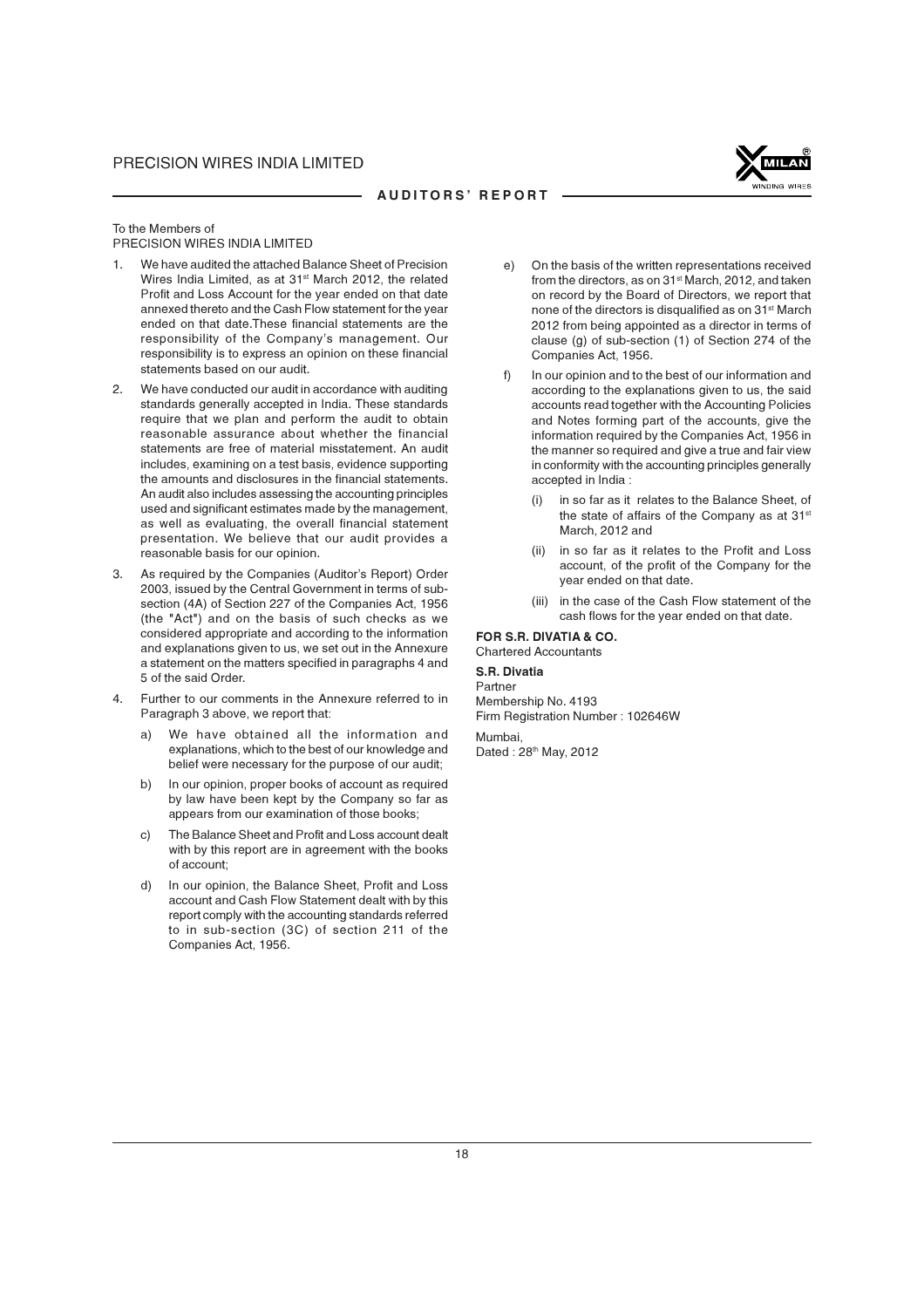

#### ANNEXURE TO THE AUDITORS' REPORT

Referred to in Paragraph 3 of our Report on even date :

- (i) (a) The Company is maintaining proper records showing full particulars, including quantitative details and situation of fixed assets.
	- (b) The Company has a regular programme of physical verification of fixed assets which in our opinion, is reasonable having regard to the size of the Company and the nature of its business. In accordance with this programme, certain fixed assets were physically verified by the management during the year and we are informed that no material discrepancies were noticed on such verification.
	- (c) There was no substantial disposal of fixed assets during the year.
- (ii) (a) The inventory (except Returnable Plastic Spools lying with Customers) of the Company has been physically verified by the management during the year. In our opinion, the frequency of verification is reasonable.
	- (b) In our opinion and according to the information and explanations given to us, the procedures of physical verification of inventory followed by the management are reasonable and adequate in relation to the size of the Company and the nature of its business.
	- (c) On the basis of our examination of records of inventory, in our opinion, the Company has maintained proper records of inventory and no material discrepancies were noticed on physical verification.
- (iii) The Company has neither granted nor taken any loans, secured or unsecured to/from companies, firms or other parties listed in the Register maintained under Section 301 of the Companies Act, 1956. As the Company has not granted/taken any loans secured or unsecured, to/ from parties listed in the registers maintained under Section 301 of the Companies Act, 1956, clauses iii(b), iii(c), iii(d), iii (e), iii (f) & iii(g) of paragraph 4 of the Order are not applicable.
- (iv) In our opinion and according to the information and explanations given to us, there is an adequate internal control system commensurate with the size of the Company and the nature of its business for the purchase of inventory and fixed assets and for the sale of goods and services. During the course of our audit, we have not observed any major weaknesses in the internal control system.
- (v) (a) In our opinion and according to the information and explanations given to us, the particulars of contracts / arrangements that need to be entered into the Register maintained under Section 301 of the Companies Act, 1956 have been so entered.
- (b) In our opinion and according to the information and explanations given to us each of the transactions in excess of Rs. 5 lakhs in respect of any party has been made at prices, which are prima facie reasonable having regard to the prevailing market prices, of such goods, materials or services at the relevant time.
- (vi) The Company has not accepted deposits from the public. Hence the directives issued by the Reserve Bank of India and the provisions of Sections 58A and 58AA or any other relevant Provisions of the Act and the rules framed thereunder are not applicable to the Company.
- (vii) In our opinion, the Company has an internal audit system commensurate with the size and nature of its business.
- (viii) We have broadly reviewed the books of account maintained by the Company pursuant to the Rules made by the Central Government for the maintenance of cost records under Section 209 (1) (d) of the Companies Act, 1956. We are of the opinion that prima facie the prescribed accounts and records have been maintained and made up. We have not, however, made a detailed examination of the records with a view to determining whether they are accurate or complete.
- (ix) (a) According to the information and explanations given to us and according to the books and records as produced and examined by us, in our opinion, the Company is regular in depositing with appropriate authorities undisputed statutory dues including provident fund, investor education and protection fund, employees' state insurance, income-tax, salestax, wealth tax, service tax, customs duty, excise duty and cess as applicable to it.

According to the information and explanations given to us, no undisputed amounts payable in respect of aforesaid dues were outstanding as at 31<sup>st</sup> March, 2012 for a period of more than 6 months from the date of becoming payable.

(b) According to the records of the Company, the dues outstanding of income tax, sales tax, wealth-tax, service tax, customs duty, excise duty and cess on account of any dispute are as follows:

| Nature of             | Nature of | Financial | Amount | <b>Forum where</b>                               |
|-----------------------|-----------|-----------|--------|--------------------------------------------------|
| <b>Statute</b>        | Dues      | Year      | (Rs.)  | $\vert$ dispute is pending $\vert$               |
| Central<br>Excise Act |           |           |        | Excise Duty   1983-84   4,55,000/-  CEGAT, Delhi |

- (x) The Company does not have accumulated losses as at 31<sup>st</sup> March 2012. The Company has not incurred any cash loss during the financial year covered by the audit or in the immediately preceding financial year.
- (xi) Based on our audit procedures and on the basis of the information and explanations given to us, by the management we are of the opinion that the Company has not defaulted in repayment of its dues to any financial institution, bank or to debenture holders during the year.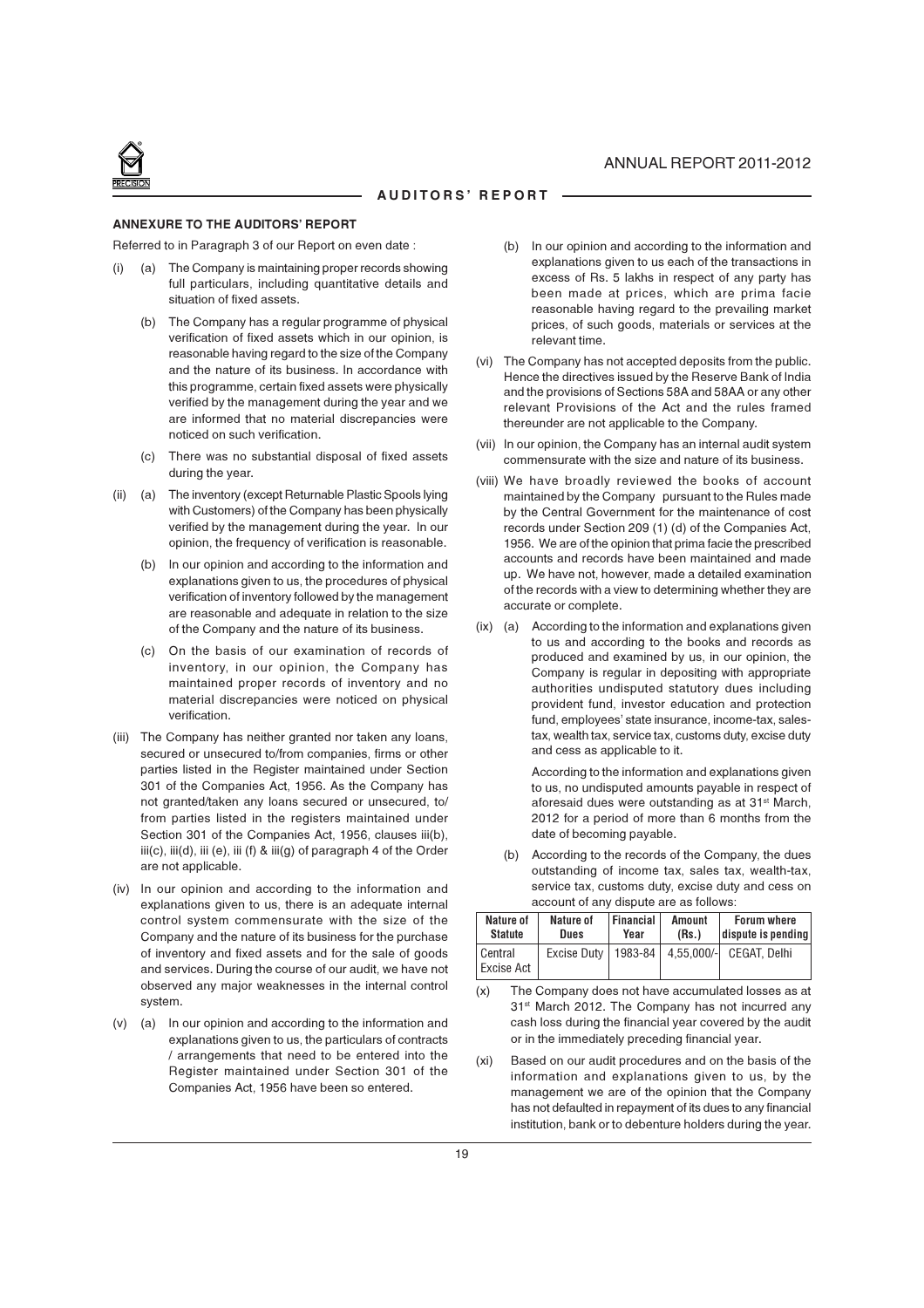

#### AUDITORS' REPORT

- (xii) The Company has not granted any loans and advances on the basis of security by way of pledge of shares, debentures and other securities.
- (xiii) In our opinion the Company is not a Chit Fund or a Nidhi / Mutual Benefit Fund / Society. Accordingly in our opinion the provisions of any special statute as specified under clause (xiii) of paragraph 4 of the Order are not applicable to the Company.
- (xiv) In our opinion and according to the information and explanations given to us, the Company is not a dealer or trader in shares, securities, debentures and other investments.
- (xv) In our opinion and according to the information and explanation given to us the Company has not given any guarantees for loans taken by others from banks or financial institutions.
- (xvi) In our opinion, the term loans have been applied for the purpose for which they were raised.
- (xvii) Based on the information and explanations given to us and on an overall examination of the balance sheet and cashflow statement of the Company, in our opinion, there are no funds raised on a short term basis which have been used for long term investment.
- (xviii) The Company has not made any preferential allotment of shares to parties and companies covered in the Register maintained under Section 301 of the Companies Act, 1956 during the year.
- (xix) The Company has not issued any secured debentures during the year.
- (xx) The Company has not raised any money by public issue during the year.
- (xxi) Based upon the audit procedures performed for the purpose of reporting the true and fair view of the financial statements and according to the information and explanations given to us, we report that no material fraud on or by the Company has been noticed or reported during the course of our audit.

# FOR S. R. DIVATIA & CO.

Chartered Accountants

# S.R. Divatia

Partner Membership No. 4193 Firm Registration Number : 102646W

Mumbai, Dated : 28<sup>th</sup> May, 2012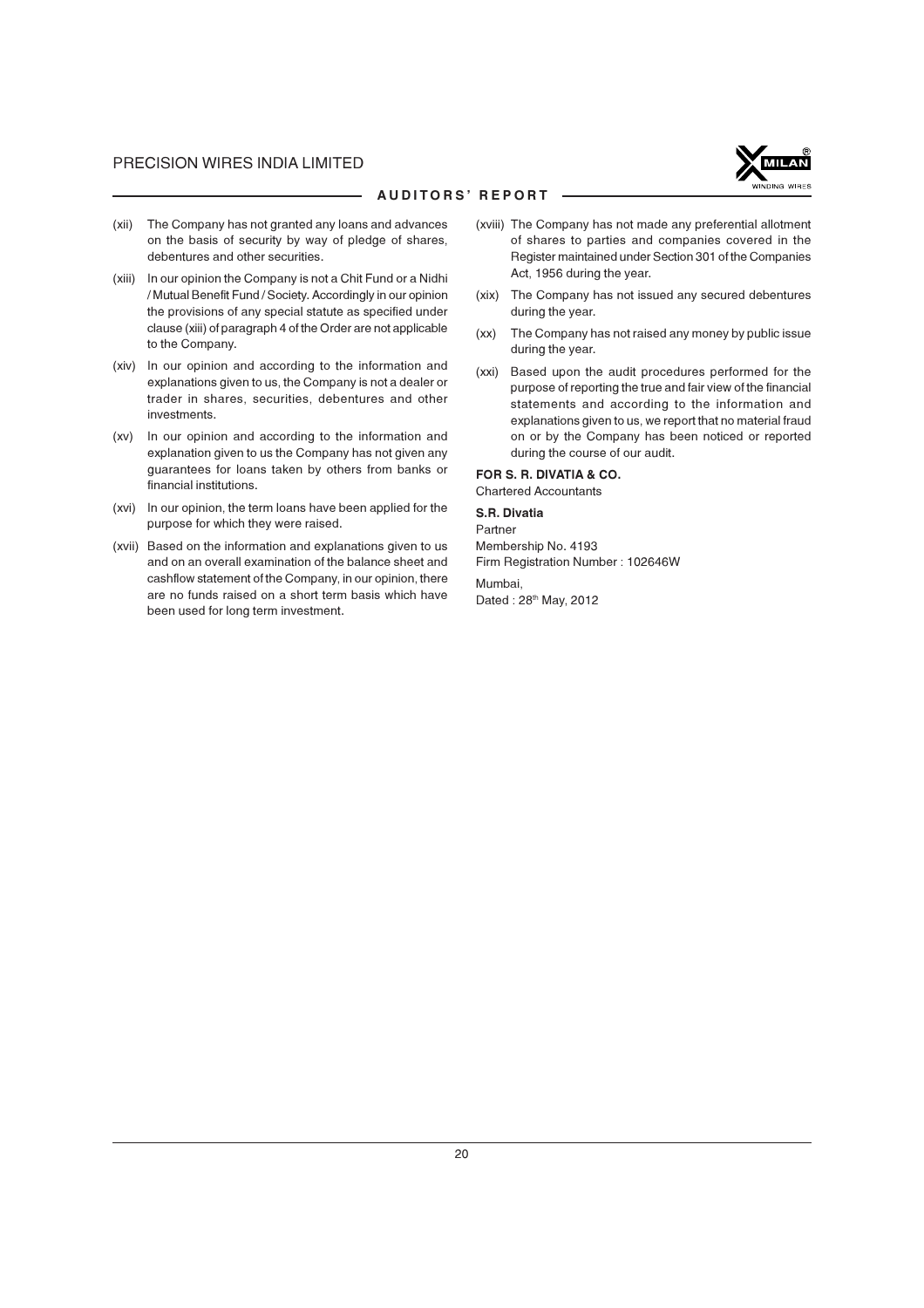## ANNUAL REPORT 2011-2012

#### AUDITORS' REPORT

#### S.R. DIVATIA & CO. CHARTERED ACCOUNTANTS

To the Members of Precision Wires India Limited

We have examined the compliance of conditions of corporate governance by Precision Wires India Limited ("the Company") for the year ended 31<sup>st</sup> March, 2012, as stipulated in clause 49 of the Listing Agreement of the Company with the stock exchanges.

The compliance of conditions of corporate governance is the responsibility of the management. Our examination was limited to procedures and implementation thereof, adopted by the Company, of ensuring the compliance of the conditions of corporate governance. It is neither an audit nor an expression of the opinion on the financial statements of the Company.

Based on the aforesaid examination, in our opinion and to the best of our information and according to the explanation given to us, we certify that the Company has complied with the conditions of corporate governance as stipulated in the above mentioned listing agreement. We have to state that the records of investor grievances are maintained by the Registrar and Transfer Agents appointed by the Company. The Registrar and Transfer Agents have certified that during the year under review there were no investor grievances pending/unattended to for more than 30 days.

We further state that such compliance is neither an assurance as to future viability of the Company nor the efficiency or effectiveness with which the management has conducted the affairs of the Company.

#### FOR S. R. DIVATIA & CO.

Chartered Accountants

#### S.R. Divatia

Partner Membership No. 4193 Firm Registration Number : 102646W Mumbai,

Dated: 28th May, 2012

221, Avon Arcade, D.J. Road, Near Rly Station, Vile Parle (W), Mumbai - 400 056 Tel. (O) : 2616 0791 / 2663 1923 (R) : 2671 4708 Fax : 2610 4926 Email : mail@srdivatia.com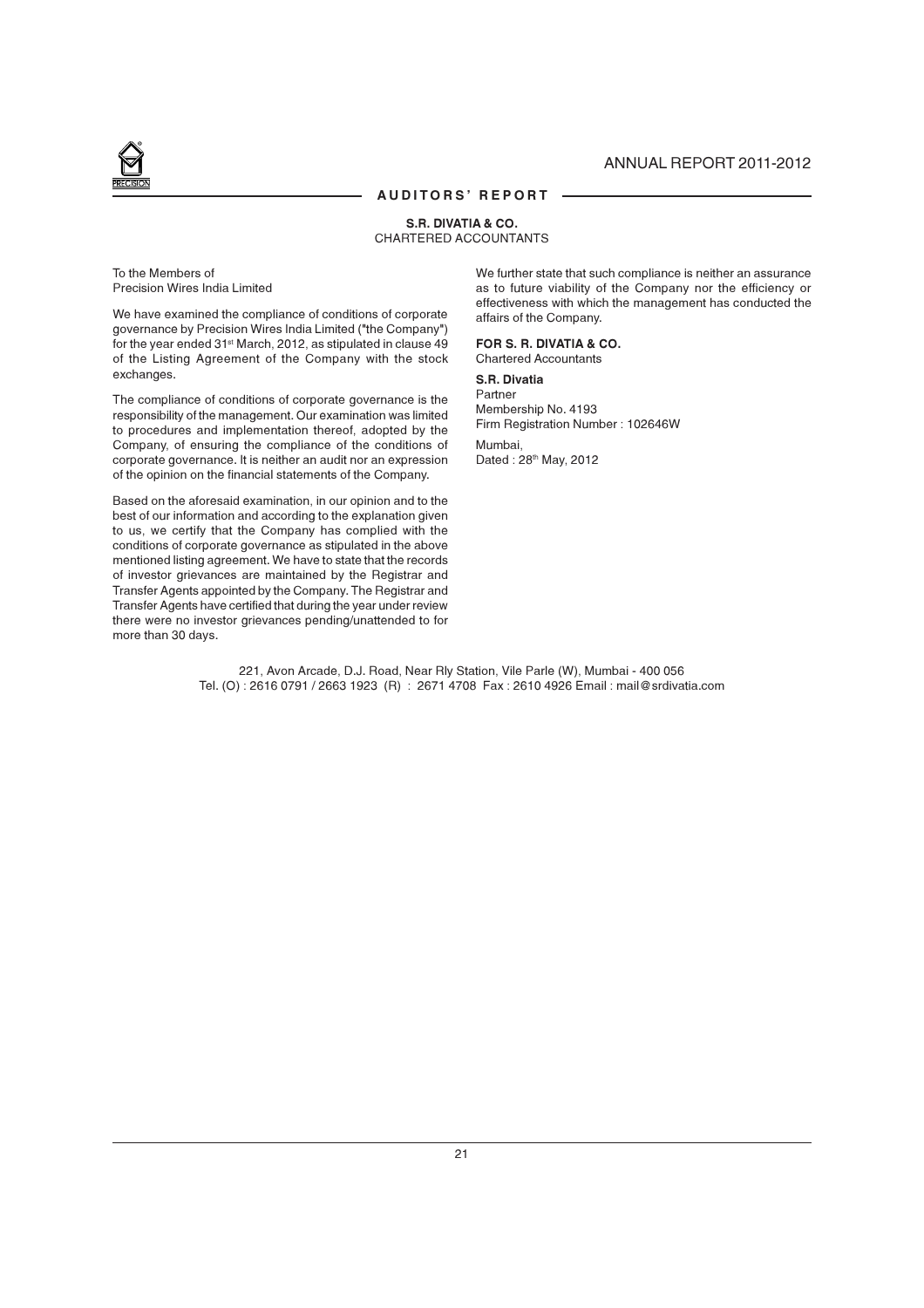

# BALANCE SHEET AS AT 31ST MARCH, 2012 --

|                                                                                 | Note                                                   | <b>Rupees</b>                  | As at<br>31/03/2012<br><b>Rupees</b> | Rupees                                              | As at<br>31/03/2011<br>Rupees |
|---------------------------------------------------------------------------------|--------------------------------------------------------|--------------------------------|--------------------------------------|-----------------------------------------------------|-------------------------------|
| <b>EQUITY AND LIABILITIES</b>                                                   |                                                        |                                |                                      |                                                     |                               |
| <b>SHAREHOLDERS' FUNDS</b>                                                      |                                                        |                                |                                      |                                                     |                               |
| Share Capital                                                                   | 1                                                      | 115,644,230                    |                                      | 115,644,230                                         |                               |
| Reserves and Surplus                                                            | 2                                                      | 1,799,268,878                  | 1,914,913,108                        | 1,698,285,744                                       | 1,813,929,974                 |
| <b>NON-CURRENT LIABILITIES</b>                                                  |                                                        |                                |                                      |                                                     |                               |
| Long-Term Borrowings                                                            | 3                                                      | 52,640,000                     |                                      | 4,939,568                                           |                               |
| Deferred Tax Liabilities (Net)                                                  | 4                                                      | 167,298,440                    |                                      | 178,411,230                                         |                               |
| Other Long-Term Liabilities                                                     | 5                                                      | 200,000                        | 220,138,440                          | 200,000                                             | 183,550,798                   |
| <b>CURRENT LIABILITIES</b>                                                      |                                                        |                                |                                      |                                                     |                               |
| Short-Term Borrowings                                                           | 6                                                      | 580,734,644                    |                                      | 691,215,088                                         |                               |
| <b>Trade Payables</b>                                                           | 7                                                      | 1,531,786,888                  |                                      | 1,453,149,386                                       |                               |
| <b>Other Current Liabilities</b>                                                | 8                                                      | 233,279,769                    |                                      | 584,443,217                                         |                               |
| <b>Short-Term Provisions</b>                                                    | 9                                                      | 42,742,987                     | 2,388,544,288                        | 71,289,002                                          | 2,800,096,693                 |
| <b>TOTAL</b>                                                                    |                                                        |                                | 4,523,595,836                        |                                                     | 4,797,577,465                 |
| <b>ASSETS</b>                                                                   |                                                        |                                |                                      |                                                     |                               |
| <b>NON-CURRENT ASSETS</b>                                                       |                                                        |                                |                                      |                                                     |                               |
| <b>Fixed Assets</b>                                                             | 10                                                     |                                |                                      |                                                     |                               |
| <b>Tangible Assets</b>                                                          |                                                        | 1,454,695,784                  |                                      | 1,441,421,554                                       |                               |
| Intangible Assets                                                               |                                                        | 19,670,064                     |                                      | 36,931,881                                          |                               |
| Capital Work-in-Progress                                                        |                                                        | 26,232,329                     | 1,500,598,177                        | 50,817,894                                          | 1,529,171,329                 |
| Non-Current Investments                                                         | 11                                                     | 5,013,522                      |                                      | 5,016,522                                           |                               |
| <b>Other Non-Current Assets</b>                                                 | 12                                                     | 5,746,602                      | 10,760,124                           | 5,211,747                                           | 10,228,269                    |
| <b>CURRENT ASSETS</b>                                                           |                                                        |                                |                                      |                                                     |                               |
| Inventories                                                                     | 13                                                     | 761,070,830                    |                                      | 487,666,204                                         |                               |
| <b>Trade Receivables</b>                                                        | 14                                                     | 1,683,451,822                  |                                      | 1,918,780,821                                       |                               |
| Cash and Cash-equivalents                                                       | 15                                                     | 270,786,528                    |                                      | 279,902,183                                         |                               |
| Short Term Loans and Advances                                                   | 16                                                     | 245,143,082                    |                                      | 545,741,675                                         |                               |
| <b>Other Current Assets</b>                                                     | 17                                                     | 51,785,273                     | 3,012,237,535                        | 26,086,984                                          | 3,258,177,867                 |
| <b>TOTAL</b>                                                                    |                                                        |                                | 4,523,595,836                        |                                                     | 4,797,577,465                 |
| <b>Significant Accounting Policies and</b><br><b>Notes on Accounts</b>          | 25                                                     |                                |                                      |                                                     |                               |
| As per our report of even date.                                                 |                                                        | For and on behalf of the Board |                                      |                                                     |                               |
| For S.R. Divatia & Co.<br><b>Chartered Accountants</b>                          | Mahendra R. Mehta<br>Chairman, Managing Director & CEO |                                |                                      | Milan M. Mehta<br>Vice Chairman & Managing Director |                               |
| S.R. Divatia<br>Partner<br>Membership No. 4193<br>Firm Registration No. 102646W | Rajni M. Lalwani<br><b>Company Secretary</b>           |                                |                                      | C. Mohandas Pai<br><b>Chief Financial Officer</b>   |                               |
| Mumbai,<br>Dated: 28th May, 2012                                                |                                                        |                                | Mumbai,                              | Dated: 28 <sup>th</sup> May, 2012                   |                               |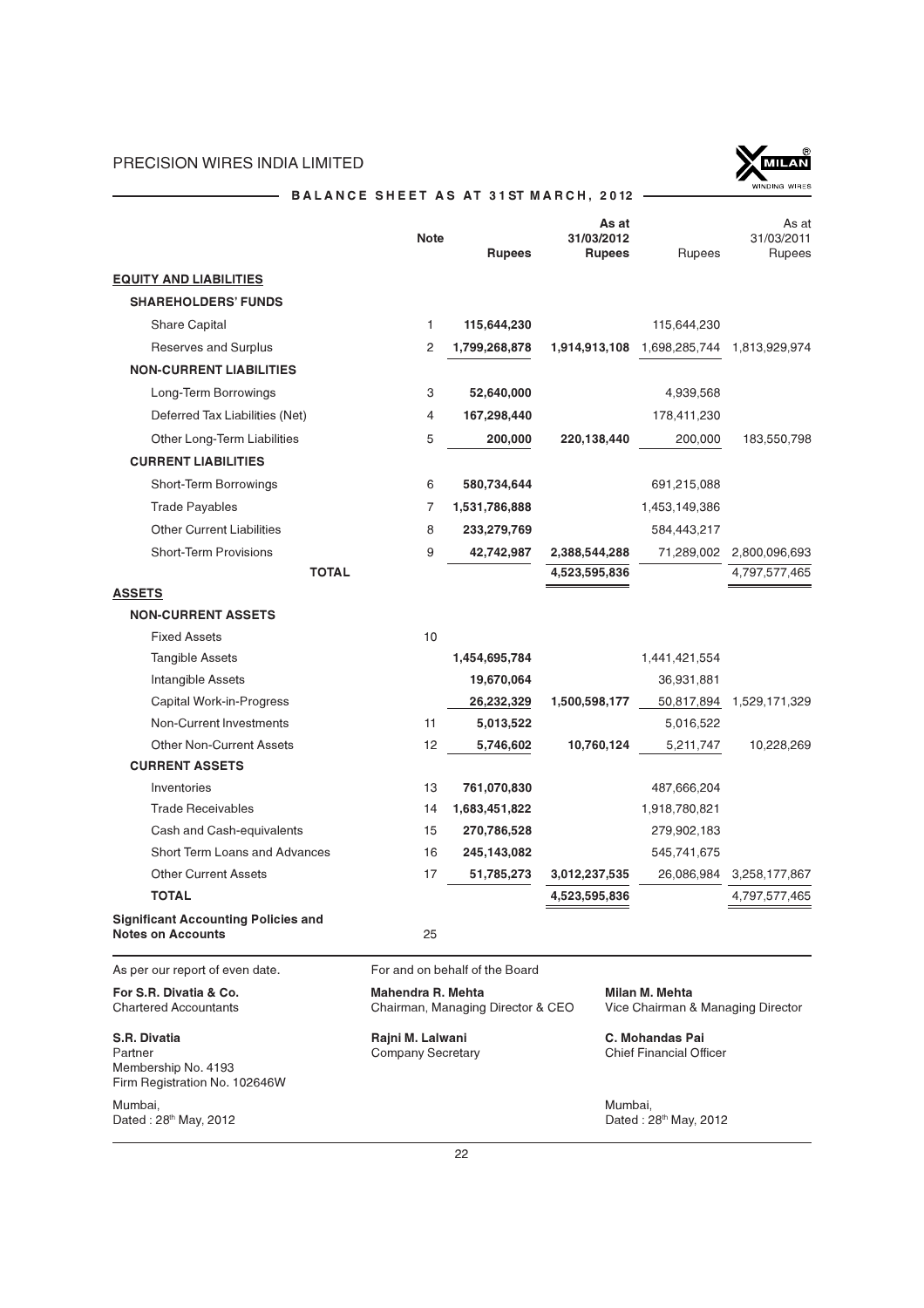# ANNUAL REPORT 2011-2012

<u>in</u>

 $\bigotimes$ 

#### PROFIT AND LOSS ACCOUNT FOR THE YEAR ENDED ON 31ST MARCH, 2012

|                                                                                  | <b>Note</b>                                                                                                   |                                | 2011/12            |                                                          | 2010/11         |
|----------------------------------------------------------------------------------|---------------------------------------------------------------------------------------------------------------|--------------------------------|--------------------|----------------------------------------------------------|-----------------|
| <b>INCOME</b>                                                                    |                                                                                                               |                                | <b>Rupees</b>      |                                                          | Rupees          |
| Revenue from Operations (Gross)                                                  | 18                                                                                                            |                                | 10,470,614,554     |                                                          | 9,761,824,334   |
| Less: Excise Duty                                                                |                                                                                                               |                                | (1, 152, 750, 924) |                                                          | (1,025,449,355) |
| Revenue from Operations (Net)                                                    |                                                                                                               |                                | 9,317,863,630      |                                                          | 8,736,374,979   |
| Other Income                                                                     | 19                                                                                                            |                                | 7,635,335          |                                                          | 12,749,715      |
| <b>TOTAL REVENUE</b>                                                             |                                                                                                               |                                | 9,325,498,965      |                                                          | 8,749,124,694   |
| <b>EXPENSES</b>                                                                  |                                                                                                               |                                |                    |                                                          |                 |
| Cost of Raw Material consumed                                                    | 20                                                                                                            |                                | 8,377,837,614      |                                                          | 7,667,343,149   |
| Purchase of Stock-in-Trade                                                       |                                                                                                               |                                | 5,486,154          |                                                          | 2,590,331       |
| Changes in inventories of Finished Goods,<br>Work-in-progress and Stock-in-Trade | 21                                                                                                            |                                | (136, 365, 344)    |                                                          | (190, 687, 884) |
| <b>Employee Benefits Expense</b>                                                 | 22                                                                                                            |                                | 115,643,508        |                                                          | 109,544,862     |
| <b>Finance Cost</b>                                                              | 23                                                                                                            |                                | 59,532,534         |                                                          | 47,981,713      |
| Depreciation & Amortisation Expenses                                             | 10                                                                                                            |                                | 129,351,629        |                                                          | 122,473,768     |
| <b>Other Expenses</b>                                                            | 24                                                                                                            |                                | 577,584,429        |                                                          | 519,747,993     |
| <b>TOTAL</b>                                                                     |                                                                                                               |                                | 9,129,070,524      |                                                          | 8,278,993,932   |
| Profit before Exceptional & Extraordinary Items and Taxes                        |                                                                                                               |                                | 196,428,441        |                                                          | 470,130,762     |
| Exceptional and Extraordinary Item                                               |                                                                                                               |                                |                    |                                                          |                 |
| <b>Profit before Taxes</b>                                                       |                                                                                                               |                                | 196,428,441        |                                                          | 470,130,762     |
| <b>Tax Expenses:</b>                                                             |                                                                                                               |                                |                    |                                                          |                 |
| <b>Current Tax:</b>                                                              |                                                                                                               |                                |                    |                                                          |                 |
| Provision for Income Tax                                                         |                                                                                                               | (69,800,000)                   |                    | (150, 800, 000)                                          |                 |
| Provision for Wealth Tax                                                         |                                                                                                               | (50,000)                       |                    | (38, 100)                                                |                 |
| Income Tax Adjustments (Net)                                                     |                                                                                                               | 3,759,436                      | (66,090,564)       | (4,815,183)                                              | (155, 653, 283) |
| Provision for Deferred Tax                                                       |                                                                                                               |                                | 11,112,790         |                                                          | (4,474,836)     |
| <b>Profit after Taxes from continuing operations</b>                             |                                                                                                               |                                | 141,450,667        |                                                          | 310,002,643     |
| Earnings per Share of Rs.10/- each (in Rs.)                                      |                                                                                                               |                                |                    |                                                          |                 |
| Basic & Diluted EPS before Extra Ordinary Items                                  |                                                                                                               |                                | 12.23              |                                                          | 26.81           |
| Basic & Diluted EPS after Extra Ordinary Items<br>(Refer Clause B-12 of Note 25) |                                                                                                               |                                | 12.23              |                                                          | 26.81           |
| <b>Significant Accounting Policies and</b><br><b>Notes on Accounts</b>           | 25                                                                                                            |                                |                    |                                                          |                 |
| As per our report of even date.                                                  |                                                                                                               | For and on behalf of the Board |                    |                                                          |                 |
| For S.R. Divatia & Co.<br><b>Chartered Accountants</b>                           | Mahendra R. Mehta<br>Milan M. Mehta<br>Vice Chairman & Managing Director<br>Chairman, Managing Director & CEO |                                |                    |                                                          |                 |
| S.R. Divatia<br>Partner<br>Membership No. 4193<br>Firm Registration No. 102646W  | Rajni M. Lalwani<br><b>Company Secretary</b>                                                                  |                                |                    | <b>C. Mohandas Pai</b><br><b>Chief Financial Officer</b> |                 |
| Mumbai,<br>Dated: 28th May, 2012                                                 |                                                                                                               |                                | Mumbai,            | Dated: 28 <sup>th</sup> May, 2012                        |                 |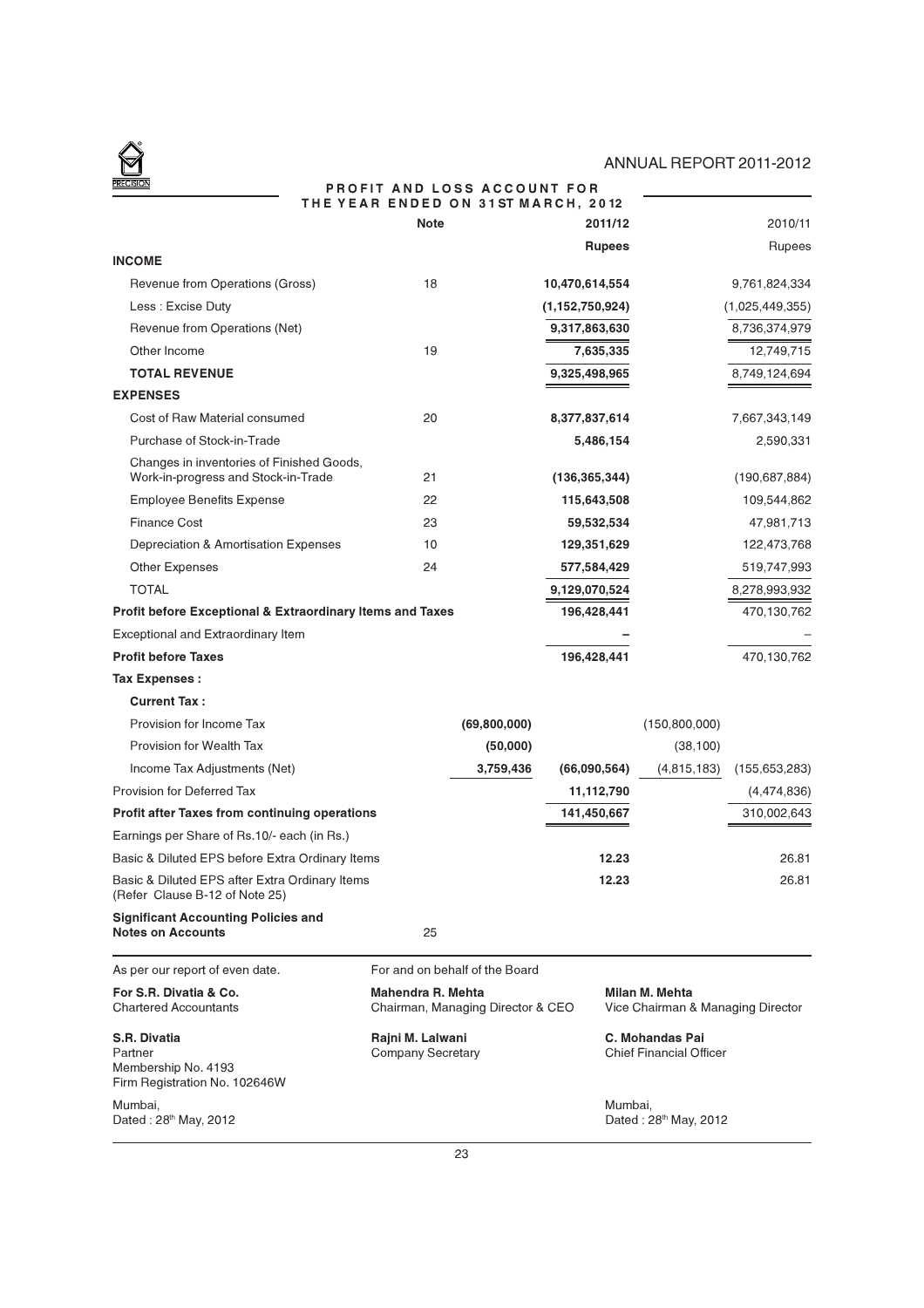

|                                                             | As at<br>31/03/2012<br><b>Rupees</b> | As at<br>31/03/2011<br><b>Rupees</b> |
|-------------------------------------------------------------|--------------------------------------|--------------------------------------|
| <b>NOTE 1 : SHARE CAPITAL</b>                               |                                      |                                      |
| <b>AUTHORISED:</b>                                          |                                      |                                      |
| 12,000,000 (12,000,000) Equity Shares of Rs. 10/- each.     | 120,000,000                          | 120,000,000                          |
| 3,000,000 (3,000,000) Unclassified Shares of Rs. 10/- each. | 30,000,000                           | 30,000,000                           |
|                                                             | 150,000,000                          | 150,000,000                          |
| <b>ISSUED:</b>                                              |                                      |                                      |
| 11,565,223 (11,565,223) Equity shares of Rs. 10/- each.     | 115,652,230                          | 115,652,230                          |
| <b>SUBSCRIBED AND PAID-UP:</b>                              |                                      |                                      |
| 11,563,623 (11,563,623) Equity shares fully paid-up         | 115,636,230                          | 115,636,230                          |
| Add: Forfeiture of 1,600 (1,600)                            |                                      |                                      |
| Equity shares (Amount originally paid-up)                   | 8,000                                | 8,000                                |
| <b>TOTAL</b>                                                | 115,644,230                          | 115,644,230                          |
|                                                             |                                      |                                      |

## NOTES TO BALANCE SHEET -

1.1 1,100,000 Shares out of the issued, subscribed and paid up share capital were allotted on conversion of Debentures, in May, 2007.

| 1.2 | The details of Shareholders holding more than 5% shares :                 |                                    |               |                                    |                                    |
|-----|---------------------------------------------------------------------------|------------------------------------|---------------|------------------------------------|------------------------------------|
|     | Name of the Shareholder                                                   | As at 31 <sup>st</sup> March, 2012 |               | As at 31 <sup>st</sup> March, 2011 |                                    |
|     |                                                                           | No. of Shares held                 | % held        | No. of Shares held                 | % held                             |
|     | Galvawire Agencies Pvt. Ltd.                                              | 1,734,668                          | 15            | 1,734,668                          | 15                                 |
|     | Mr. Mahendra R. Mehta                                                     | 1,551,635                          | 13            | 1,551,635                          | 13                                 |
|     | Mrs. Sharda M. Mehta                                                      | 812,453                            | 7             | 812,453                            | $\overline{7}$                     |
|     | Mr. Milan M. Mehta (including as Karta of HUF)                            | 787,948                            | 7             | 787,948                            | $\overline{7}$                     |
| 1.3 | The reconciliation of the number of shares outstanding is set out below : |                                    |               |                                    |                                    |
|     | Particulars                                                               | As at 31st March, 2012             |               |                                    | As at 31 <sup>st</sup> March, 2011 |
|     |                                                                           | No. of Shares held                 |               |                                    | No. of Shares held                 |
|     | Equity Shares at the beginning of the year                                |                                    | 11,563,623    |                                    | 11,563,623                         |
|     | Equity Shares at the end of the year                                      |                                    | 11,563,623    |                                    | 11,563,623                         |
|     | <b>NOTE 2 : RESERVES AND SURPLUS</b>                                      |                                    |               |                                    |                                    |
|     | <b>Central and State Government Subsidies</b>                             |                                    | 2,000,000     |                                    | 2,000,000                          |
|     | <b>Capital Redemption Reserve</b>                                         |                                    | 11,698,500    |                                    | 11,698,500                         |
|     | <b>Share Premium</b>                                                      |                                    | 183,865,000   |                                    | 183,865,000                        |
|     | <b>Hedging Reserve</b>                                                    |                                    |               |                                    |                                    |
|     | Balance as per last Balance Sheet                                         |                                    |               |                                    |                                    |
|     | Add: Effect of Foreign Exchange Rate Variation on                         |                                    |               |                                    |                                    |
|     | Hedging Instruments outstanding at the year end                           | (148, 937)                         |               |                                    |                                    |
|     |                                                                           |                                    | (148, 937)    |                                    |                                    |
|     | <b>General Reserve:</b>                                                   |                                    |               |                                    |                                    |
|     | Balance as per last Balance Sheet                                         | 1,465,500,000                      |               | 1,235,500,000                      |                                    |
|     | Add: Transfer from Profit and Loss Account                                | 100,000,000                        |               | 230,000,000                        |                                    |
|     |                                                                           |                                    | 1,565,500,000 |                                    | 1,465,500,000                      |
|     | Surplus:                                                                  |                                    |               |                                    |                                    |
|     | Balance as per last Balance Sheet                                         | 35,222,244                         |               | 35,965,886                         |                                    |
|     | Add:                                                                      |                                    |               |                                    |                                    |
|     | Net Profit after tax for the year<br>$\textsf{Less}:$                     | 141,450,667                        |               | 310,002,643                        |                                    |
|     | <b>Transfer to General Reserve</b>                                        | (100,000,000)                      |               | (230,000,000)                      |                                    |
|     | Interim Dividend                                                          |                                    |               |                                    |                                    |
|     | [@ Rs 1.80 (Rs. 2.40) per Equity Share]                                   | (20, 814, 521)                     |               | (27, 752, 696)                     |                                    |
|     | Corporate Tax on Interim Dividend                                         | (3,376,636)                        |               | (4,611,275)                        |                                    |
|     | Provision for                                                             |                                    |               |                                    |                                    |
|     | Final Dividend [@Rs. 1.20 (Rs. 3.60) per Equity Share] (13,876,348)       |                                    |               | (41,629,043)                       |                                    |
|     | Corporate Tax on Final Dividend                                           | (2,251,091)                        |               | (6,753,271)                        |                                    |
|     |                                                                           |                                    | 36,354,315    |                                    | 35,222,244                         |
|     | <b>TOTAL</b>                                                              |                                    | 1,799,268,878 |                                    | 1,698,285,744                      |
|     |                                                                           |                                    |               |                                    |                                    |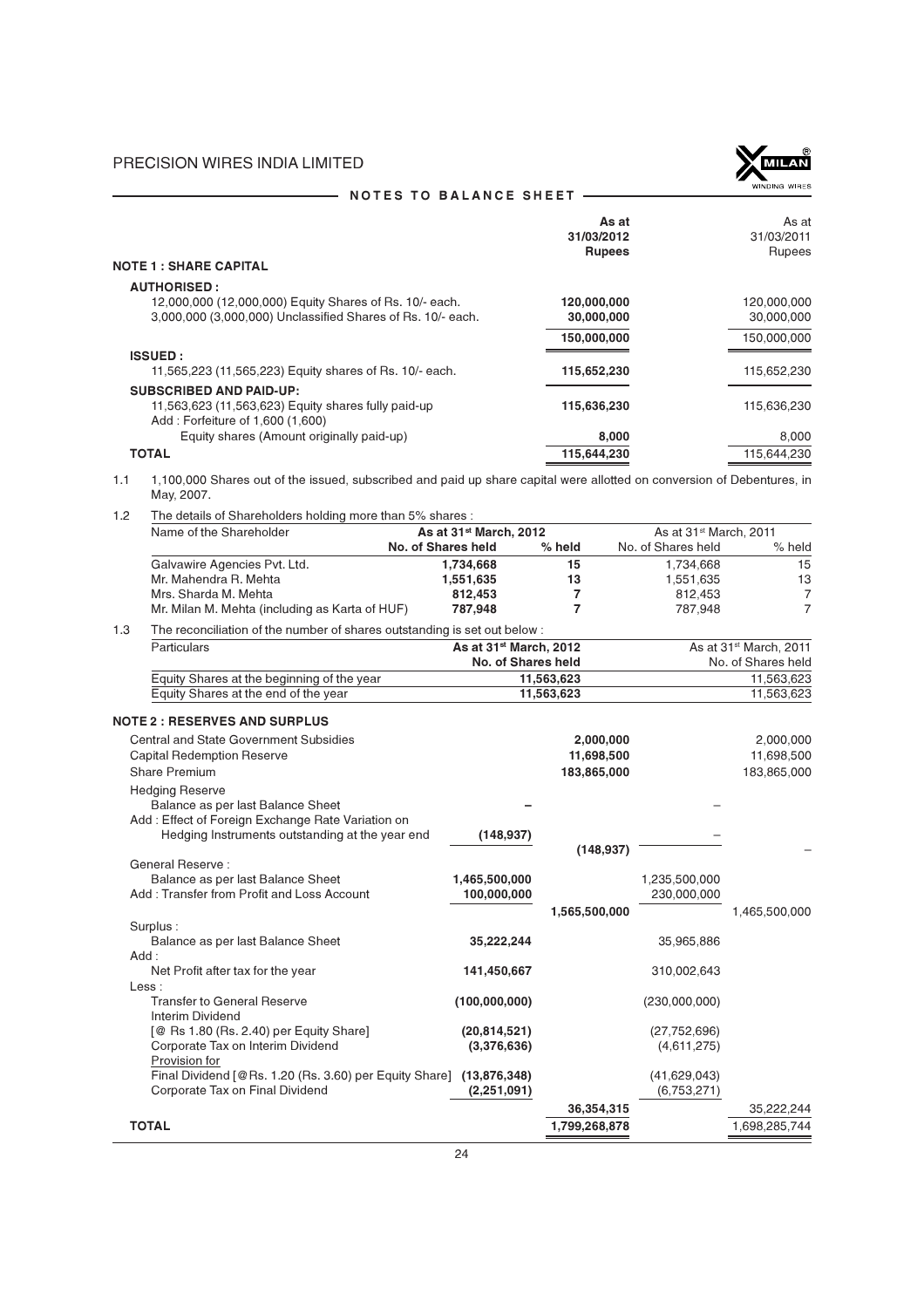|                        |                               |                                                                               |            |                                                                                                          |           | 31/03/2012<br><b>Rupees</b> | As at     |             | As at<br>31/03/2011<br>Rupees |
|------------------------|-------------------------------|-------------------------------------------------------------------------------|------------|----------------------------------------------------------------------------------------------------------|-----------|-----------------------------|-----------|-------------|-------------------------------|
|                        |                               | <b>NOTE 3 : LONG-TERM BORROWINGS</b>                                          |            |                                                                                                          |           |                             |           |             |                               |
|                        | Secured Loans from Banks      |                                                                               |            |                                                                                                          |           | 52,640,000                  |           |             | 4,939,568                     |
| <b>TOTAL</b>           |                               |                                                                               |            |                                                                                                          |           | 52,640,000                  |           |             | 4,939,568                     |
| 3.1                    |                               |                                                                               |            | Maturity Profile of Secured Term Loans are as set out below :                                            |           |                             |           |             |                               |
|                        | F.Y.                          | 2012-13                                                                       | 2013-14    | 2014-15                                                                                                  |           | 2015-16                     |           | 2016-17     |                               |
|                        | Rs.                           | 8,699,568<br>(Refer Clause B-3(a) of Note 25)                                 | 15,040,000 | 15,040,000                                                                                               |           | 15,040,000                  | 7,520,000 |             |                               |
|                        |                               |                                                                               |            |                                                                                                          |           |                             |           |             |                               |
|                        |                               | <b>NOTE 4 : DEFERRED TAX LIABILITY (NET)</b>                                  |            |                                                                                                          |           |                             |           |             |                               |
|                        |                               | Deferred Tax Liability arising on account of Depreciation                     |            | 174,421,225                                                                                              |           |                             |           | 185,256,946 |                               |
|                        |                               |                                                                               |            |                                                                                                          |           | 174,421,225                 |           |             | 185,256,946                   |
| LESS:                  |                               |                                                                               |            |                                                                                                          |           |                             |           |             |                               |
|                        |                               | Deferred Tax Assets arising on account of:<br>Unamortized/ Unpaid Expenditure |            |                                                                                                          | (37, 277) |                             |           | (38, 164)   |                               |
|                        | <b>Retirement benefits</b>    |                                                                               |            | (7,085,508)                                                                                              |           |                             |           | (6,807,552) |                               |
|                        |                               |                                                                               |            |                                                                                                          |           | (7, 122, 785)               |           |             | (6,845,716)                   |
| <b>TOTAL</b>           |                               |                                                                               |            |                                                                                                          |           | 167,298,440                 |           |             | 178,411,230                   |
|                        |                               | <b>NOTE 5 : OTHER LONG-TERM LIABILITIES</b>                                   |            |                                                                                                          |           |                             |           |             |                               |
|                        | <b>Security Deposits</b>      |                                                                               |            |                                                                                                          |           | 200,000                     |           |             | 200,000                       |
| <b>TOTAL</b>           |                               |                                                                               |            |                                                                                                          |           | 200,000                     |           |             | 200,000                       |
|                        |                               | <b>NOTE 6 : SHORT-TERM BORROWINGS</b>                                         |            |                                                                                                          |           |                             |           |             |                               |
| Secured:               |                               |                                                                               |            |                                                                                                          |           |                             |           |             |                               |
|                        |                               | Foreign Currency Loans - Buyers Credit (from Bank)                            |            |                                                                                                          |           | 240,748,508                 |           |             | 244,659,437                   |
|                        |                               | Working Capital Borrowings (from Bank)                                        |            |                                                                                                          |           | 229,281,471                 |           |             | 240,563,648                   |
| Unsecured :-           |                               |                                                                               |            |                                                                                                          |           |                             |           |             |                               |
|                        |                               | Foreign Currency Loans - Buyers Credit (from Banks)                           |            |                                                                                                          |           | 110,704,665                 |           |             | 205,992,003                   |
|                        |                               | (Refer Clause B - 3(a) and 3(b) of Note 25)                                   |            |                                                                                                          |           |                             |           |             |                               |
| <b>TOTAL</b>           |                               |                                                                               |            |                                                                                                          |           | 580,734,644                 |           |             | 691,215,088                   |
|                        | <b>NOTE 7: TRADE PAYABLES</b> |                                                                               |            |                                                                                                          |           |                             |           |             |                               |
|                        | <b>Sundry Creditors</b>       |                                                                               |            |                                                                                                          |           |                             |           |             |                               |
|                        |                               | Micro / Small and medium scale industrial undertakings                        |            |                                                                                                          |           | 4,584,349                   |           |             | 5,458,953                     |
| Others<br><b>TOTAL</b> |                               |                                                                               |            |                                                                                                          |           | 1,527,202,539               |           |             | 1,447,690,433                 |
|                        |                               |                                                                               |            |                                                                                                          |           | 1,531,786,888               |           |             | 1,453,149,386                 |
|                        |                               | <b>NOTE 8: OTHER CURRENT LIABILITIES</b>                                      |            |                                                                                                          |           |                             |           |             |                               |
|                        |                               | Current maturities of Long Term Debts<br>Interest accrued and due to Bank     |            |                                                                                                          |           | 8,699,568                   |           |             | 54,161,926<br>526,657         |
|                        | Unclaimed Dividend*           |                                                                               |            |                                                                                                          |           | 3,298,360                   |           |             | 2,814,243                     |
|                        |                               | <b>Creditors for Capital Expenditure</b>                                      |            |                                                                                                          |           | 5,288,812                   |           |             | 34,668,826                    |
|                        | <b>Other Liabilities</b>      |                                                                               |            |                                                                                                          |           | 215,993,029                 |           |             | 492,271,565                   |
| <b>TOTAL</b>           |                               |                                                                               |            |                                                                                                          |           | 233,279,769                 |           |             | 584,443,217                   |
|                        |                               |                                                                               |            | * There is no amount, due and outstanding, to be credited to the Investor Education and Protection Fund. |           |                             |           |             |                               |
|                        |                               | <b>NOTE 9: SHORT-TERM PROVISIONS</b>                                          |            |                                                                                                          |           |                             |           |             |                               |
|                        |                               | <b>Provision for Leave Encashment</b>                                         |            |                                                                                                          |           | 4,330,288                   |           |             | 5,095,473                     |
|                        |                               | Provision for Gratuity payable                                                |            |                                                                                                          |           | 9,242,310                   |           |             | 8,134,616                     |
|                        | Provision for Wealth Tax      |                                                                               |            |                                                                                                          |           | 50,000                      |           |             | 38,100                        |
|                        | <b>Proposed Dividend</b>      |                                                                               |            |                                                                                                          |           | 13,876,348                  |           |             | 41,629,043                    |
|                        |                               | Provision for Corporate Tax on Dividend                                       |            |                                                                                                          |           | 2,251,091                   |           |             | 6,753,271                     |
|                        | <b>Other Provisions</b>       |                                                                               |            |                                                                                                          |           | 12,992,950                  |           |             | 9,638,499                     |
| <b>TOTAL</b>           |                               |                                                                               |            |                                                                                                          |           | 42,742,987                  |           |             | 71,289,002                    |
|                        |                               |                                                                               |            |                                                                                                          |           |                             |           |             |                               |

# NOTES TO BALANCE SHEET

 $\frac{8}{2}$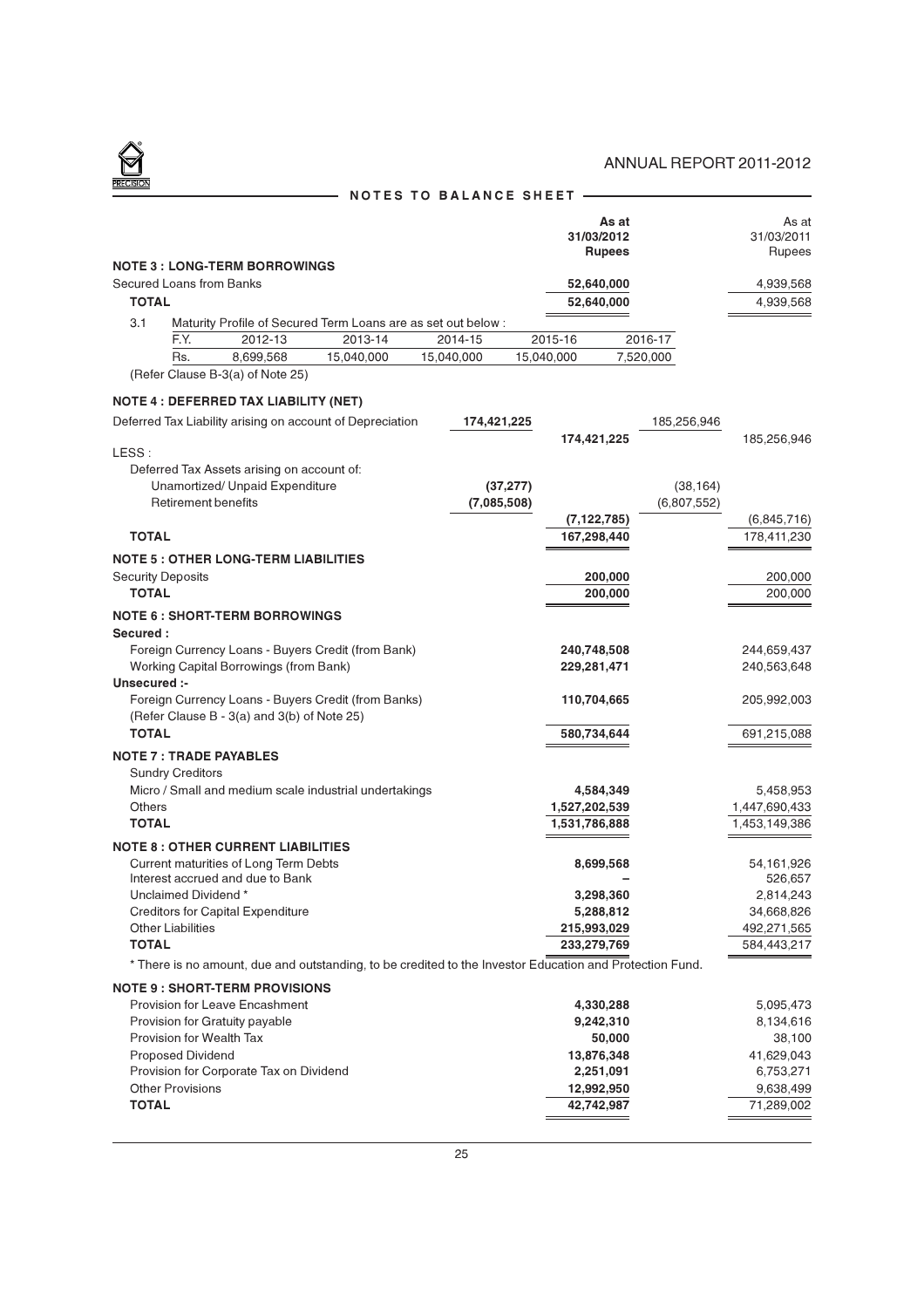NOTE 10 : FIXED ASSETS

NOTE 10 : FIXED ASSETS



# NOTES TO BALANCE SHEET -

|                                                                     |                     | GROSS BLOCK                                                                                                    |                                       |                     |                    | <b>DEPRECIATION</b> |                                       |                                       | NET BLOCK           |                     |
|---------------------------------------------------------------------|---------------------|----------------------------------------------------------------------------------------------------------------|---------------------------------------|---------------------|--------------------|---------------------|---------------------------------------|---------------------------------------|---------------------|---------------------|
| <b>PARTICULARS</b>                                                  | 01.04.2011<br>As at | Additions                                                                                                      | Adjustment<br>Sale/                   | 31.03.2012<br>As at | 31.03.2011<br>Upto | For the<br>Year     | Adjustment<br>On Sale /               | 31.03.2012<br>Upto                    | 31.03.2012<br>As at | 31.03.2011<br>As at |
|                                                                     | Rs.                 | .<br>œ                                                                                                         | Rs.                                   | Rs.                 | .<br>œ             | Rs.                 | Rs.                                   | .<br>œ                                | Rs.                 | Rs.                 |
| 1) Tangible Assets:                                                 |                     |                                                                                                                |                                       |                     |                    |                     |                                       |                                       |                     |                     |
| Land - Free Hold                                                    | 60,748,467          | $\mathbf{I}$                                                                                                   | $\overline{1}$                        | 60,748,467          | I                  | I                   | $\mathbf{I}$                          | $\begin{array}{c} \hline \end{array}$ | 60,748,467          | 60,748,467          |
| Buildings *                                                         | 299,898,055         | 23,640,420                                                                                                     | I                                     | 323,538,475         | 60,401,587         | 9,900,078           | $\mathsf I$                           | 70,301,665                            | 253,236,810         | 239,496,468         |
| Plant and Machinery                                                 | 1,759,976,528       | 97,269,039                                                                                                     | (9,747,968)                           | 1,847,497,599       | 632,861,153        | 96,892,898          | (2,444,048)                           | 727,310,003                           | 1,120,187,596       | 1,127,115,375       |
| Vehicles                                                            | 10,601,676          | 1,621,403                                                                                                      | (1,404,588)                           | 10,818,491          | 4,193,250          | 989,292             | (974, 420)                            | 4,208,122                             | 6,610,369           | 6,408,426           |
| Office Equipments                                                   | 24,798,493          | 9,793,614                                                                                                      | (19,588)                              | 34,572,519          | 21,558,862         | 2,442,859           | (19, 588)                             | 23,982,133                            | 10,590,386          | 3,239,631           |
| Furniture and Fixtures                                              | 20,869,288          | 773,654                                                                                                        | $\mathsf I$                           | 21,642,942          | 16,456,101         | 1,864,685           | $\overline{1}$                        | 18,320,786                            | 3,322,156           | 4,413,187           |
|                                                                     | 2,176,892,507       | 133,098,130                                                                                                    | (11, 172, 144)                        | 2,298,818,493       | 735,470,953        | 112,089,812         | (3,438,056)                           | 844,122,709                           | 1,454,695,784       | 1,441,421,554       |
| 2) Intangible Assets:                                               |                     |                                                                                                                |                                       |                     |                    |                     |                                       |                                       |                     |                     |
| Technology Transfer Cost                                            | 115,450,651         | $\begin{array}{c} \hline \end{array}$                                                                          | $\begin{array}{c} \hline \end{array}$ | 115,450,651         | 78,518,770         | 17,261,817          | $\begin{array}{c} \hline \end{array}$ | 95,780,587                            | 19,670,064          | 36,931,881          |
|                                                                     | 115,450,651         | T                                                                                                              | T                                     | 115,450,651         | 78,518,770         | 17,261,817          | I,                                    | 95,780,587                            | 19,670,064          | 36,931,881          |
| <b>TOTAL</b>                                                        | 2,292,343,158       | 133,098,130                                                                                                    | (11, 172, 144)                        | 2,414,269,144       | 813,989,723        | 129,351,629         | (3,438,056)                           | 939,903,296                           | 1,474,365,848       | 1,478,353,435       |
| Previous Year                                                       | (1,976,732,969)     | (342, 976, 669)                                                                                                | (27,366,480)                          | (2,292,343,158)     | (702, 145, 199)    | (122, 473, 768)     | (14, 465, 255)                        | (813,989,723)                         | (1,478,353,435)     | (1,274,587,770)     |
| 3) Capital Work in Progress (Including Advances on Capital Account) |                     |                                                                                                                |                                       |                     |                    |                     |                                       |                                       | 26,232,329          | 50,817,894          |
|                                                                     |                     |                                                                                                                |                                       |                     |                    |                     |                                       |                                       | 1,500,598,177       | 1,529,171,329       |
| Ar F Albert Book Do The F                                           | 1500                | code de n de de n de de la code de la code de la code de la code de la code de la code de la code de la code d |                                       |                     |                    |                     |                                       |                                       |                     |                     |

# Building includes Rs. 1,16,49,377/- (Rs. 1,16,49,377/-) being the cost of Residential Flats for employees at Palej / Silvassa. \* Building includes Rs. 1,16,49,377/- (Rs. 1,16,49,377/-) being the cost of Residential Flats for employees at Palej / Silvassa.

Excluding cost of Shares held in Co-operative Housing Society disclosed under Investments. \* Excluding cost of Shares held in Co-operative Housing Society disclosed under Investments. L.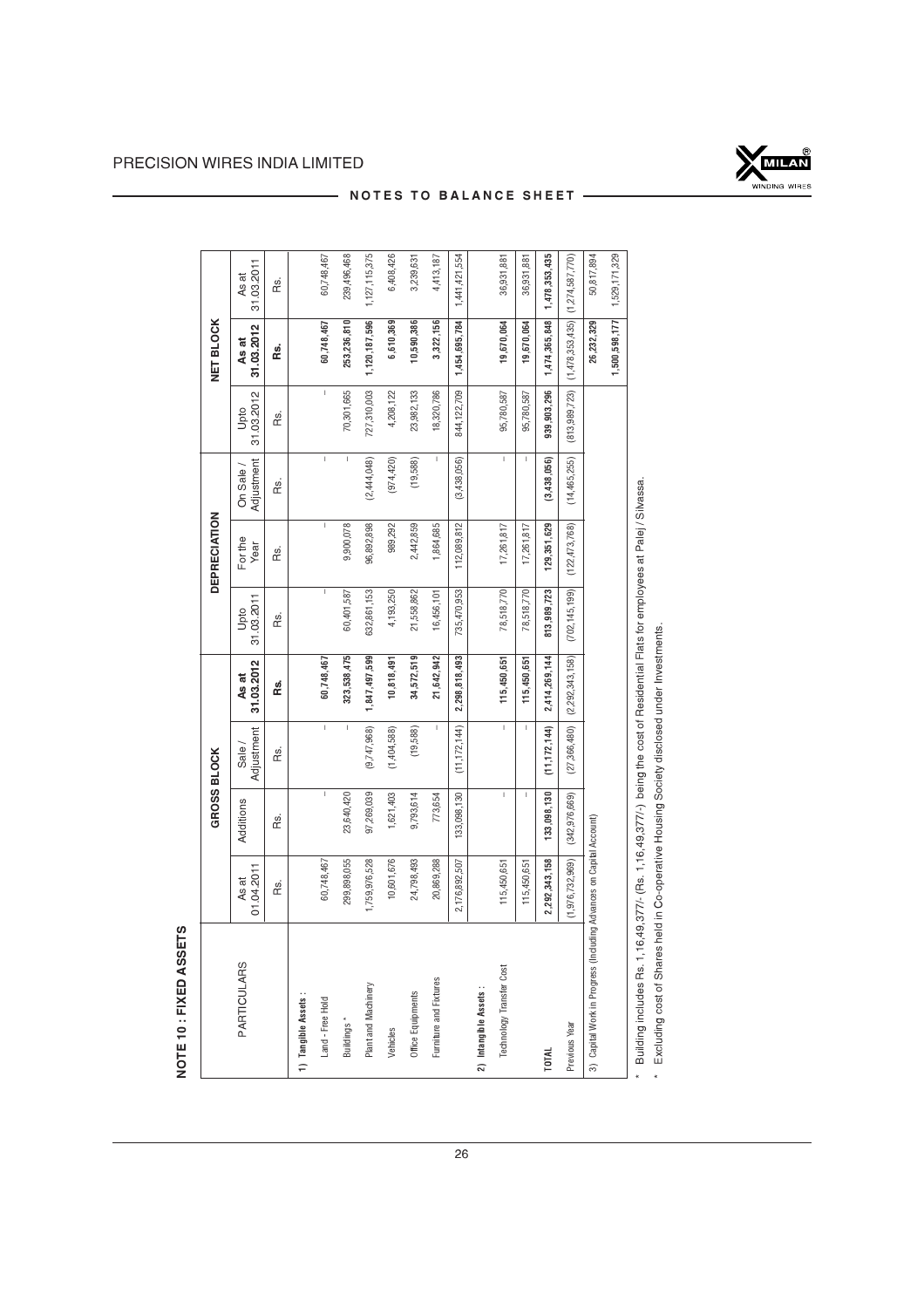# $\bigcirc$

# ANNUAL REPORT 2011-2012

|                                                                                                                                                                                                                                                      | As at<br>31/03/2012<br><b>Rupees</b> | As at<br>31/03/2011<br>Rupees |
|------------------------------------------------------------------------------------------------------------------------------------------------------------------------------------------------------------------------------------------------------|--------------------------------------|-------------------------------|
| <b>NOTE 11 : NON-CURRENT INVESTMENTS</b><br>(Long Term, other than Trade Investments, at cost, unless otherwise stated)<br>LONG TERM:<br><b>UNQUOTED</b><br><b>Government Securities -</b>                                                           |                                      |                               |
| 6 years National Savings Certificates<br>(deposited with Government Authorities)                                                                                                                                                                     | 6,000                                | 9,000                         |
| Other Investments :<br>500 (500) Non-Convertible Redeemable Taxable Bonds<br>in the Nature of Debentures of Rs.10000/- each<br>of "Rural Electrification Corporation Ltd"<br>(Repurchase Value Rs. NIL (NIL))<br>(u/s 54 EC of Income Tax Act, 1961) | 5,000,000                            | 5,000,000                     |
| 100 (100) Equity Shares of Rs. 10/- each of<br>Mogaveera Co-Op Bank Ltd, fully paid                                                                                                                                                                  | 1,000                                | 1,000                         |
| 100 (100) Equity Shares of Rs. 10/- each of<br>Jankalyan Co-Op Bank Ltd, fully paid                                                                                                                                                                  | 1,000                                | 1,000                         |
| 110 (110) Equity Shares of Rs. 50/- each of<br>Basera Co-Op Hsg. Soc. Ltd, fully paid<br>(Relating to Residential Flats owned by the<br>Company and shown under the Note 10 - Fixed Assets)                                                          | 5,522                                | 5,522                         |
| <b>TOTAL</b>                                                                                                                                                                                                                                         | 5,013,522                            | 5,016,522                     |
|                                                                                                                                                                                                                                                      |                                      |                               |
| <b>NOTE 12 : OTHER NON-CURRENT ASSETS</b><br>Deposits                                                                                                                                                                                                | 5,746,602                            | 4,959,431                     |
| Miscellaneous Expenses (to the extent not Written-off)                                                                                                                                                                                               |                                      |                               |
| Pre-Operative Expenses                                                                                                                                                                                                                               |                                      | 252,316                       |
| <b>TOTAL</b>                                                                                                                                                                                                                                         | 5,746,602                            | 5,211,747                     |
|                                                                                                                                                                                                                                                      |                                      |                               |
| <b>NOTE 13 : INVENTORIES</b>                                                                                                                                                                                                                         |                                      |                               |
| INVENTORIES (At lower of cost or net realisable value)                                                                                                                                                                                               |                                      |                               |
| <b>Raw Materials in Transit</b>                                                                                                                                                                                                                      | 50,753,375                           |                               |
| <b>Raw Materials</b>                                                                                                                                                                                                                                 | 143,564,232                          | 62,277,017                    |
| Work in Progress                                                                                                                                                                                                                                     | 221,930,577                          | 211,027,885                   |
| <b>Finished Goods</b>                                                                                                                                                                                                                                | 279,392,417                          | 145,443,214                   |
| Copper Scrap                                                                                                                                                                                                                                         | 1,684,710                            | 4,864,505                     |
| Stores, Spares and Consumables<br>Reels and Packing Material                                                                                                                                                                                         | 43,655,912                           | 43,078,234                    |
|                                                                                                                                                                                                                                                      | 20,089,607                           | 20,975,349                    |
| <b>TOTAL</b>                                                                                                                                                                                                                                         | 761,070,830                          | 487,666,204                   |
| <b>NOTE 14 : TRADE RECEIVABLES</b>                                                                                                                                                                                                                   |                                      |                               |
| (Unsecured, Considered Good)                                                                                                                                                                                                                         |                                      |                               |
| Outstanding overdue for a period exceeding six months                                                                                                                                                                                                | 5,211,056                            | 1,753,548                     |
| Others                                                                                                                                                                                                                                               | 1,678,240,766                        | 1,917,027,273                 |
| <b>TOTAL</b>                                                                                                                                                                                                                                         | 1,683,451,822                        | 1,918,780,821                 |

# NOTES TO BALANCE SHEET ——————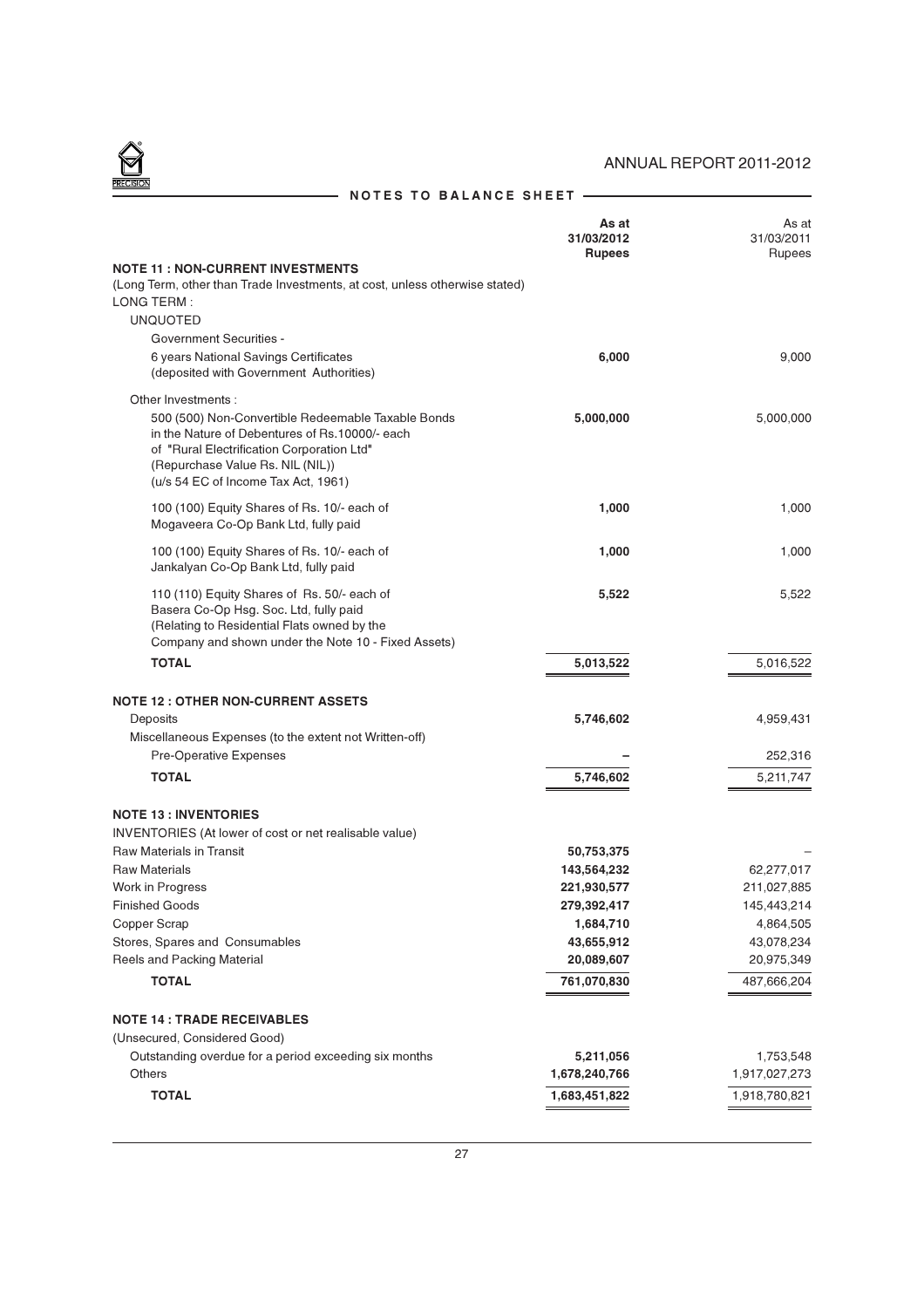

# NOTES TO BALANCE SHEET -

|                                                     | As at         | As at       |
|-----------------------------------------------------|---------------|-------------|
|                                                     | 31/03/2012    | 31/03/2011  |
|                                                     | <b>Rupees</b> | Rupees      |
| <b>NOTE 15 : CASH AND CASH - EQUIVALENTS</b>        |               |             |
| <b>Balances with Banks</b>                          |               |             |
| In Current Accounts                                 | 264,850,635   | 270,126,664 |
| In Term Deposits                                    | 97,000        | 4,189,784   |
| Cheques in hand                                     | 1,432,121     | 1,874,875   |
| Cash on hand                                        | 793.409       | 807,813     |
| <b>Balance in Margin Money Accounts</b>             | 315,000       | 88,804      |
| <b>Balance in Dividend Accounts</b>                 | 3,298,363     | 2,814,243   |
| <b>TOTAL</b>                                        | 270,786,528   | 279,902,183 |
| <b>NOTE 16 : SHORT-TERM LOANS AND ADVANCES</b>      |               |             |
| <b>LOANS AND ADVANCES</b>                           |               |             |
| (Unsecured, considered good)                        |               |             |
| Advances Recoverable in Cash or                     | 189,630,038   | 476,659,800 |
| in kind or for value to be received                 |               |             |
| Advance Payment of Taxes (net)                      | 20,605,231    | 51,347,360  |
| Balance with Customs and Central Excise Authorities | 34,907,813    | 17,734,515  |
| <b>TOTAL</b>                                        | 245,143,082   | 545,741,675 |
| <b>NOTE 17: OTHER CURRENT ASSETS</b>                |               |             |
| Interest accrued but not due                        | 303,054       | 431,738     |
| Export benefits accrued                             | 51,482,219    | 25,655,246  |
| <b>TOTAL</b>                                        | 51,785,273    | 26,086,984  |
|                                                     |               |             |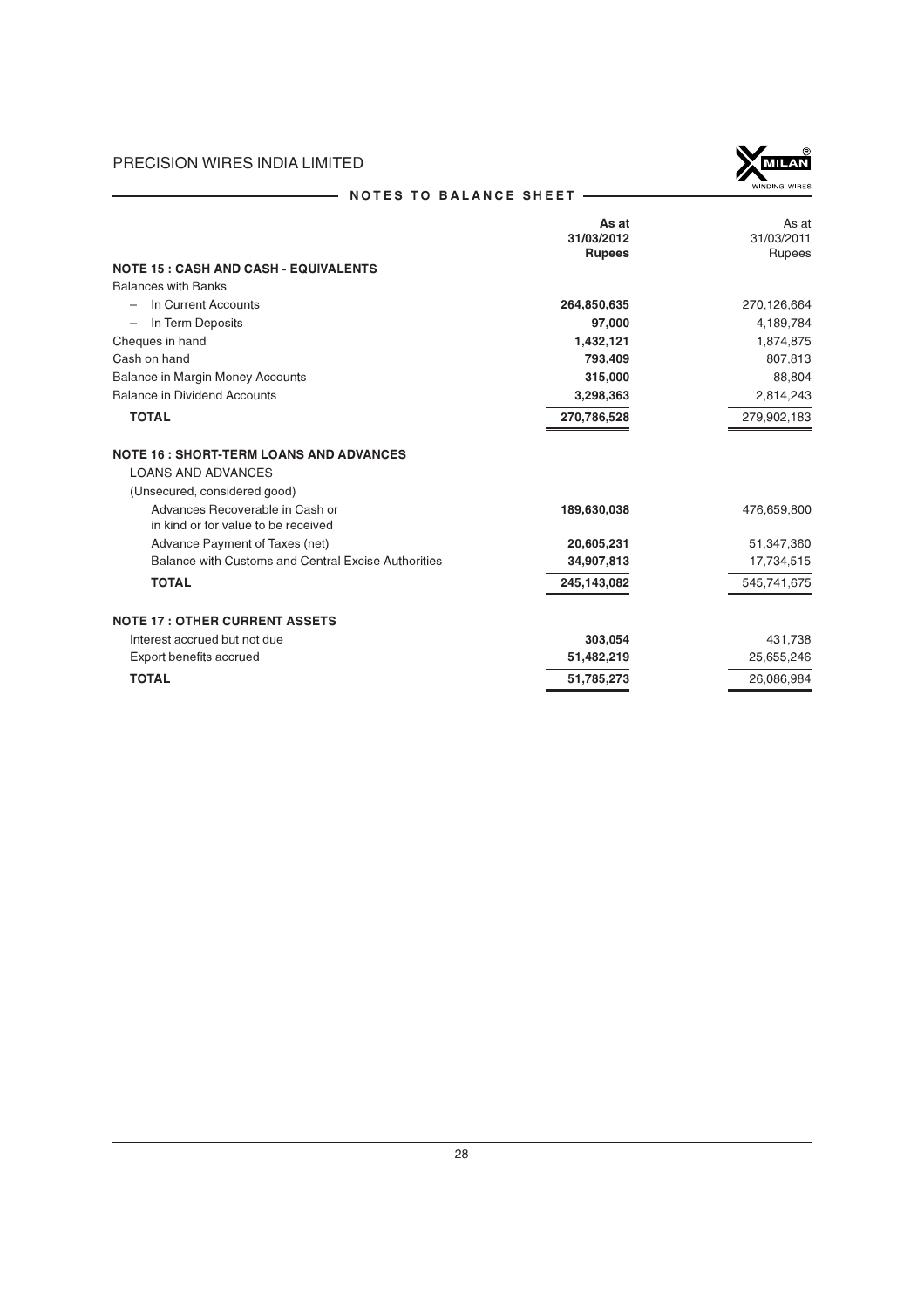NOTES TO PROFIT AND LOSS STATEMENT —

|                                                                         |      | 2011/12         | 2010/11        |
|-------------------------------------------------------------------------|------|-----------------|----------------|
|                                                                         |      | <b>Rupees</b>   | Rupees         |
| <b>NOTE 18 : REVENUE FROM OPERATIONS (GROSS)</b>                        |      |                 |                |
| Sale and Processing Income of Products                                  |      |                 |                |
| Finished Goods (Own + Jobwork)                                          |      | 9,849,557,921   | 9,294,548,699  |
| <b>Traded Goods</b>                                                     |      | 11,651,386      | 8,928,086      |
| <b>Other Operating Revenue</b>                                          |      |                 |                |
| <b>Scrap Sales</b><br>Other Sales                                       |      | 609,388,002     | 458,338,613    |
|                                                                         |      | 17,245          | 8,936          |
| <b>Revenue from Operations (gross)</b>                                  |      | 10,470,614,554  | 9,761,824,334  |
| <b>NOTE 19: OTHER INCOME</b>                                            |      |                 |                |
| Interest                                                                |      | 4,075,841       | 11,089,036     |
| Miscellaneous Receipts                                                  |      | 3,559,494       | 1,452,647      |
| Profit on sale of assets (Net)                                          |      |                 | 208,032        |
| <b>TOTAL</b>                                                            |      | 7,635,335       | 12,749,715     |
| <b>NOTE 20 : COST OF RAW MATERIAL CONSUMED</b><br>Stock at commencement |      |                 |                |
| Copper Wire Rods                                                        |      | 5,625,411       |                |
| Enamels & Chemicals                                                     |      | 48,026,613      | 43,019,971     |
| Others                                                                  |      | 8,624,993       | 8,517,526      |
|                                                                         |      | 62,277,017      | 51,537,497     |
| Add: Purchases                                                          |      |                 |                |
| <b>Copper Wire Rods</b>                                                 | @ ** | 8,190,254,649   | 7,385,309,450  |
| <b>Enamels &amp; Chemicals</b>                                          |      | 293,125,533     | 270,483,584    |
| Others                                                                  |      | 26,498,022      | 22,289,635     |
|                                                                         |      | 8,509,878,204   | 7,678,082,669  |
| Less: Stock at close                                                    |      |                 |                |
| Copper Wire Rods                                                        | @    | (132,040,990)   | (5,625,411)    |
| Enamels & Chemicals                                                     |      | (52, 272, 573)  | (48,026,613)   |
| Others                                                                  |      | (10,004,044)    | (8,624,993)    |
|                                                                         |      | (194, 317, 607) | (62, 277, 017) |
| <b>Total Cost of Raw Material Consumed</b>                              |      | 8,377,837,614   | 7,667,343,149  |
|                                                                         |      |                 |                |

@ Includes Material in Transit of 96 MTs (Nil) amounting to Rs. 5,07,53,375/- (Rs. Nil).

\*\* Refer Clause B-10 of Note 25

#### NOTE 21 : CHANGES IN INVENTORY OF FINISHED GOODS, WORK-IN-PROGRESS AND STOCK-IN-TRADE

Stock at close

| <b>Finished Goods</b>                                  | (264, 718, 579) |                 | (136.011.243) |                 |
|--------------------------------------------------------|-----------------|-----------------|---------------|-----------------|
| Copper Scrap                                           | (1,684,710)     |                 | (4,864,505)   |                 |
| Work-in-progress                                       | (221.930.577)   |                 | (211.027.885) |                 |
| Wire Enamels                                           | (14, 673, 838)  |                 | (9,431,971)   |                 |
|                                                        |                 | (503,007,704)   |               | (361, 335, 604) |
| LESS:                                                  |                 |                 |               |                 |
| Stock at commencement                                  |                 |                 |               |                 |
| <b>Finished Goods</b>                                  | 136,011,243     |                 | 94,909,837    |                 |
| Copper Scrap                                           | 4,864,505       |                 | 1,728,529     |                 |
| Work-in-progress                                       | 211,027,885     |                 | 65,424,906    |                 |
| Wire Enamels                                           | 9,431,971       |                 | 5,319,470     |                 |
|                                                        |                 | 361,335,604     |               | 167,382,742     |
| (ACCRETION) / DECRETION IN INVENTORY                   |                 | (141, 672, 100) |               | (193.952.862)   |
| (Accretion) / Decretion in Excise Duty on Inventory of |                 |                 |               |                 |
| Finished Goods & Copper Scrap                          |                 | 5,306,756       |               | 3,264,978       |
| <b>TOTAL</b>                                           |                 | (136, 365, 344) |               | (190, 687, 884) |
|                                                        |                 |                 |               |                 |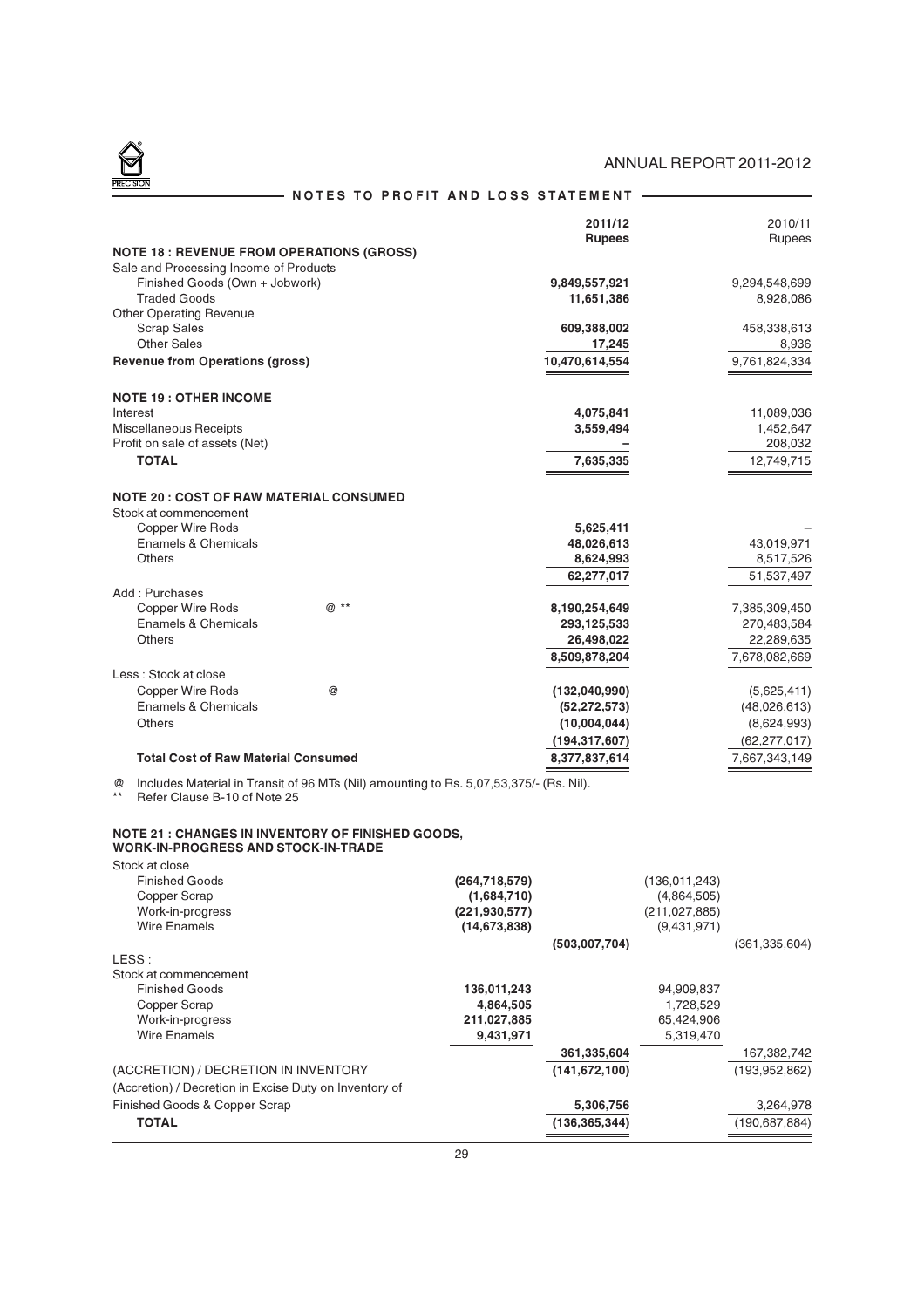

| NOTES TO PROFIT AND LOSS STATEMENT                                 |                          | WINDING WIRES     |
|--------------------------------------------------------------------|--------------------------|-------------------|
|                                                                    | 2011/12<br><b>Rupees</b> | 2010/11<br>Rupees |
| <b>NOTE 22 : EMPLOYEE BENEFITS EXPENSE</b>                         |                          |                   |
| Salary, Wages & Bonus etc.                                         | 106,362,513              | 99,075,780        |
| <b>Contributions to Provident and Other Funds</b>                  | 6,700,459                | 8,296,945         |
| <b>Staff and Labour Welfare</b>                                    | 2,580,536                | 2,172,137         |
| <b>TOTAL</b>                                                       | 115,643,508              | 109,544,862       |
| <b>NOTE 23 : FINANCE COSTS</b>                                     |                          |                   |
| Interest on Term Loans                                             | 14,190,660               | 18,125,299        |
| Other Interest (Bank & Others)                                     | 11,888,446               | 13,574,757        |
| <b>Discounting Charges</b>                                         | 29,773,445               | 16,004,299        |
| Applicable loss on foreign currency transactions and translation # | 3,679,983                | 277,358           |
| <b>TOTAL</b>                                                       | 59,532,534               | 47,981,713        |
| # Refer Clause A-11 of Note 25                                     |                          |                   |
| <b>NOTE 24 : OTHER EXPENSES</b>                                    |                          |                   |
| <b>Packing Material Consumed</b>                                   | 72,122,062               | 64,773,113        |
| <b>Stores and Spares</b>                                           | 32,983,345               | 46,960,274        |
| Power and Fuel                                                     | 174,812,783              | 145,821,429       |
| Repairs and Maintenance                                            |                          |                   |
| <b>Building</b>                                                    | 3,661,744                | 3,672,346         |
| <b>Machineries</b>                                                 | 33,478,936               | 38,245,183        |
| <b>Other Assets</b>                                                | 4,595,214                | 2,615,786         |
| Directors' Sitting Fees                                            | 239,000                  | 219,000           |
| Rent                                                               | 11,991,929               | 11,053,122        |
| Rates and Taxes                                                    | 1,820,218                | 925,777           |
| <b>Travelling Expenses</b>                                         | 5,046,517                | 6,169,076         |
| Insurance                                                          | 6,954,960                | 7,194,209         |
| Freight and Transportation                                         | 83,468,012               | 80,456,989        |
| <b>Commission on Sales</b>                                         | 9,577,665                | 11,963,594        |
| Cash Discount                                                      |                          | 444,201           |
| <b>Bad Debts Written Off</b>                                       | 130,199                  | 2,567,883         |
| Other Expenses                                                     | 80,981,389               | 76,689,419        |
| Sundry Balance Written Off                                         | 113,186                  | 2,414,274         |
| <b>Prior Period Expenses</b>                                       | (43, 778)                | 928,336           |
| Loss on Sale of Assets (net)                                       | 22,353                   |                   |
| Provision for loss on Fixed Assets scrapped/discarded/Impaired     |                          | 3,836,011         |
| Insurance Claims Written Off                                       | 2,651,604                | 3,104,480         |
| Foreign Exchange Loss (net)                                        | 36,970,628               | 4,134,574         |
| Premium on forward exchange contracts #                            | 16,006,463               | 5,558,917         |
| <b>TOTAL</b>                                                       | 577,584,429              | 519,747,993       |
| # Refer Clause A-11 of Note 25                                     |                          |                   |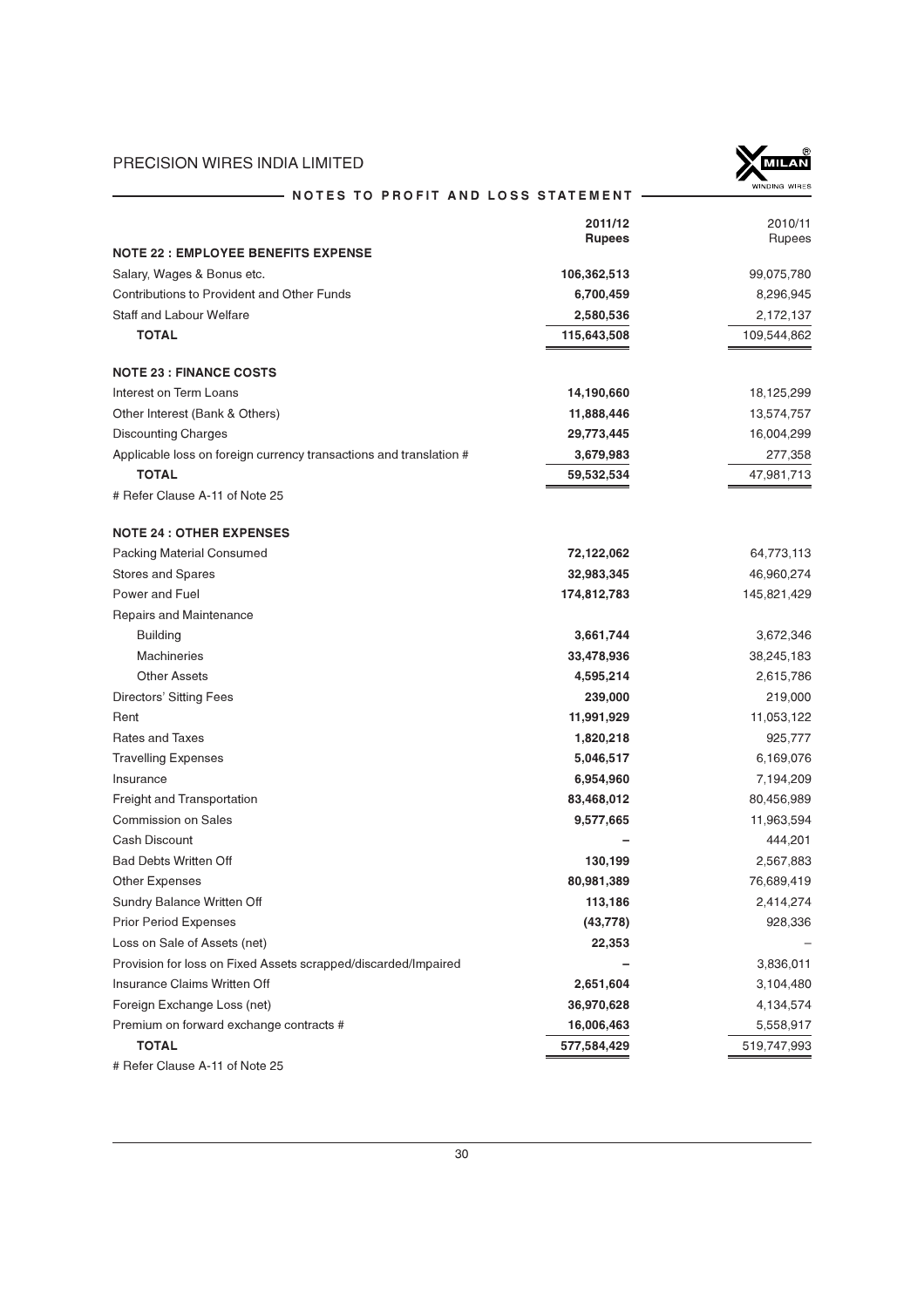

#### NOTE 25 : SIGNIFICANT ACCOUNTING POLICIES AND NOTES ON ACCOUNTS

#### A. SIGNIFICANT ACCOUNTING POLICIES

#### **Basis of Preparation of Financial Statements :**

The Financial Statements have been prepared under the historical cost convention in accordance with generally accepted accounting principles and comply with the mandatory accounting standards issued by the Institute of Chartered Accountants of India and the provisions of the Companies Act, 1956, as adopted consistently by the Company.

#### 2. Use of Estimates :

The preparation of financial statements in conformity with GAAP requires the management of the Company to make estimates and assumptions that affect the reported amounts of income and expenses of the period, the reported balances of assets and liabilities and the disclosures relating to contingent liabilities as of the date of the financial statements. These estimates are based upon management's best knowledge of current events and actions. Difference if any between the actual results and estimates is recognised in the period in which the results are known.

#### 3. Fixed Assets and Depreciation :

- Fixed Assets are stated at cost, net of Cenvat credit, where applicable, less accumulated depreciation and impairment losses. Cost includes financing and other costs incurred for bringing the assets to its working condition for the intended use. Borrowing costs related to the acquisition or construction of the qualifying fixed assets for the period up to the completion of their acquisition or construction are capitalised. Cost of fixed assets not ready for their intended use before such date are disclosed under capital work in progress.
- ii. Depreciation on Fixed Assets (except those described below) is provided on the Straight Line Method at the rates not less than those specified from time to time in Schedule XIV to the Companies Act, 1956, which management considers as being representative of the useful economic life of such assets:

The management estimates the useful life of certain assets as follows :

| Office Equipments             | 5 years |
|-------------------------------|---------|
| Computers                     | 3 years |
| <b>Furniture and Fixtures</b> | 5 years |

Technology Transfer Cost is amortised over a period of 6 years.

- iii. Depreciation on additions to assets or on sale of assets as the case may be is calculated pro-rata from the month of such addition or upto the month of such sale.
- iv. Assets scrapped / discarded from use and held for disposal, if any, are stated at lower of book value or their estimated net realisable value.

#### 4. Impairment of Assets :

An asset is treated as impaired when the carrying cost of assets exceeds its estimated recoverable value. The recoverable amount is greater of the Assets' Net Selling Price and Value in Use. An impairment loss is charged to the Profit and Loss Account in the year in which an asset is identified as impaired. The impairment loss recognized in prior accounting period is reversed if there has been a change in the estimate of recoverable amount.

#### 5. Investments :

Investments that are readily realisable and intended to be held for not more than a year are classified as current investments. All other investments are classified as long term investments. Current investments are carried at lower of cost and fair value. Long term investments are carried at cost. However, provision for diminution in value is made to recognise a decline other than temporary, if any, in the value of the investments.

#### 6. Inventories :

- i. Inventories are valued on FIFO basis at lower of cost or estimated net realisable value. However, materials and other items held for use in the production of inventories are not written down below cost if the finished products in which they will be incorporated are expected to be sold at or above cost.
- ii. Cost of Work in progress includes direct materials and labour and a proportion of manufacturing overheads based on normal operating capacity.
- iii. Closing stock of finished goods includes Excise duty payable thereon wherever applicable.

#### 7. Excise duty / Service Tax :

Credit availed of Excise duty / Service Tax paid on inputs is reduced from the cost of material / services and is carried forward in Current Assets, Loans and Advances pending utilisation.

#### 8. Income and Expenditure :

- i. Revenue / Income and Cost / Expenditure are generally accounted on accrual basis as they are earned or incurred, except those with significant uncertainties.
- ii. In cases where duty paid materials are consumed prior to duty-free import of material for manufacture of products for export, the estimated excess cost of such material over that of duty free materials is carried forward and charged to revenue on consumption of such duty-free materials.
- iii. Sales are recognised at the point of despatch of goods to the customers. Sales are net of discounts, Sales Tax / VAT and Sales Returns.
- iv. Interest income is recognised on time proportion basis.
- v. Dividend on Investments is accounted when received.
- vi. Insurance claim receivable is recognised in the year of the loss to the extent ascertainable.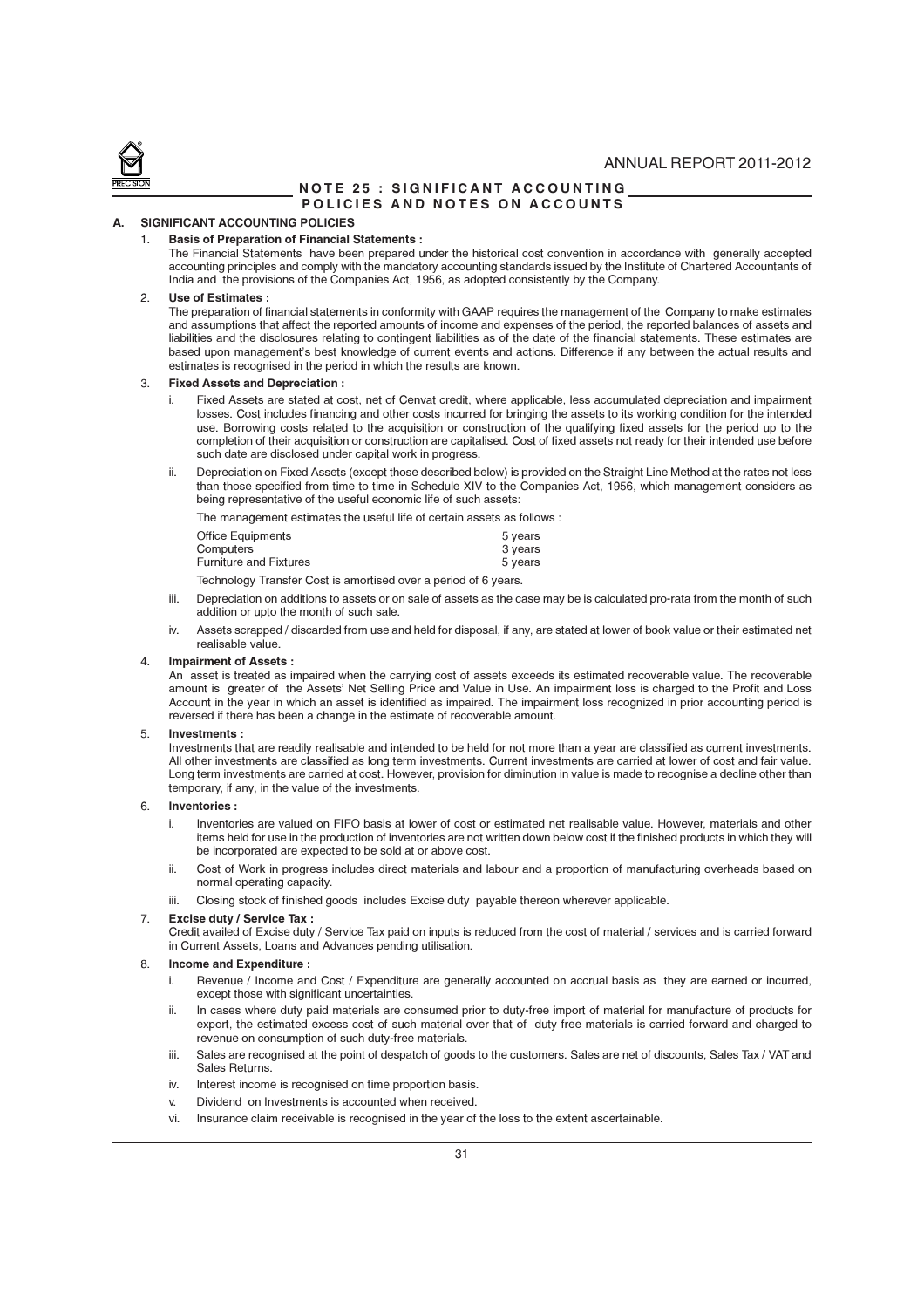

#### NOTE 25 : SIGNIFICANT ACCOUNTING POLICIES AND NOTES ON ACCOUNTS

#### 9. Foreign Currency Transactions :

- Monetary assets and liabilities related to foreign currency transactions remaining unsettled at the end of the year are translated at year end rates. Non Monetary items which are carried in terms of historical cost denominated in a foreign currency are reported using the exchange rate at the date of transaction.
- ii. The difference in translation of monetary assets and liabilities and realised gains and losses on foreign transactions are recognised in the Profit and Loss Account.

#### 10. Forward Contracts :

Premium or discount on forward contracts are amortised over the life of the contract. Foreign Exchange Forward Contracts are re-expressed at the Balance Sheet date and Exchange difference between the spot rate at the date of contract and spot rate on the Balance Sheet date is recognised as gain/loss in the Profit & Loss Account, in terms of pronouncement of the Institute of Chartered Accountants of India.

#### 11. Future Contracts:

The Company uses foreign currency forward contracts to hedge its risks associated with foreign currency fluctuations relating to firm commitment contracts and highly probable forecast transactions. The Company designates such forward contracts in a cash flow hedging relationship by applying the hedge accounting principles set out in "Accounting Standard 30 Financial Instruments: Recognition and Measurement". These forward contracts are stated at fair value at each reporting date. Changes in the fair value of these forward contracts that are designated and effective as hedges of future cash flows are recognised directly in "Hedging reserve account" under Reserves and Surplus, net of applicable deferred income taxes and the ineffective portion is recognised immediately in the Statement of Profit and Loss. Amounts accumulated in the "Hedging reserve account" are reclassified to the Statement of Profit and Loss in the same periods during which the forecasted transaction affects profit and loss. Hedge accounting is discontinued when the hedging instrument expires or is sold, terminated, or exercised, or no longer qualifies for hedge accounting. For forecasted transactions, any cumulative gain or loss on the hedging instrument recognised in "Hedging reserve account" is retained until the forecasted transaction occurs. If the forecasted transaction is no longer expected to occur, the net cumulative gain or loss recognised in "Hedging reserve account" is immediately transferred to the Statement of Profit and Loss.

In accordance with Accounting Standard 11 ["Effects of changes in Foreign Exchange Rates"] and Accounting Standard 30 ["Financial Instruments – Recognition and Management"] as also Accounting Standard 16 ["Borrowing Costs"] issued by the Institute of Chartered Accountants of India,on the Buyers Credits in Foreign Currency availed from time to time up to the time of their settlement or up to the time of creating hedge thereagainst, the Foreign Exchange Gain / Loss applicable on the amount of difference in borrowing cost in Indian Currency and borrowing cost of Buyers' Credits in Foreign Currency is accounted as "Applicable loss on foreign currency transactions and translations" under Finance Cost in the Profit and Loss Account.

#### 12. Employees Benefits :

- Gratuity Benefits are accounted for on the basis of amount determined by actuarial valuation made by Life Insurance Corporation of India (LIC) using the Projected Unit Credit Method and are funded accordingly by the approved Trust. Contribution made to LIC is charged to Profit and Loss Account. Acturial gains and losses arising from experience adjustments and change in acturial assumptions are recognized in the Profit and Loss in the period in which they arise.
- ii. The Company's provident fund and pension scheme are in form of defined contribution plans where contribution is made to funds / Government managed schemes. These are accounted on accrual basis and charged to the Profit and Loss Account of the year in which the employee renders the related service.
- iii. The monetary value of leave encashment benefit is provided on the basis of acturial valuation.

#### 13. Taxes on Income :

In accordance with Accounting Standard AS 22 - Accounting for Taxes on Income, issued by the Institute of Chartered Accountants of India, the deferred tax for timing differences between the book and tax profits for the year is accounted for using the tax rates and the laws that have been enacted or substantively enacted as of the balance sheet date. Deferred Tax assets arising from temporary timing differences are recognised to the extent there is reasonable certainty that the asset can be realised in future.

#### 14. Provisions, Contingent liabilities and Contingent Assets:

Provisions are recognised for liabilities that can be measured only by using a substantial degree of estimation, if

- (a) the company has a present obligation as a result of a past event
- (b) a probable outflow of resources is expected to settle the obligation; and
- (c) the amount of the obligation can be reliably estimated.
- Contingent liability is disclosed in case of
- (a) a present obligation arising from past events, when it is not probable that an outflow of resources will be required to settle the obligation
- (b) a present obligation when no reliable estimate is possible
- (c) a possible obligation arising from past events where the probablity of outflow of resources is remote.
- Contingent Assets are neither recognised, nor disclosed.

Provisions, Contingent Liabilities and Contingent Assets are reviewed at each Balance Sheet date.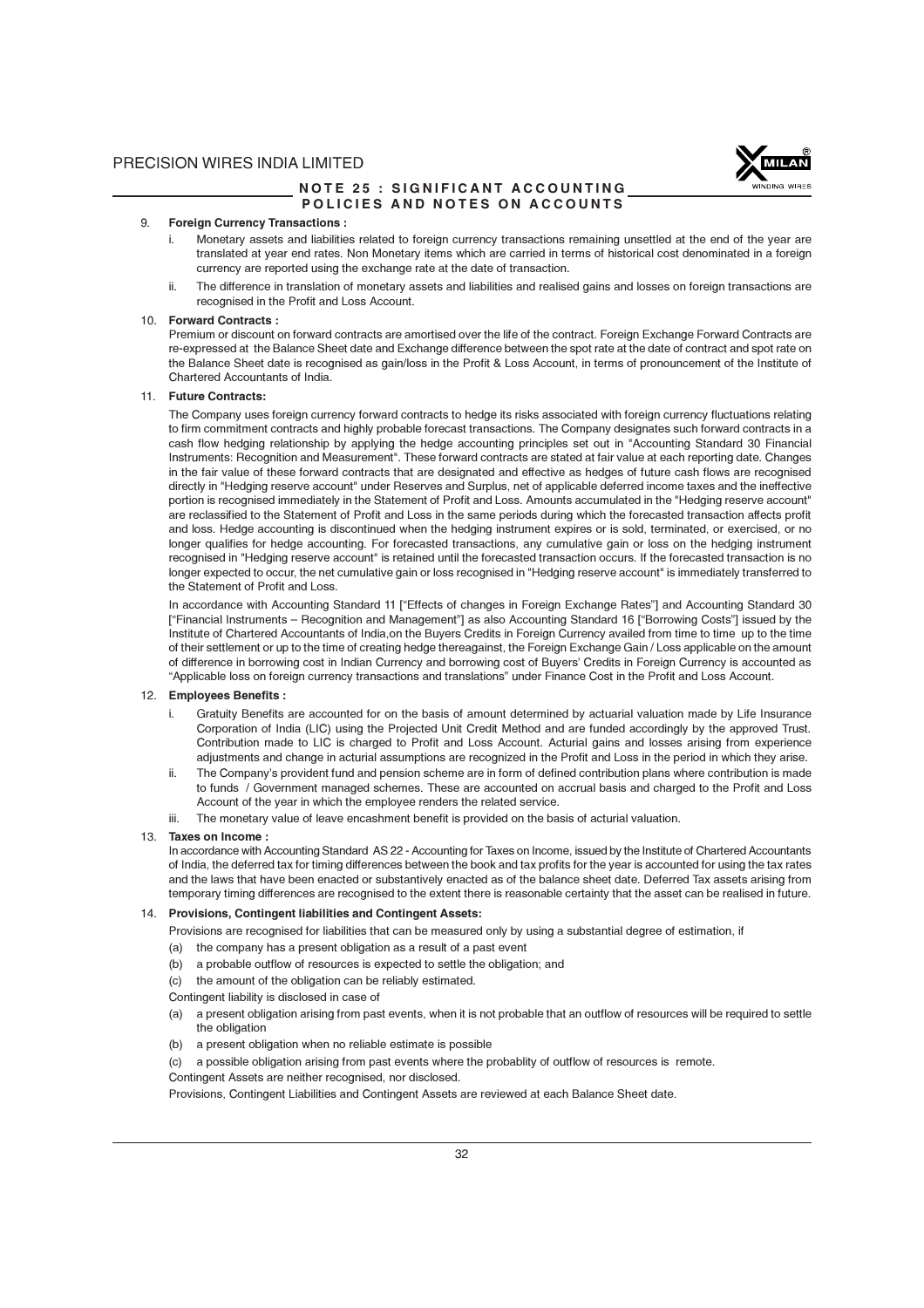

# ANNUAL REPORT 2011-2012

NOTE 25 : SIGNIFICANT ACCOUNTING POLICIES AND NOTES ON ACCOUNTS

# B. NOTES TO ACCOUNTS

|    |     |                                                                                                                                                                                                                                                                                                            | Rs. Lakhs<br>2011-12 | Rs. Lakhs<br>2010-11             |
|----|-----|------------------------------------------------------------------------------------------------------------------------------------------------------------------------------------------------------------------------------------------------------------------------------------------------------------|----------------------|----------------------------------|
| 1. | А.  | <b>Contingent Liabilities:</b>                                                                                                                                                                                                                                                                             |                      |                                  |
|    | a.  | Guarantees given by Bank to third parties                                                                                                                                                                                                                                                                  | 1040.94              | 834.22                           |
|    | b.  | Disputed Income Tax Demands (not acknowledged) against which<br>Company / Department has preferred an appeal                                                                                                                                                                                               |                      | 2.70                             |
|    | c.  | Disputed Wealth Tax Demands (not acknowledged) against which<br>Company / Department has preferred an appeal                                                                                                                                                                                               | 3.40                 | 3.40                             |
|    | d.  | Disputed demands of Central Excise against erstwhile<br>Atlas Wires Limited pending in Appeal                                                                                                                                                                                                              | 4.55                 | 4.55                             |
|    | е.  | Disputed demand of Service Tax Credit on Sales Commission against which<br>Company has preferred appeal<br>After the above demands have been raised, CBEC, vide Circular No. 943/04/2011 - CX<br>dated 29.4.2011 has clarified that Cenvat Credit on Service Tax paid on<br>Sales Commission is allowable. |                      | 4.07                             |
|    | f.  | Disputed demand of Service Tax distributed by Input Service provider against<br>which Appeal has been filed.                                                                                                                                                                                               | 1.12                 | 1.12                             |
|    | g.  | Disputed demand of Delhi VAT Department                                                                                                                                                                                                                                                                    | 32.00                |                                  |
| 1. | В.  | Estimated amount of Contracts remaining to be executed on Capital Account<br>(net of advances paid) and not provided for                                                                                                                                                                                   | 81.09                | 267.80                           |
| 2. |     | Information pursuant to part II of Schedule VI.                                                                                                                                                                                                                                                            | 2011-12              | 2010-11                          |
| 2. | (A) | Value of Imports calculated on CIF Basis.<br>(Including Material in Transit)                                                                                                                                                                                                                               | Rs.                  | Rs.                              |
|    | 1.  | <b>Raw Materials</b>                                                                                                                                                                                                                                                                                       | 1,423,676,709        | 1,330,289,881                    |
|    | 2.  | Consumable Stores & Spares, Packing Material & Repairs to Plant                                                                                                                                                                                                                                            | 7,125,574            | 8,280,951                        |
|    | 3.  | Capital Goods                                                                                                                                                                                                                                                                                              | 35,125,166           | 190,535,524                      |
| 2. | (B) | Value of Raw Materials and Stores & Spares consumed:                                                                                                                                                                                                                                                       | Percentage           | Rs.                              |
|    | a.  | <b>Raw Materials</b>                                                                                                                                                                                                                                                                                       |                      |                                  |
|    |     | Imported                                                                                                                                                                                                                                                                                                   | 14                   | 1,212,421,493                    |
|    |     |                                                                                                                                                                                                                                                                                                            | (18)                 | (1,351,650,809)                  |
|    |     | Indigenous                                                                                                                                                                                                                                                                                                 | 86<br>(82)           | 7,165,416,121<br>(6,315,692,340) |
|    |     | Total                                                                                                                                                                                                                                                                                                      | 100<br>(100)         | 8,377,837,614<br>(7,667,343,149) |
|    | b.  | Stores & Spares :                                                                                                                                                                                                                                                                                          | Percentage           | Rs.                              |
|    |     | Imported                                                                                                                                                                                                                                                                                                   | 27                   | 9,052,986                        |
|    |     |                                                                                                                                                                                                                                                                                                            | (44)                 | (20, 892, 076)                   |
|    |     | Indigenous                                                                                                                                                                                                                                                                                                 | 73                   | 23,930,359                       |
|    |     | Total                                                                                                                                                                                                                                                                                                      | (56)<br>100          | (26,068,198)<br>32,983,345       |
|    |     |                                                                                                                                                                                                                                                                                                            | (100)                | (46,960,274)                     |
|    |     |                                                                                                                                                                                                                                                                                                            | 2011-12              | 2010-11                          |
|    |     | Expenditure in foreign Currency : (Other than Imports, on Accrual basis)                                                                                                                                                                                                                                   | Rs.                  | Rs.                              |
|    |     | <b>Technology Transfer Cost</b>                                                                                                                                                                                                                                                                            |                      | 1,304,089                        |
|    |     | <b>Testing/Membership Fees</b>                                                                                                                                                                                                                                                                             | 195,490              | 177,149                          |
|    |     | <b>Professional Fees</b>                                                                                                                                                                                                                                                                                   | 191,672              | 147,960                          |
|    |     | Travelling                                                                                                                                                                                                                                                                                                 | 604,447              | 2,187,952                        |
|    |     | Interest on Buyers Credit                                                                                                                                                                                                                                                                                  | 12,039,250           | 4,108,095                        |
|    |     | <b>Commission on Sales</b>                                                                                                                                                                                                                                                                                 | 1,416,303            | 1,230,642                        |
|    |     | <b>Exhibition Expenses</b>                                                                                                                                                                                                                                                                                 | 390,358              | 1,837,857                        |
|    |     | Repairs to Imported Equipment                                                                                                                                                                                                                                                                              | 1,301,511            |                                  |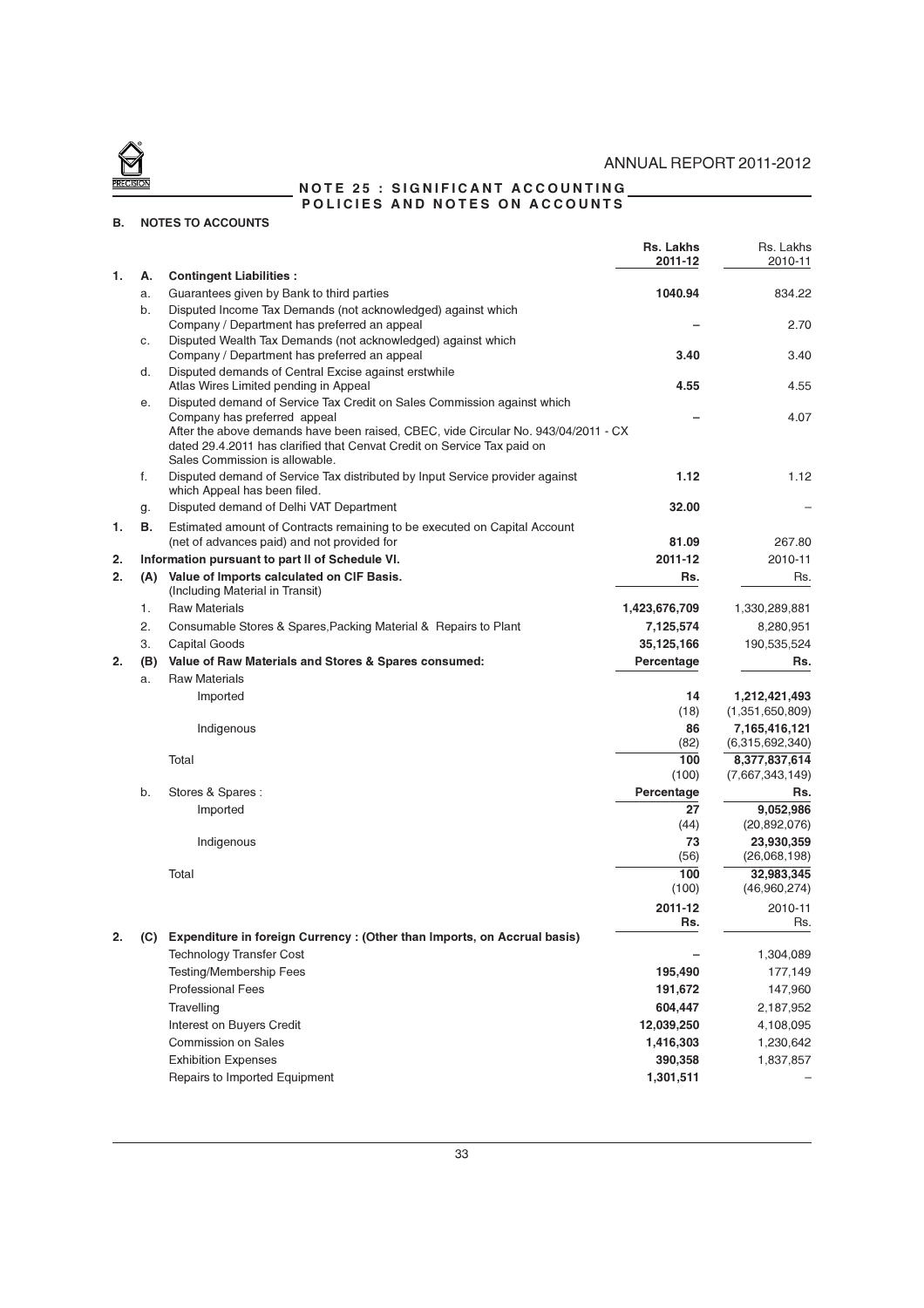

#### NOTE 25 : SIGNIFICANT ACCOUNTING POLICIES AND NOTES ON ACCOUNTS

# B. NOTES TO ACCOUNTS (Contd.)

#### 2. (D) REMITTANCE IN FOREIGN CURRENCY ON ACCOUNT OF DIVIDEND :

The Company has paid dividend in respect of shares held by Non-Residents on repatriation basis. This inter-alia includes investment where the amount is also credited to Non-Resident External Account (NRE A/c.). The exact amout of dividend remitted in foreign currency cannot be ascertained. The total amount remittable in this respect is given herein below :-

|           |     |                         |                                             | 2011-12 | 2010-11 |
|-----------|-----|-------------------------|---------------------------------------------|---------|---------|
|           |     | <b>INTERIM DIVIDEND</b> |                                             |         |         |
|           | (a) |                         | Number of Non-Resident Shareholders         | 50      | 53      |
|           | (b) |                         | Number of Equity Shares held by them        | 78733   | 87288   |
|           | (c) | (i)                     | Amount of Dividend Paid (Gross) (in Rupees) | 188959  | 209491  |
|           |     | (ii)                    | <b>Tax Deducted at Source</b>               |         |         |
|           |     | (iii)                   | Year to which dividend relates              | 2011-12 | 2010-11 |
|           |     | <b>FINAL DIVIDEND</b>   |                                             |         |         |
|           | (a) |                         | Number of Non-Resident Shareholders         | 50      | 53      |
|           | (b) |                         | Number of Equity Shares held by them        | 84889   | 213589  |
|           | (c) | (i)                     | Amount of Dividend Paid (Gross) (in Rupees) | 305600  | 427178  |
|           |     | (ii)                    | <b>Tax Deducted at Source</b>               |         |         |
|           |     | (iii)                   | Year to which dividend relates              | 2010-11 | 2009-10 |
| 2.<br>(E) |     |                         | <b>Earnings in Foreign Exchange:</b>        |         |         |

#### Export of Goods on FOB Basis 676,022,778 386,089,846

#### 2. (F) Employee benefits :

1. As per Accounting Standard 15 "Employee Benefits", the disclosure as defined in the Accounting Standard are given below : A. Defined Contribution Plan :

Contribution to Defined Contribution Plan, recognised as expense for the year are as under :

|                                                         | 2011-12<br>Rs. | 2010-11<br>Rs. |
|---------------------------------------------------------|----------------|----------------|
| <b>Employers Contribution to Provident Fund</b>         | 4.414.333      | 4,128,138      |
| Employers Contribution to Employees Pension Scheme 1995 | 2.461.650      | 1,977,969      |
| TOTAL                                                   | 6,875,983      | 6.106.107      |

The above Plans are State Plans and the Company has no obligation to pay future benefits and its only obligation is to pay Contributions as they fall due.

#### B. Defined Benefit Plan :

The employees gratuity fund scheme managed by a Trust is a Defined Benefit Plan .The present value of obligation is determined based on actuarial valuation using the Projected Unit Credit Method which recognises each period of service as giving rise to additional unit of employee benefit entitlement and measures each unit separately to build up the final obligation.The obligation for leave encashment is recognised in the same manner as gratuity.

| I.  | <b>Reconciliation of Opening and closing Balances</b><br>of Defined Benefit Obligation | Gratuity<br>(Funded)<br>2011-12<br>Rs. | Gratuity<br>(Un-Funded)<br>2011-12<br>Rs. | Gratuity<br>(Funded)<br>2010-11<br>Rs. | Gratuity<br>(Un-Funded)<br>2010-11<br>Rs. |
|-----|----------------------------------------------------------------------------------------|----------------------------------------|-------------------------------------------|----------------------------------------|-------------------------------------------|
|     | Present Value of Defined Benefit Obligation as at<br>beginning of the year             | 15,138,743                             | 8,134,616                                 | 11,526,496                             | 7,774,039                                 |
|     | Adjustments                                                                            |                                        |                                           | 939,567                                |                                           |
|     | <b>Interest Cost</b>                                                                   | 1,211,099                              |                                           | 997.285                                |                                           |
|     | <b>Current Service Cost</b>                                                            | 1,234,998                              | 1,107,694                                 | 1,096,390                              | 360,577                                   |
|     | <b>Benefits Paid</b>                                                                   | (438, 770)                             |                                           | (444, 454)                             |                                           |
|     | Actuarial (Gain)/Loss<br>Present Value of Defined Benefit Obligation                   | (1, 261, 305)                          |                                           | 1,023,459                              |                                           |
|     | as at end of the year                                                                  | 15,884,765                             | 9,242,310                                 | 15,138,743                             | 8,134,616                                 |
| II. | <b>Reconciliation of Opening and closing Balances</b><br>of Fair Value of Plan Assets  |                                        |                                           |                                        |                                           |
|     | Fair Value of Plan assets at beginning of the year                                     | 16,220,721                             |                                           | 11,966,015                             |                                           |
|     | Expected Return on Plan assets                                                         | 1,500,417                              |                                           | 1,106,856                              |                                           |
|     | <b>Employers Contribution</b>                                                          | 2,584,789                              |                                           | 3,617,182                              |                                           |
|     | <b>Benefits Paid</b>                                                                   | (438, 770)                             |                                           | (444, 454)                             |                                           |
|     | Actuarial (Gain)/Loss                                                                  | (9,374)                                | -                                         | (24, 878)                              |                                           |
|     | Fair Value of Plan assets at end of the year                                           | 19,857,783                             | -                                         | 16,220,721                             |                                           |
|     | Actual return on plan assets                                                           | 1,491,043                              |                                           | 1,081,978                              |                                           |
|     |                                                                                        |                                        |                                           |                                        |                                           |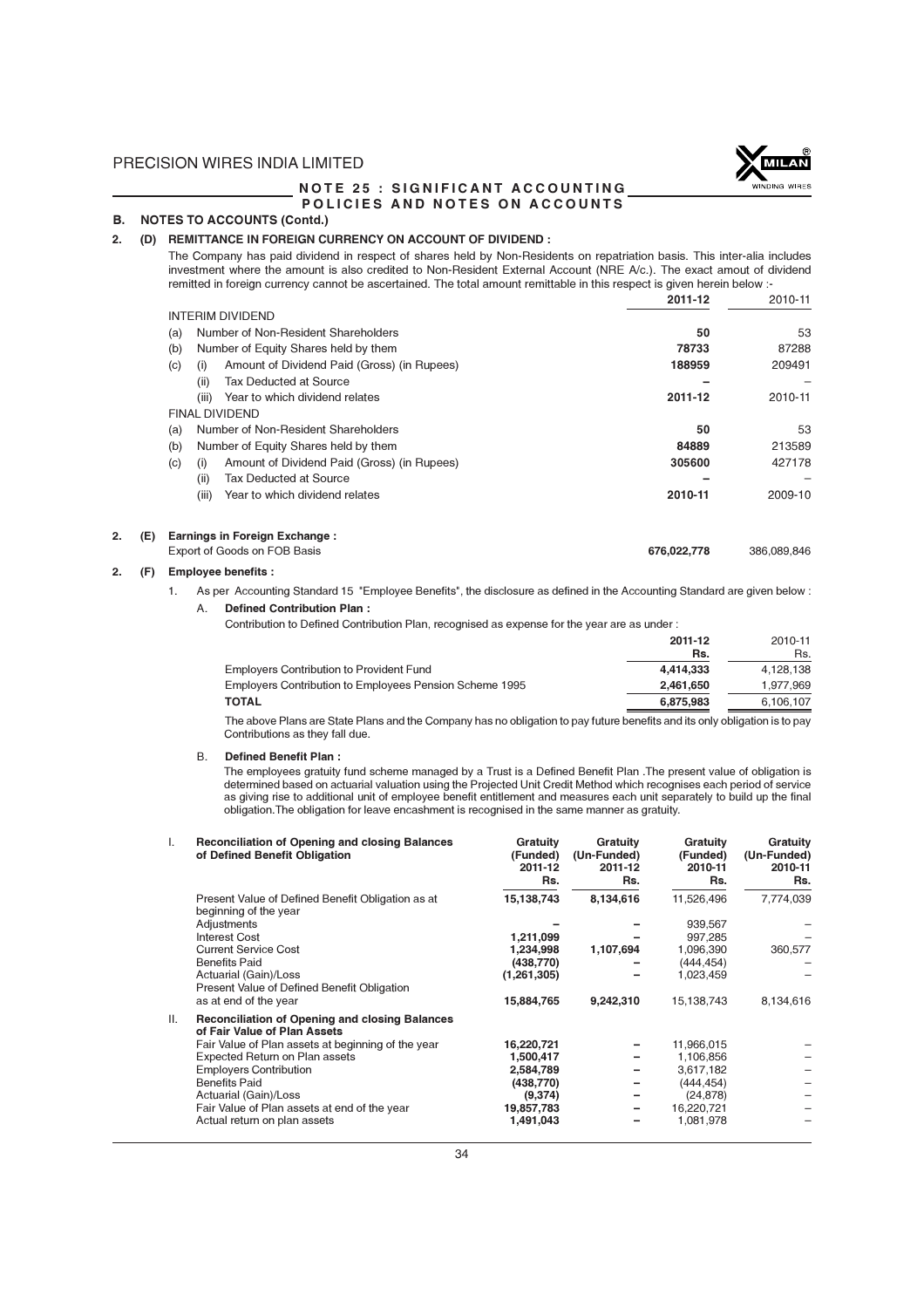

#### NOTE 25 : SIGNIFICANT ACCOUNTING POLICIES AND NOTES ON ACCOUNTS

# B. NOTES TO ACCOUNTS (Contd.)

|      |                                                                      | Gratuity<br>(Funded)<br>2011-12<br>Rs. | Gratuity<br>(Un-Funded)<br>2011-12<br>Rs. | Gratuity<br>(Funded)<br>2010-11<br>Rs. | Gratuity<br>(Un-Funded)<br>2010-11<br>Rs. |
|------|----------------------------------------------------------------------|----------------------------------------|-------------------------------------------|----------------------------------------|-------------------------------------------|
|      |                                                                      |                                        |                                           |                                        |                                           |
| III. | Reconciliation of fair value of assets and obligations               |                                        |                                           |                                        |                                           |
|      | Fair Value of Plan assets at end of the year                         | 19,857,783                             |                                           | 16,220,721                             |                                           |
|      | Present Value of Defined Benefit Obligation<br>as at end of the year | 15,884,765                             |                                           | 15,138,743                             |                                           |
|      | Net Liability/(Asset) Recognised in the Balance Sheet                | (3,973,018)                            |                                           | (1,081,978)                            |                                           |
| IV.  | <b>Expenses Recognised During the year</b>                           |                                        |                                           |                                        |                                           |
|      | <b>Current Service Cost</b>                                          | 1,234,998                              |                                           | 1,096,390                              |                                           |
|      | <b>Interest Cost</b>                                                 | 1,211,099                              |                                           | 997,285                                |                                           |
|      | Expected Return on Plan assets                                       | (1,500,417)                            |                                           | (1, 106, 856)                          |                                           |
|      | Net Actuarial (Gain) / Loss                                          | (1,270,679)                            |                                           | 998,581                                |                                           |
|      | Expenses Recognised During the year in<br>Profit & Loss Account      | (324, 999)                             |                                           | 1,985,399                              |                                           |
| V.   | <b>Actuarial Assumptions</b>                                         |                                        |                                           |                                        |                                           |
|      | Mortality Table (LIC)                                                | 1994-96                                |                                           | 1994-96                                |                                           |
|      |                                                                      | (Ultimate)                             |                                           | (Ultimate)                             |                                           |
|      | Discount Rate (Per Annum)                                            | 8%                                     |                                           | 8%                                     |                                           |
|      | Expected rate of Return on Plan assets                               | 9.25%                                  |                                           | 9.25%                                  |                                           |
|      | Rate of Escalation in Salary (Per Annum)                             | 4%                                     |                                           | 4%                                     |                                           |

Basis used to determine expected rate of return on assets: The expected return on plan assets is based on market expectation, at the beginning of the period, for returns over the entire life of the related obligation. The Gratuity scheme is invested in a Group Gratuity Cum Life Assurance cash accumulation policy offered by Life Insurance Corporation (LIC) of India.

|           |     |                                                   | 2011-12   | 2010-11 |
|-----------|-----|---------------------------------------------------|-----------|---------|
|           |     |                                                   | Rs.       | Rs.     |
| 2.<br>(G) |     | Remuneration to Auditors (exluding Service Tax) : |           |         |
|           |     | <b>Remuneration to Auditors</b>                   |           |         |
|           | (a) | <b>Audit Fees</b>                                 | 700,000   | 700,000 |
|           | (b) | Tax Audit Fees                                    | 100,000   | 100,000 |
|           | (c) | <b>Certification Fees</b>                         | 60,975    | 102,750 |
|           | (d) | Taxation Matters                                  | 0         | 20,000  |
|           | (e) | <b>Others</b>                                     | 350,000   | 25,000  |
|           |     | <b>TOTAL</b>                                      | 1,210,975 | 947,750 |

In addition to the above, an aggregate sum of Rs. 40,000 /- (Previous Year - Rs. 40,000/-) has been paid /is payable to a partner of the firm of Auditors in his personal capacity for Company Law matters.

| 2010-11   |
|-----------|
| Rs.       |
|           |
| (154,006) |
| 1,082,342 |
| 928,336   |
|           |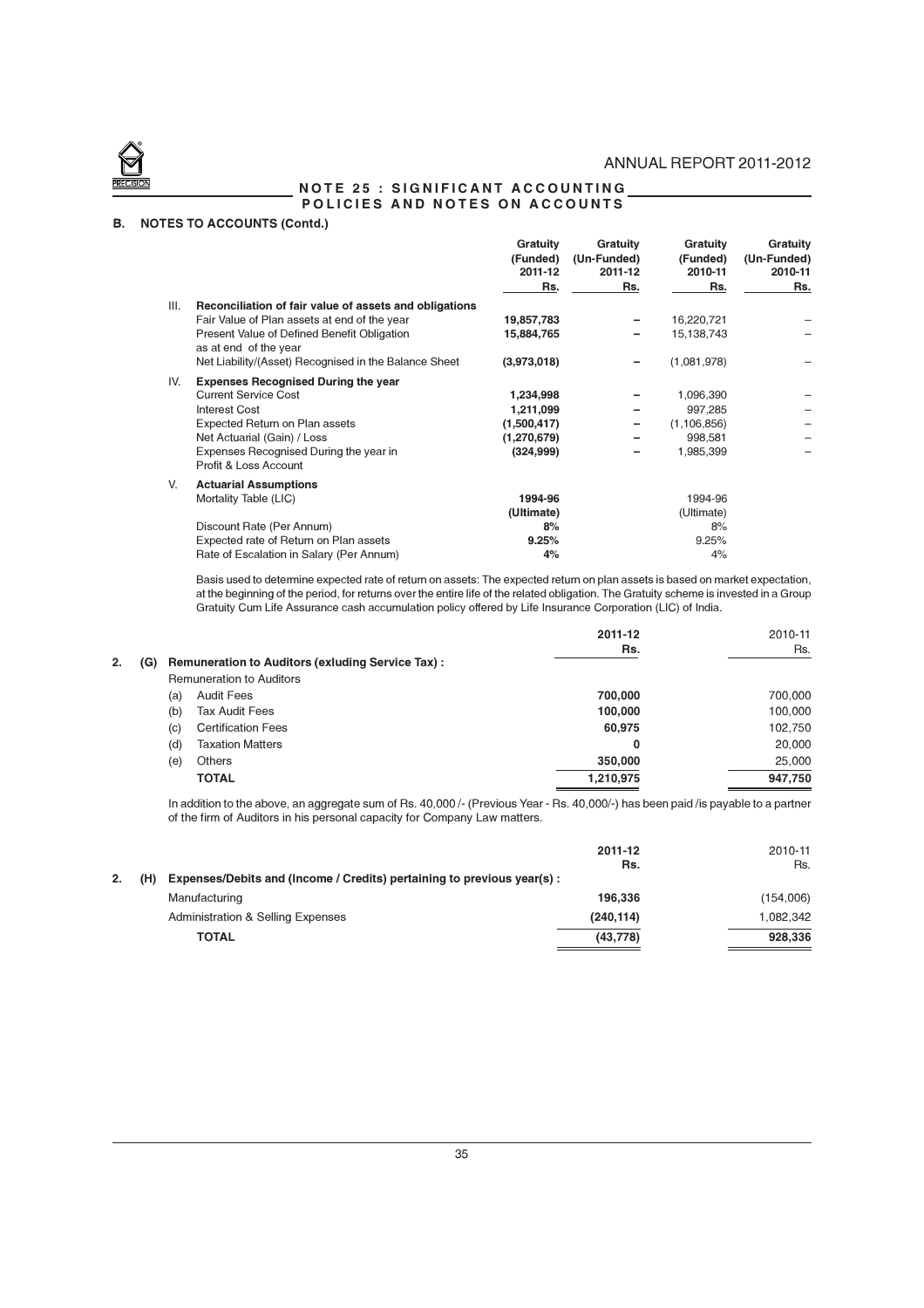

#### NOTE 25 : SIGNIFICANT ACCOUNTING POLICIES AND NOTES ON ACCOUNTS

#### B. NOTES TO ACCOUNTS (Contd.)

- 3. a) Bank borrowings from Bank of Baroda (Term Loan and Working Capital facilities) are secured by a first charge on Hypothecation of Machinery, Stock-in-Trade, Book debts and Equitable Mortgage of Land, Factory & Residential Buildings of the Company and in addition, are guaranteed by Executive Directors.
	- b) Unsecured Working capital facilities from ING Vysya Bank,Barclays Bank,BNP Paribas and Yes Bank are guaranteed by Executive Directors.

#### 4. Forward Contracts :

In respect of the import of raw materials and equipments, the Company used forward cover contracts to hedge its exposure to the movements in foreign currency exchange rates. Such forward covers are used to reduce the risk which may result from foreign currency rates fluctuations and is not used by the company for trading or speculation purposes.

A. Details of derivative instruments (forward contract) outstanding (for hedged transactions mentioned below) as on 31.03.2012 :

| Purpose of Hedge, Buyers Credit on<br><b>Import of Capital Goods &amp; Raw Materials</b> | <b>Amount in Foreign Currency</b> | <b>Equivalent Amount (Rs.)</b> |
|------------------------------------------------------------------------------------------|-----------------------------------|--------------------------------|
| Capital Goods                                                                            | € 1.477.000<br>(€ 2,080,000)      | 100,242,196<br>(131, 539, 200) |
| Capital Goods                                                                            | (E140,000)                        | (10,070,046)                   |
| <b>Raw Materials</b>                                                                     | \$565.756<br>(\$5,605,696)        | 28.906.106<br>(250,294,343)    |
| <b>Sundry Creditors</b>                                                                  | \$412.553<br>(\$48,610)           | 20,990,687<br>(2, 170, 437)    |
| <b>Sundry Creditors</b>                                                                  | € 171.320<br>$-$ )                | 11,656,996<br>$-1$             |

B. Details of foreign currency exposure that are not hedged by derivative instrument or otherwise as on 31.03.2012 - Figures mentioned in Table below for Sundry Creditors are in respect of Import of Plant & Machinery / Raw Material.

| <b>Particulars</b>                                                            | <b>Amount in Foreign Currency</b> | <b>Equivalent Amount (Rs.)</b> |
|-------------------------------------------------------------------------------|-----------------------------------|--------------------------------|
| <b>Sundry Creditors</b>                                                       | (€ 424,298)                       | (26, 832, 581)                 |
| Sundry Debtors - Export                                                       | \$1,583,732<br>(\$1,348,878)      | 81,292,961<br>(60, 227, 410)   |
| Sundry Debtors - Export                                                       | € 1,260,694<br>(E 463, 612)       | 85,768,636<br>(29,318,813)     |
| <b>Advances from Customers - Export</b>                                       | (\$12,186)                        | (544, 105)                     |
| Other Advances against<br>Purchase of Plant & Machinery,<br>Raw Material etc. | € 16,365<br>(€ 24,133)            | 1,111,003<br>(1,526,171)       |
| Other Advances against Purchase of<br>Plant & Machinery, Raw Material etc.    | \$37,000<br>(\$87,574)            | 1,882,560<br>(3,910,174)       |
| Buyers' credit - Raw material                                                 | (\$680)                           | (30, 362)                      |
| Buyers' credit - Capital Goods                                                | (E 140,000)                       | (10,070,046)                   |
| Buyers' credit - Capital Goods                                                | € 2,068,000<br>(E780, 170)        | 140,506,313<br>(49, 337, 951)  |
| Other Advances against Purchase of<br>Plant & Machinery, Raw Material etc.    | (S 2, 781, 345)                   | (125, 549, 913)                |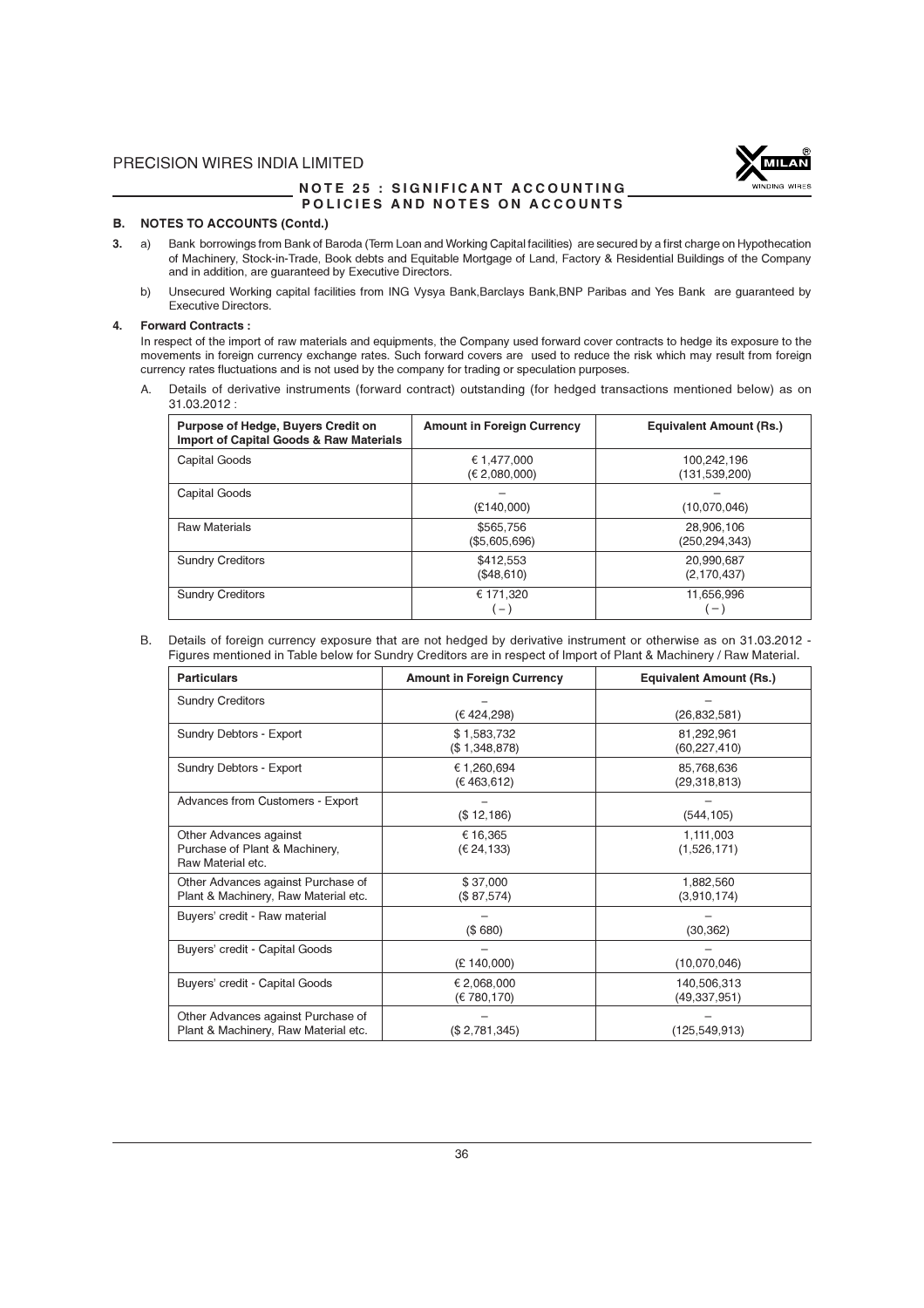

#### NOTE 25 : SIGNIFICANT ACCOUNTING POLICIES AND NOTES ON ACCOUNTS

#### B. NOTES TO ACCOUNTS (Contd.)

- 5. In accordance with ASI 14 (Revised) on 'Disclosure of Revenue from Sales Transactions' issued by Institute of Chartered Accountants of India, excise duty on sales amounting to Rs. 115,27,50,924/- (Rs.102,54,49,355/-) has been reduced from sales in Profit and Loss account and [Accretion]/Decretion of Excise Duty on Inventory of Finished Goods amounting to Rs. 53,06,756/- (Rs. 32,64,978/-) has been accounted in the profit and loss account under Note 21 - "Changes in Inventory of Finished Goods, Work-in-Progress and Stock-In-Trade".
- 6. As the Company operates in the single business segment of Winding Wires made of Copper, there are no reportable segments of business as defined under the Accounting Standard AS 17-Segment Reporting issued by The Institute of Chartered Accountants of India.
- 7. Disclosure of Transactions with related parties as required under Accounting Standard AS 18 on Related Party disclosures issued by The Institute of Chartered Accountants of India are given below :

#### a) Key Management personnel and their relatives :

| Chairman & Managing Director       | <b>Managing Director</b>                                                                                                   | Whole Time Director                                                                         |
|------------------------------------|----------------------------------------------------------------------------------------------------------------------------|---------------------------------------------------------------------------------------------|
| Shri Mahendra R. Mehta             | Shri Milan M. Mehta                                                                                                        | Shri Deepak M. Mehta                                                                        |
| Relative<br>Mrs. S. M. Mehta, Wife | Relatives<br>Mrs. G. M. Mehta, Wife<br>Master A. M. Mehta, Son<br>Miss M. M. Mehta, Daughter<br>Milan Mahendra Mehta (HUF) | Relatives<br>Mrs. S. D. Mehta - Wife<br>Mr. N. D. Mehta, Son<br>Deepak Mahendra Mehta (HUF) |

Shri Mahendra R. Mehta and Mrs. S. M. Mehta are parents of Shri Milan M. Mehta and Shri Deepak M. Mehta Shri Milan M. Mehta and Shri Deepak M. Mehta are brothers.

b) The following transactions were carried out with related parties in the ordinary course of business:

| Nature of Transaction        | 2011-12<br>Rs. | 2010-11<br>Rs. | Related party                          |
|------------------------------|----------------|----------------|----------------------------------------|
| <b>Rent Paid</b>             | 6,282,720      | 6.295.763      | Key Management Personnel and Relatives |
| Interest on Fixed Deposits   | -              | 2.296.917      | Relatives                              |
| Remuneration                 | 21,833,462     | 29.477.979     | Key Management Personnel               |
| <b>Fixed Deposits repaid</b> | -              | 25.000.000     | Relatives                              |

- c) The Company does not have any subsidiary Company.
- 8. a) The following being Inter Unit Transactions during the year have been excluded in the Profit & Loss Account.

|    |                                           | 2011-12     | 2010-11     |
|----|-------------------------------------------|-------------|-------------|
|    | Sales / Purchase & Processing Income etc. | Rs.         | Rs.         |
|    | - Copper Wire Rods                        | 3,023,329   |             |
|    | - Enamels. Chemicals etc.                 | 103.305.965 | 104,023,188 |
|    | - Stores, Spares & Packing Material       | 3,249,027   | 4,140,142   |
|    | - Copper Wire Rods Conversion Chgs.       | 3,782,907   | 4,100,440   |
| 2. | Other Income / Other Expenses             |             | 73.478      |

b) The profit arising on transfer of material by one Unit to another and in Stock as at  $31<sup>st</sup>$  March, 2012 has been excluded from the valuation of relevant closing stock in the accounts of the Company.

9. (a) Amounts Due to Small Scale Industrial Undertakings, outstanding for a period exceeding 30 days are : G.S. Dies Rs. 36,482/- (Rs.14,033/-), Andhra Carbon Products Rs.38,909/- (Rs.38,909/-).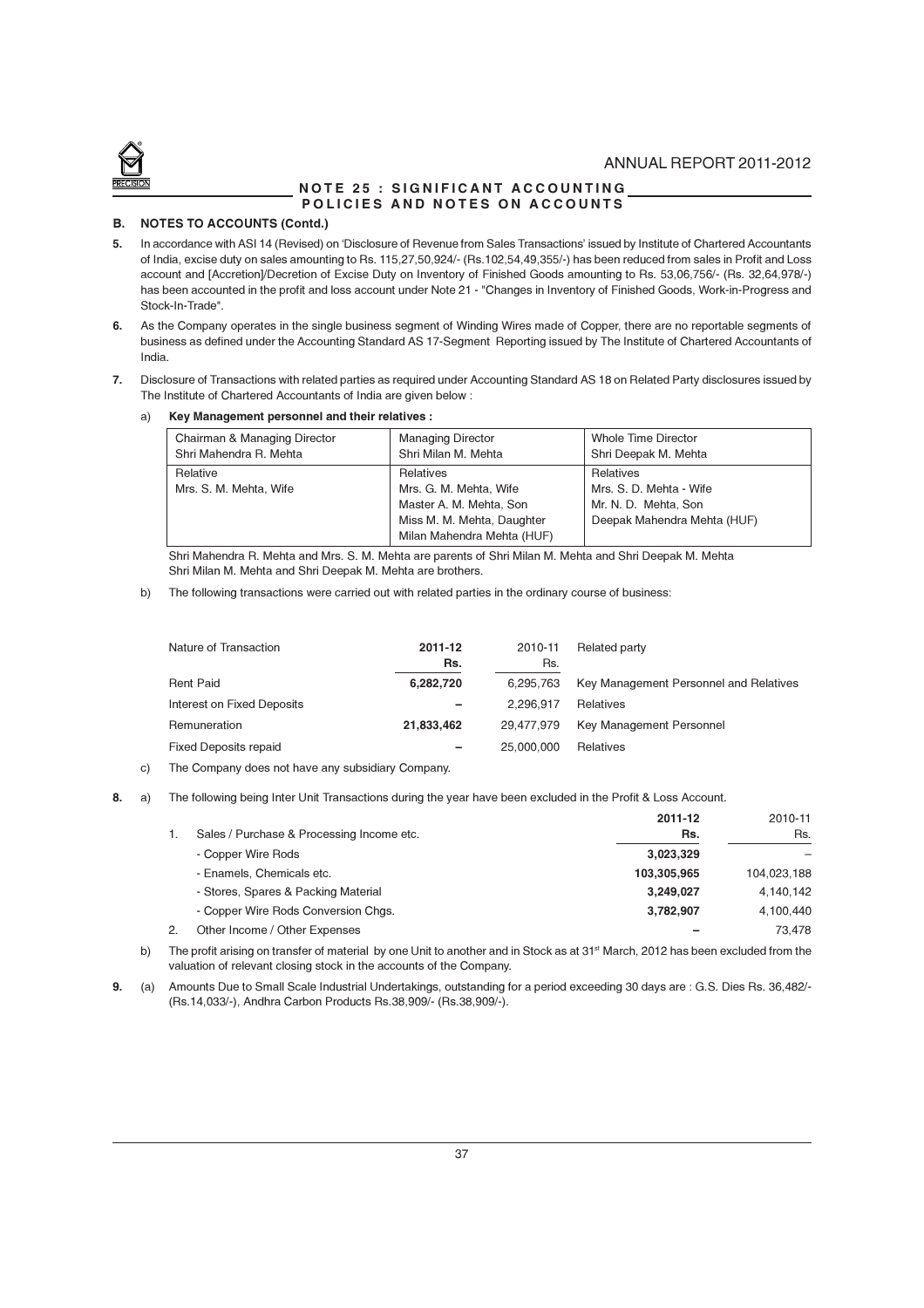

#### NOTE 25 : SIGNIFICANT ACCOUNTING POLICIES AND NOTES ON ACCOUNTS

#### B. NOTES TO ACCOUNTS (Contd.)

(b) The Company has amounts due to Micro and Small Enterprises under The Micro Small and Medium Enterprises development Act 2006 (MSMED ACT) at the Year End. 2011-12 2010-11

|                 |                                                                                                                                                                                | .<br>Rs. | <b>LVIVII</b><br>Rs. |
|-----------------|--------------------------------------------------------------------------------------------------------------------------------------------------------------------------------|----------|----------------------|
|                 | The Principal Amount and Interest due thereon remaining unpaid due to supplier<br>Principal Amount outstanding<br>Interest                                                     | 8,103    | 533.506              |
| $\overline{ii}$ | The amount of Interest paid by the Company alongwith the amounts of the payment<br>made to supplier beyond the appointed date for the year ending 31 <sup>st</sup> March, 2012 |          |                      |
| iii)            | The amount of Interest due and payable for the period of delay for making payment<br>(beyond the appointing date during the year)                                              |          |                      |
| iv)             | The amount of Interest accrued and remaining unpaid for the year ending 31 <sup>st</sup> March, 2012                                                                           |          |                      |
| V)              | The amount of further interest remaining due and payable for the earlier years                                                                                                 |          |                      |

NOTE : The above information has been determined to the extent such parties have been identified on the basis of information available with the Company and has been relied upon by the auditors.

- 10. Interest paid to Suppliers/Bank Discounting Charges in relation to purchase of Copper of Rs. 1381.56 Lacs (Rs.752.31 Lacs) is grouped with the cost of Raw Material (Copper).
- 11. Future obligations in case of lease agreements:

| Future oblidations in case of lease adreements:                      | 2011-12<br>Rs.         | 2010-11<br>Rs.          |
|----------------------------------------------------------------------|------------------------|-------------------------|
| Within one year<br>Later than one year and not later than five years | 9.364.046<br>2,983,528 | 9,930,930<br>10,491,878 |
| Later than five years                                                |                        |                         |
| Total                                                                | 12,347,574             | 20.422.808              |

12. Earning Per Share (EPS) - EPS is calculated by dividing the profit attributable to the equity shareholders by the average number of equity shares outstanding during the year as stated below.

|    |                                                 | 2011-12     | 2010-11     |
|----|-------------------------------------------------|-------------|-------------|
|    |                                                 | Rs.         | Rs.         |
| a. | Profit after tax                                | 141.450.667 | 310.002.643 |
| b. | Weighted Average Number of Shares               | 11,563,623  | 11,563,623  |
| C. | Basic & Diluted EPS before Extra Ordinary Items | 12.23       | 26.81       |
| d. | Basic & Diluted EPS after Extra Ordinary Items  | 12.23       | 26.81       |
| е. | Face value per share                            | 10.00       | 10.00       |
|    | .                                               |             |             |

13. Figures in brackets pertain to the previous year.

14. Previous year's figures have been regrouped/reworked wherever necessary.

As per our report of even date. For and on behalf of the Board

Chartered Accountants Chairman, Managing Director & CEO

S.R. Divatia **S.R. Divatia** C. Mohandas Paine C. Mohandas Paine C. Mohandas Paine C. Mohandas Paine Company Secretary C. Mohandas Paine Pather C. Mohandas Paine Pather C. Mohandas Paine Pather C. Mohandas Paine Pather C. M Company Secretary

For S.R. Divatia & Co. **Mahendra R. Mehta** Mehta Milan M. Mehta Milan M. Mehta Chartered Accountants Charter Mehta<br>Chartered Accountants Charter Mehairman, Managing Director & CEO Vice Chairman & Managing Director

Mumbai, Mumbai,

Membership No. 4193 Firm Registration No. 102646W

Dated : 28<sup>th</sup> May, 2012 Dated : 28<sup>th</sup> May, 2012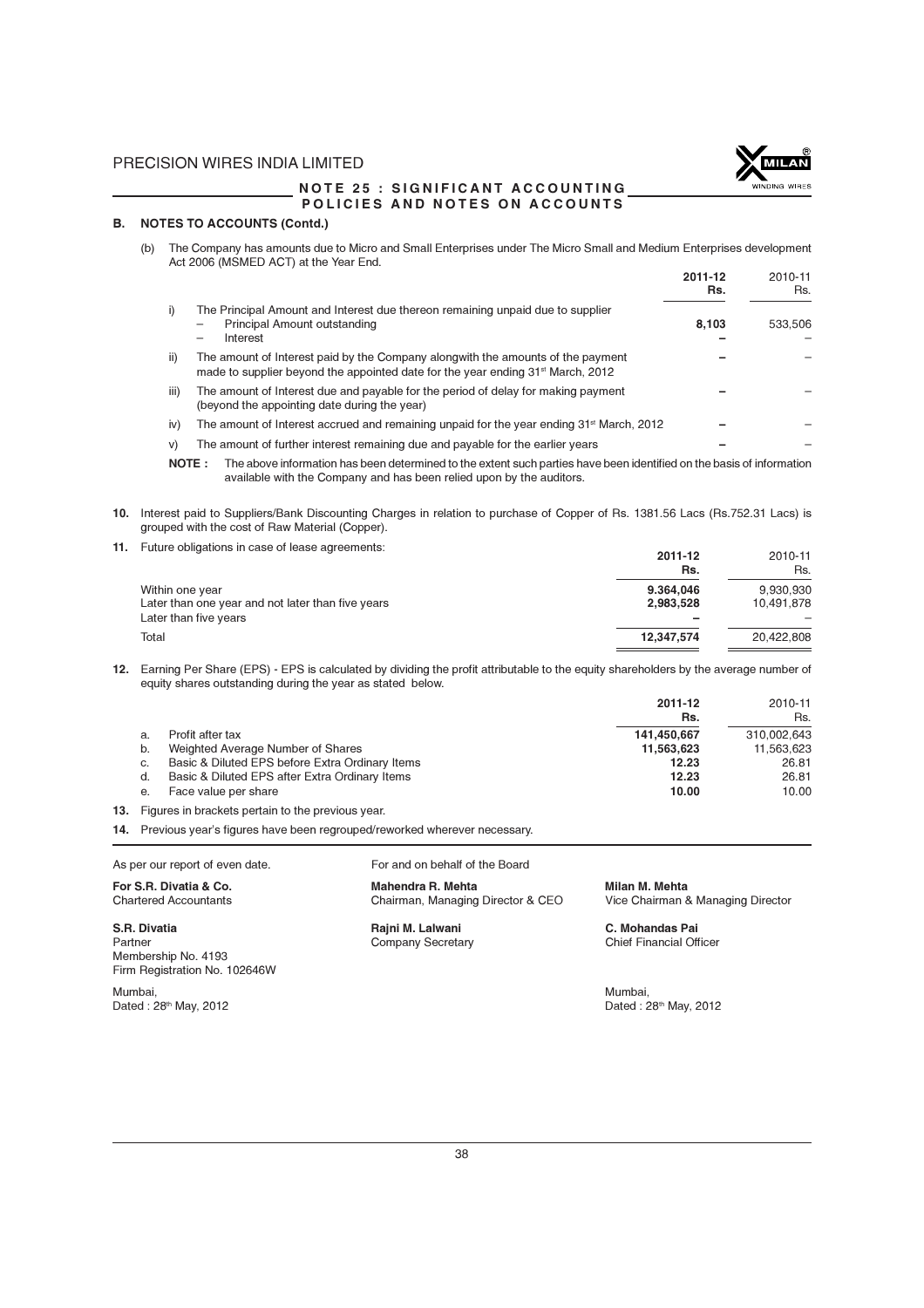$\overline{\phantom{a}}$ 



#### CASH FLOW STATEMENT FOR THE YEAR ENDED 31ST MARCH, 2012

|  |                                                                                                                           |                          |            | <b>Rupees in Lacs</b> |             |
|--|---------------------------------------------------------------------------------------------------------------------------|--------------------------|------------|-----------------------|-------------|
|  |                                                                                                                           |                          | 31/03/2012 |                       | 31/03/2011  |
|  | A. Cash Flow From Operating Activities                                                                                    |                          |            |                       |             |
|  | Net profit before tax and extraordinary items                                                                             |                          | 1,964.28   |                       | 4,701.32    |
|  | Add / (Deduct) : Adjustments for                                                                                          |                          |            |                       |             |
|  | <b>Financial Charges</b>                                                                                                  | 595.32                   |            | 479.81                |             |
|  | Depreciation (net)                                                                                                        | 1,293.52                 |            | 1,224.74              |             |
|  | Insurance Spares Issued                                                                                                   | 64.47                    |            | 118.74                |             |
|  | (Profit) / Loss on sale of assets                                                                                         | 0.22                     |            | (2.08)                |             |
|  | Provision for Loss on Fixed Assets Scrapped / Discarded                                                                   | $\overline{\phantom{0}}$ |            | 38.36                 |             |
|  | Preliminary Expenses / Deferred Revenue Written off<br>Provision for insurance Claim W/off                                | 2.52<br>26.52            |            | 31.04                 |             |
|  | <b>Bad Debts Written Off</b>                                                                                              | 1.30                     |            |                       |             |
|  | Income from investments                                                                                                   | (3.00)                   | 1,980.87   | (1.75)                | 1,888.86    |
|  |                                                                                                                           |                          | 3,945.15   |                       | 6,590.18    |
|  | <b>Operating Profit before working capital changes</b><br>Add / (Deduct) Adjustments for:                                 |                          |            |                       |             |
|  | <b>Trade and Other Receivables</b>                                                                                        | 2,353.29                 |            | (5,476.48)            |             |
|  | Inventories                                                                                                               | (2,734.05)               |            | (2,004.71)            |             |
|  | Trade and Other Payables                                                                                                  | (2,238.51)               |            | 8,524.21              |             |
|  | <b>Other Current Assets</b>                                                                                               | (264.86)                 | (2,884.13) | (5.76)                | 1,037.26    |
|  | <b>Cash generated from operations</b>                                                                                     |                          | 1,061.02   |                       | 7,627.44    |
|  | Direct Taxes paid (net of refunds)                                                                                        |                          | (357.56)   |                       | (1, 124.97) |
|  | Cash flow before extra-ordinary items                                                                                     |                          | 703.46     |                       | 6,502.47    |
|  | Extraordinary items                                                                                                       |                          |            |                       |             |
|  | Net cash from operating activities                                                                                        |                          | 703.46     |                       | 6,502.47    |
|  | <b>B. CASH FLOW FROM INVESTING</b>                                                                                        |                          |            |                       |             |
|  | <b>ACTIVITIES - Inflow / (Outflow)</b>                                                                                    |                          |            |                       |             |
|  | Purchase of fixed assets (including                                                                                       | (1,085.12)               |            | (3,484.03)            |             |
|  | Capital Work In Progress)                                                                                                 |                          |            |                       |             |
|  | Proceeds from Sale of Fixed assets                                                                                        | 13.40                    |            | 11.83                 |             |
|  | Purchase of Investment                                                                                                    |                          |            | (50.00)               |             |
|  | Loan and Advances                                                                                                         | 2,682.42                 |            | (3,846.56)            |             |
|  | Income from Investments                                                                                                   | 3.00                     |            | 1.75                  |             |
|  | Net cash generated / (used) in investing activities                                                                       |                          | 1,613.70   |                       | (7,367.01)  |
|  | <b>C. CASH FLOW FROM FINANCING ACTIVITIES</b>                                                                             |                          |            |                       |             |
|  | Proceeds from Short Term Borrowings                                                                                       | (1, 104.80)              |            | 1,038.62              |             |
|  | Proceeds from Long Term Borrowings                                                                                        | 22.38                    |            | 811.11                |             |
|  | <b>Financial Charges Paid</b>                                                                                             | (595.32)                 |            | (479.81)              |             |
|  | Dividends paid<br>Net cash generated/(used) in financing activities                                                       | (730.58)                 | (2,408.32) | (594.33)              | 775.59      |
|  | Net increase/(decrease) in cash equivalents                                                                               |                          | (91.16)    |                       | (88.95)     |
|  | Cash and cash equivalents as at 1 <sup>st</sup> April                                                                     |                          | 2.799.02   |                       | 2,887.97    |
|  | Cash and cash equivalents as at 31 <sup>st</sup> March                                                                    |                          |            |                       |             |
|  |                                                                                                                           |                          | 2,707,86   |                       | 2,799.02    |
|  | Note: Interest Income represents mainly amounts received from customers for delayed payments and income on Fixed Deposits |                          |            |                       |             |

with the Bank. Hence the Interest Income is considered as a part of the operational activities of the Company.

As per our report of even date. For and on behalf of the Board For S.R. Divatia & Co. **Mahendra R. Mehta** Milan M. Mehta<br>Chartered Accountants **Mahendra R. Mahaging Director & CEO** Vice Chairman & Managing Director Chairman, Managing Director & CEO S.R. Divatia **S.R. Divatia** Rajni M. Lalwani **C. Mohandas Pai**<br>Partner Company Secretary Chief Financial Off Partner **Company Secretary** Company Secretary Chief Financial Officer Membership No. 4193 Firm Registration No. 102646W Mumbai, Mumbai, Dated : 28<sup>th</sup> May, 2012 **Dated : 28<sup>th</sup> May, 2012**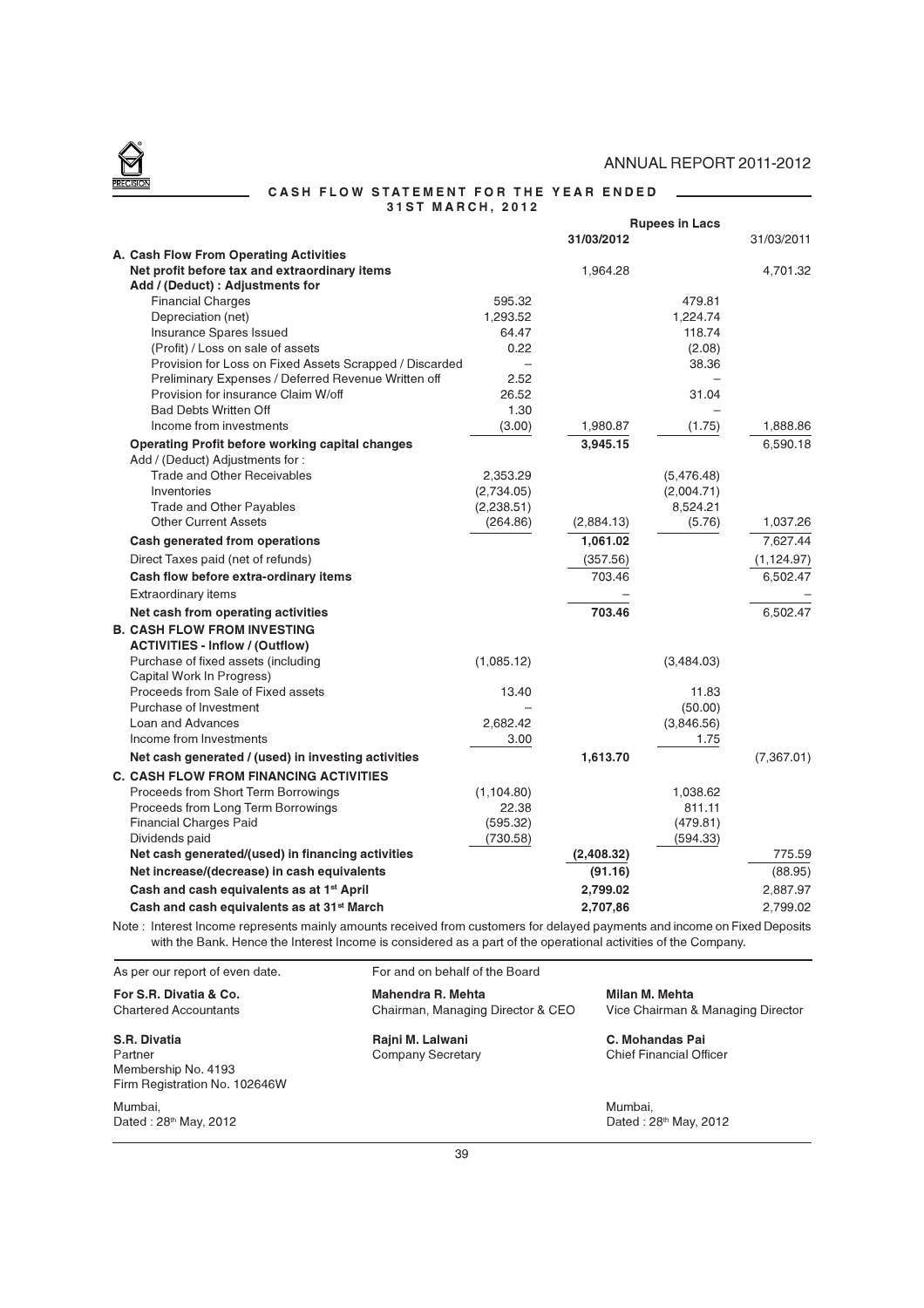

 $\chi$ 

# PRECISION WIRES INDIA LIMITED

| <b>PRECISION WIRES INDIA LIMITED</b><br>REGD. OFFICE: SAIMAN HOUSE, J. A. RAUL STREET, OFF SAYANI ROAD,<br>PRABHADEVI, MUMBAI - 400 025. |                                                                                                                                                                                                                                                                                                                  |                       |                  |  |  |  |  |                                       |
|------------------------------------------------------------------------------------------------------------------------------------------|------------------------------------------------------------------------------------------------------------------------------------------------------------------------------------------------------------------------------------------------------------------------------------------------------------------|-----------------------|------------------|--|--|--|--|---------------------------------------|
|                                                                                                                                          |                                                                                                                                                                                                                                                                                                                  |                       |                  |  |  |  |  | 23RD ANNUAL GENERAL MEETING 2011-2012 |
|                                                                                                                                          | <b>PROXY FORM</b>                                                                                                                                                                                                                                                                                                |                       |                  |  |  |  |  |                                       |
|                                                                                                                                          |                                                                                                                                                                                                                                                                                                                  |                       |                  |  |  |  |  |                                       |
|                                                                                                                                          |                                                                                                                                                                                                                                                                                                                  |                       |                  |  |  |  |  |                                       |
|                                                                                                                                          |                                                                                                                                                                                                                                                                                                                  |                       |                  |  |  |  |  |                                       |
|                                                                                                                                          |                                                                                                                                                                                                                                                                                                                  |                       |                  |  |  |  |  |                                       |
|                                                                                                                                          |                                                                                                                                                                                                                                                                                                                  |                       |                  |  |  |  |  |                                       |
|                                                                                                                                          | of the Company to be held on Thursday, 9 <sup>th</sup> day of August, 2012 at 02.30 p.m. and any adjournment thereof.                                                                                                                                                                                            |                       |                  |  |  |  |  |                                       |
|                                                                                                                                          |                                                                                                                                                                                                                                                                                                                  |                       | Please<br>affix  |  |  |  |  |                                       |
|                                                                                                                                          |                                                                                                                                                                                                                                                                                                                  | Signature ___________ | Revenue<br>Stamp |  |  |  |  |                                       |
| No. of Shares held : <b>William Shares</b> 1999                                                                                          |                                                                                                                                                                                                                                                                                                                  |                       |                  |  |  |  |  |                                       |
|                                                                                                                                          | NOTES : 1. A MEMBER ENTITLED TO VOTE IS ENTITLED TO APPOINT ONE OR MORE PROXIES TO ATTEND AND<br>VOTE INSTEAD OF HIMSELF, AND A PROXY NEED NOT BE MEMBER.                                                                                                                                                        |                       |                  |  |  |  |  |                                       |
|                                                                                                                                          | 2. THE PROXY FORM DULY COMPLETED MUST BE DEPOSITED AT THE REGIRSTERD OFFICE OF THE<br>COMPANY NOT LESS THAN 48 HOURS BEFORE THE TIME FOR HOLDING THE MEETING.                                                                                                                                                    |                       |                  |  |  |  |  |                                       |
|                                                                                                                                          | * APPLICABLE FOR MEMBERS HOLDING SHARES IN ELECTRONIC FORM                                                                                                                                                                                                                                                       |                       |                  |  |  |  |  |                                       |
|                                                                                                                                          |                                                                                                                                                                                                                                                                                                                  |                       |                  |  |  |  |  |                                       |
|                                                                                                                                          | <b>PRECISION WIRES INDIA LIMITED</b>                                                                                                                                                                                                                                                                             |                       |                  |  |  |  |  |                                       |
|                                                                                                                                          | REGD. OFFICE: SAIMAN HOUSE, J. A. RAUL STREET, OFF SAYANI ROAD,<br>PRABHADEVI, MUMBAI - 400 025.                                                                                                                                                                                                                 |                       |                  |  |  |  |  |                                       |
|                                                                                                                                          | <b>ATTENDANCE SLIP</b><br>(This slip may please be handedover at the entrance of the meeting hall)                                                                                                                                                                                                               |                       |                  |  |  |  |  |                                       |
|                                                                                                                                          |                                                                                                                                                                                                                                                                                                                  |                       |                  |  |  |  |  |                                       |
|                                                                                                                                          |                                                                                                                                                                                                                                                                                                                  |                       |                  |  |  |  |  |                                       |
|                                                                                                                                          | I hereby record my presence at the TWENTY THIRD ANNUAL GENERAL MEETING of the Company to be<br>held on Thursday, 9 <sup>th</sup> August, 2012 at the Hall of The Mysore Association, 1 <sup>st</sup> Floor, 393 Bhaudaji Road,<br>Maheshwari Udyan (Kings' Circle), Matunga (Central Railway), Mumbai - 400 019. |                       |                  |  |  |  |  |                                       |
|                                                                                                                                          |                                                                                                                                                                                                                                                                                                                  |                       |                  |  |  |  |  |                                       |
|                                                                                                                                          | Full Name of Shareholders/ Proxy (in Block Letters)<br><u> and the manual contract of Shareholders</u> / Proxy (in Block Letters)                                                                                                                                                                                |                       |                  |  |  |  |  |                                       |

 $\dot{\mathbf{y}}$  \* APPLICABLE FOR MEMBERS HOLDING SHARES IN ELECTRONIC FORM.